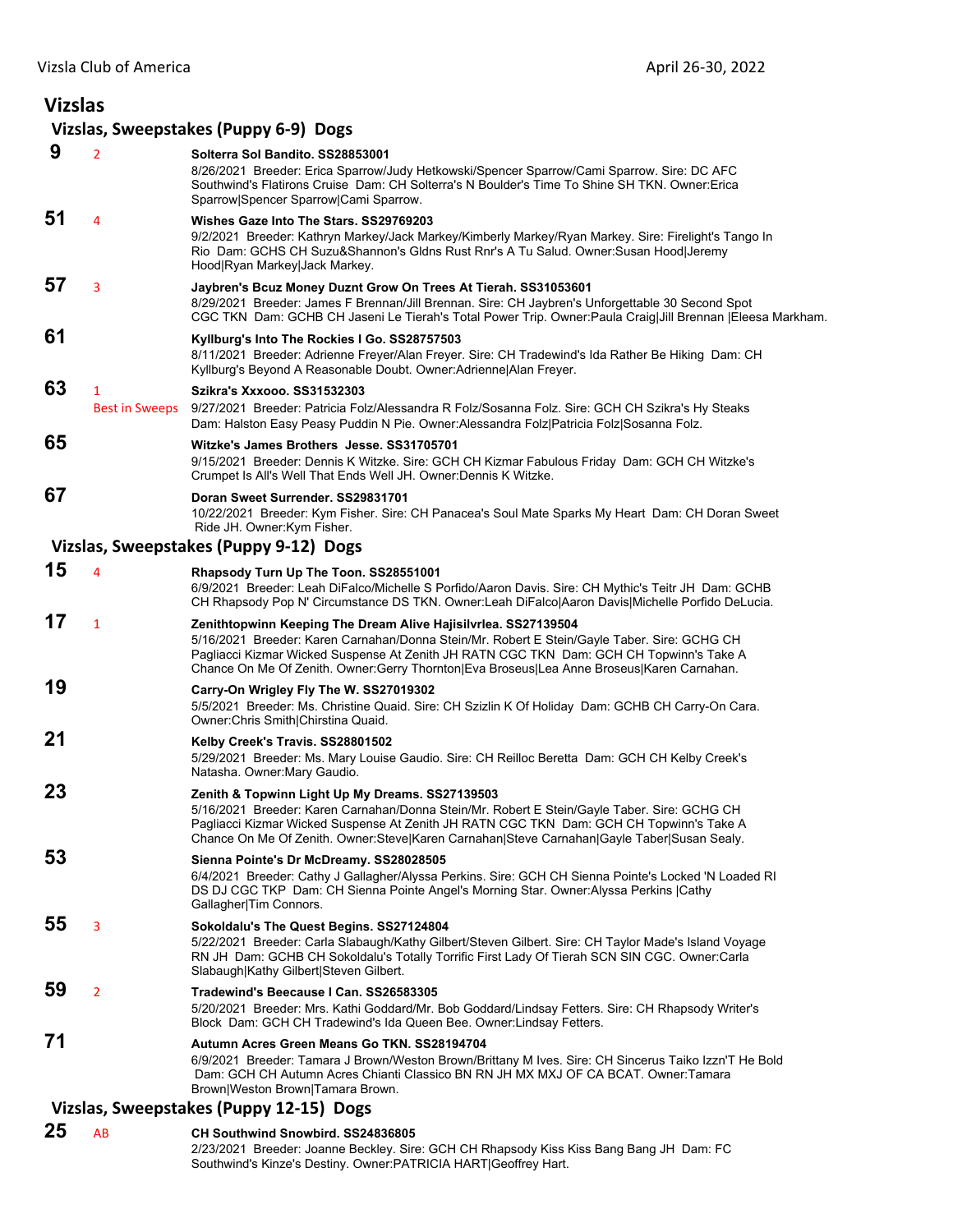| 27  |                | Hudson Of Skoglundfarm. SS24836807<br>2/23/2021 Breeder: Joanne Beckley. Sire: GCH CH Rhapsody Kiss Kiss Bang Bang JH Dam: FC<br>Southwind's Kinze's Destiny. Owner: Paul Skoglund.                                                                                                                            |
|-----|----------------|----------------------------------------------------------------------------------------------------------------------------------------------------------------------------------------------------------------------------------------------------------------------------------------------------------------|
| 29  |                | Doran Kizmar Shame On The Moon, SS25573501                                                                                                                                                                                                                                                                     |
|     |                | 3/17/2021 Breeder: Kym Fisher/Mrs. Kathy A Rust. Sire: CH Lake Pepin's Indy Moonstone RA AX AXJ<br>Dam: CH Kizmar Doran Look What You Started JH. Owner: Kym Fisher Kathy Rust.                                                                                                                                |
| 31  |                | Paradox Bold Venture Arrow Flynn. SS25863911<br>3/5/2021 Breeder: Dr. Nancy Heinold. Sire: GCHB CH Paradox Glorybound Brok RN JH TKN Dam: GCH<br>CH Paradox Esterhazy Rose JH. Owner:Pamela Smith Nancy Boggs Heinhold DVM Dianna L Boggs.                                                                     |
| 33  |                | Jaseni's Jumpin' With The Cash. SS26429501<br>4/16/2021 Breeder: Susan Muir. Sire: GCHS CH Tierah's Hijacked At 20000 Feet CGC Dam: Jaseni's<br>Firefly Serenity BCAT CGC. Owner: Susan Muir Lucia Vina Patino.                                                                                                |
| 35  | $\overline{4}$ | Kyllburg New South's What's Going On. SS27791803<br>4/15/2021 Breeder: Adrienne Freyer/Alan Freyer. Sire: GCH CH Lyons Penlee Grady's New South CD SH<br>Dam: CH Kyllburg's Put On Your Red Shoes & Dance The Blues. Owner: Kathy Neil Bass Adrienne Freyer.                                                   |
| 37  |                | Bravoz Cutting Edge. SS25900004<br>2/13/2021 Breeder: Colisha Schallock/Eileen Hackett/Michel R Berner. Sire: CH Russet Leather Storm<br>Winds SH Dam: GCH CH Doran Kizmar Eskimo Kisses BCAT. Owner: Kim Lorenz Eileen Hackett.                                                                               |
| 73  | 3              | Kizmar Pagliacci Slow Roasted Wickedness. SS25723103<br>4/2/2021 Breeder: Mrs. Kathy A Rust. Sire: GCHB CH Kizmar Pagliacci Only Th'Wicked RN CGC Dam:<br>CH Kizmar When Pigs Fly SWNE SWA SCE. Owner:Kathy Rust Paul Hussa Mary Morris Erica Morris.                                                          |
| 85  |                | Bravoz Running With Scissors TKI. SS25900001<br>2/13/2021 Breeder: Colisha Schallock/Eileen Hackett/Michel R Berner. Sire: CH Russet Leather Storm<br>Winds SH Dam: GCH CH Doran Kizmar Eskimo Kisses BCAT. Owner:David Gensch Colisha<br>Schallock Eileen Hackett.                                            |
| 91  | $\mathbf{1}$   | CH Renaissance Spending My Inheritance. SS24653401<br>2/17/2021 Breeder: Linda Durham/Michelle Coburn. Sire: GCH CH Golden Empires Breaking The Bank<br>Dam: GCHB CH Renaissance Good To The Last Drop. Owner: Linda Durham Taylor Scott.                                                                      |
| 167 | $\overline{2}$ | Sienna Pointe's Aslan The Great Bridge Builder. SS25135405<br>3/16/2021 Breeder: Cathy J Gallagher/Mark Goodwein. Sire: Dorratz Edenvale Stars Align BN RI TD AX<br>OAJ Dam: GCHS CH Koppertone's Heart Of A Lioness At Sienna Pointe. Owner: Michelle Shean Cathy Gallagher.                                  |
| 241 |                | <b>CH Willorunn's Revvin' The Beamer Full Throttle, SS25890901</b><br>3/10/2021 Breeder: Rachel Ramono Kelly/Ania Kelly/Dorothea Romano. Sire: GCHP CH Tradewind's Ida<br>Bomb JH CA CGC TKI Dam: CH Willorunn's Revvin' Her Engine. Owner: Rachel Romano Kelly Ania<br>Romano Kelly Dot Romano.               |
|     |                | Vizslas, Sweepstakes (Puppy 15-18) Dogs                                                                                                                                                                                                                                                                        |
| 39  |                |                                                                                                                                                                                                                                                                                                                |
|     |                | Kelby Creek And Moon Valley's Angus. SS23994901<br>12/7/2020 Breeder: Valorie Bordon/Mary Gaudio. Sire: GCH CH Kelby Creek's And Eastwind's Over The<br>Moon SH Dam: GCH CH Kelby Creek's Sweet Thing RATN CGC TKN. Owner: Valorie Bordon Mary<br>Gaudio Thomas Merrill Jennifer Merrill.                      |
| 41  |                | Riverside's Wish Come True. SS26959901<br>12/25/2020 Breeder: Chad Marty/Janine Marty. Sire: Renaissance Every Cowgirls Dream Dam: GCH CH<br>Riverside's Wish Upon A Star CA. Owner: Chad marty Janine Marty.                                                                                                  |
| 43  |                | Cruiser's Dazzling Gem Of The Sun. SS23616504<br>1/2/2021 Breeder: Matt Hartmann/Jill Hoffbeck/Sidney Hearn/Kathy Hartmann. Sire: GCHB CH Foxcrest's<br>Cruiser's Red Diamond JH Dam: CH Cruiser's Ain'T My Shade Of Green JH. Owner:Mary Lewy.                                                                |
| 237 |                | CH Cruiser's Forbidden Spice Trade. SS23582109<br>12/1/2020 Breeder: Nancy Boryczka/Eva Phillippi/Jim Boryczka/Jill Hoffbeck. Sire: GCHG CH Grouse<br>Point Rimfire Benchrest Dam: CH Cruiser's Makin' Bank. Owner: Jodi kast   Jill hoffbeck.                                                                 |
| 239 |                | GCH CH Zenith's Gentleman's Code. SS23682502<br>12/22/2020 Breeder: Karen Carnahan/Steve Carnahan/Gayle Taber. Sire: GCHG CH Pagliacci Kizmar<br>Wicked Suspense At Zenith JH RATN CGC TKN Dam: CH Zenith's Living On The Web JH. Owner: Michael<br>Ann Straughan Michael Ann Straughan Susan Straughan Carse. |
|     |                | Vizslas, Sweepstakes (18-21 months) Dogs                                                                                                                                                                                                                                                                       |
| 47  | 3              | Jaybren And Coast Range A Walk On the Darkside BCAT TKN VHMP. SS21233305<br>8/14/2020 Breeder: James F Brennan/Jill Brennan. Sire: GCH CH Jaybren's Walking In Memphis BCAT<br>CGCA TKN Dam: GCHB CH Jaseni Le Tierah's Total Power Trip. Owner: Sean Lewis Misty Lewis.                                       |
| 49  | 4              | Hilldale's Precious Metal Of Cobre. SS24529202<br>9/5/2020 Breeder: Janet Svoboda/Wendy Kempfer. Sire: GCHG CH Hilldale's Protector Of Prosperity CD<br>RN DN CGC Dam: CH Hilldale's Rare Bird Of Fashion At Camden. Owner: Lydia Nader.                                                                       |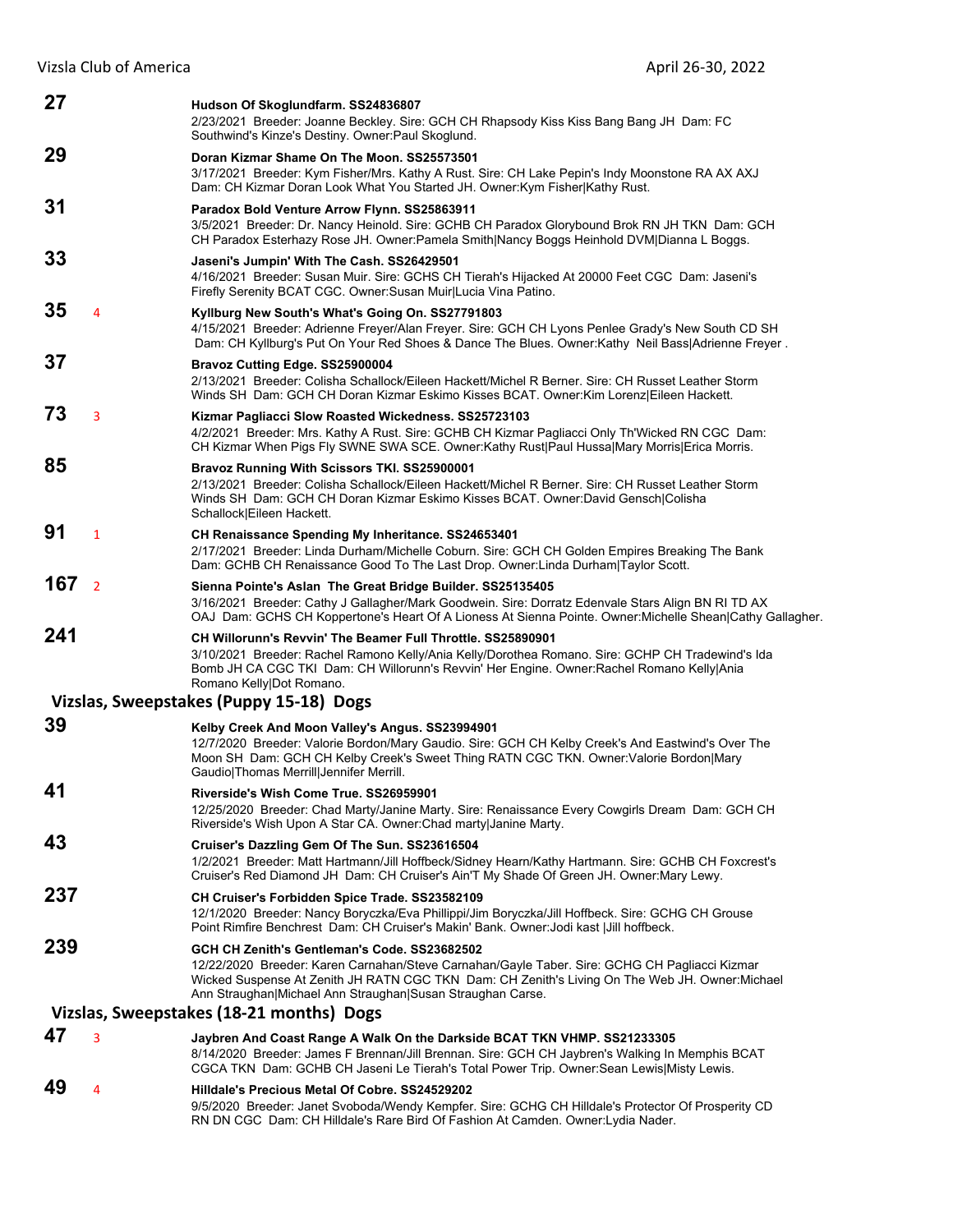| 81               |                | Kyllburg's My Heart Skips A Beat. SS21658803<br>8/3/2020 Breeder: Adrienne Freyer/Alan Freyer. Sire: CH Skipfire N Pleasure's River Of Dreams SH<br>Dam: CH Kyllburg's Put On Your Red Shoes & Dance The Blues. Owner: Adrienne   Alan Freyer.                                            |
|------------------|----------------|-------------------------------------------------------------------------------------------------------------------------------------------------------------------------------------------------------------------------------------------------------------------------------------------|
| 83               |                | Cruiser's Hero Of The North. SS21585905                                                                                                                                                                                                                                                   |
|                  |                | 9/14/2020 Breeder: Jill Hoffbeck/Sidney Hearn/Eva Phillippi/Kristi Johnson. Sire: Red River's Milo's<br>Moonshine Man CGC Dam: CH Cruiser's Hush Money. Owner:Craig Flaskerad Keri Flaskerad Jill Hoffbeck Eva Phillippe.                                                                 |
| 89               |                | <b>Foxcrest Cruiser's These Strange Times JH. SS21811006</b><br>9/27/2020 Breeder: Keith Klawinski/Penny Swan. Sire: CH Cruiser's Ranger Leads The Way JH CA Dam:<br>CH Foxcrest's Cruiser's Chase'N Feathers JH CA. Owner:TERESA RIZZO Frank Rizzo Teresa Rizzo.                         |
| 163 <sub>1</sub> |                | GCH CH Panacea's All About Making The Grade. SS22393905<br>10/4/2020 Breeder: Melissa Lembke/Avery Lembke/Mrs. Kathy A Rust. Sire: GCH CH Zydeco's Full Sun<br>JH Dam: GCHS CH Kizmar Panacea Just Lean Into It JH. Owner: Melissa Lembke Avery Lembke.                                   |
| 231              | AB             | GCH CH Kizmar Velocity Whisky Business. SS21480201<br>9/20/2020 Breeder: Sarah Luther/Michael Luther/Estes Luther. Sire: GCHB CH Solaris Risky Business<br>CGC TKN Dam: CH Kizmar Benchmark You Had Me At Merlot JH. Owner:Sarah Wintrone Luther Kathy<br>Rust Sarah Ford Michael Luther. |
| 245 <sub>2</sub> |                | Ferngolds Empire Of The Northern Dance. SS26499301<br>8/8/2020 Breeder: Eileen Louise Wilkes/ross Woolford. Sire: GCH CH Golden Empires Breaking The<br>Bank Dam: Ferngold's Dashing Charlotte. Owner: Eileen Wilkes.                                                                     |
|                  |                | Vizslas, Sweepstakes (21-24 Months) Dogs                                                                                                                                                                                                                                                  |
| 183 <sub>2</sub> |                | CH Kizmar Bacon In Th'Makin SWN SCA SIA SEA CGC TKN VHMP. SS19342208<br>5/19/2020 Breeder: Kathy A Rust. Sire: CH Kizmar Justice For All Dam: CH Kizmar When Pigs Fly SWNE<br>SWA SCE. Owner:Kathy Rust Claire Smith.                                                                     |
| 229 <sub>1</sub> |                | CH Moonlight Keep The Feeling. SS20477302<br>6/11/2020 Breeder: Karen Lake. Sire: GCH CH Rhapsody Kiss Kiss Bang Bang JH Dam: GCHS CH<br>Moonlight's Easy To Keep JH CGC TKN ATT. Owner: Nicole Balducci Karen Lake.                                                                      |
|                  |                | Vizslas, Sweepstakes (Puppy 6-9) Bitches                                                                                                                                                                                                                                                  |
| 10               |                | Solterra She's Got Sol. SS28853003<br>8/26/2021 Breeder: Erica Sparrow/Judy Hetkowski/Spencer Sparrow/Cami Sparrow. Sire: DC AFC<br>Southwind's Flatirons Cruise Dam: CH Solterra's N Boulder's Time To Shine SH TKN. Owner: Steve<br>Thompson Brooke Sill Erica Sparrow Cami Sparrow.    |
| 12               |                | Trublu's Cruiser Golden Lager. SS28977801<br>9/12/2021 Breeder: Laurel Medley/Janice Granda/Emily Cloudman. Sire: GCHP CH Firelight Citius Altius<br>Fortius At Trublu Dam: CH Trublu Beyond A Reasonable Doubt. Owner: Jill Hoffbeck Laurel Medley.                                      |
| 14               |                | Szikras Limitless Dancin In The Dark. SS31532302<br>9/27/2021 Breeder: Patricia Folz/Alessandra R Folz/Sosanna Folz. Sire: GCH CH Szikra's Hy Steaks<br>Dam: Halston Easy Peasy Puddin N Pie. Owner: Urszula T Janicki.                                                                   |
| 16               |                | Doran Kizmar Sweet Cheeks. SS29831706<br>10/22/2021 Breeder: Kym Fisher. Sire: CH Panacea's Soul Mate Sparks My Heart Dam: CH Doran Sweet<br>Ride JH. Owner:Erin Myers.                                                                                                                   |
| 74               | $\overline{2}$ | Starcastle N'Valiant Something Just Like This. SS30166001<br>9/9/2021 Breeder: Beth E Wise/Carol E Rappaport. Sire: GCH CH Lea's Absolut Everybody Say<br>Something! JH Dam: GCH CH Marwin's Valiant Zelda. Owner:CAROL RAPPAPORT Joseph Davis Jen<br>Miller.                             |
| 80               | 3              | Moonlight Caught Looking. SS29561702<br>8/30/2021 Breeder: Karen Lake. Sire: GCHG CH Solaris Playing Like Nobody's Business BN RN JH<br>Dam: GCH CH Moonlight It's Good To Be Me RN JH CGC TKN. Owner: Karen Lake Lindsay Slarve Alex<br>Slarve.                                          |
| 84               | $\mathbf{1}$   | Jaybren's Bye Bye Birdie Of Tierah TKN. SS31053501<br>8/29/2021 Breeder: James F Brennan/Jill Brennan. Sire: GCH CH Jaybren's Walking In Memphis BCAT<br>CGCA TKN Dam: GCHB CH Jaseni Le Tierah's Total Power Trip. Owner: Jill Brennan James Brennan.                                    |
| 88               | 4              | Wishes New Groove, SS29769202<br>9/2/2021 Breeder: Kathryn Markey/Jack Markey/Kimberly Markey/Ryan Markey. Sire: Firelight's Tango In<br>Rio Dam: GCHS CH Suzu&Shannon's Gldns Rust Rnr's A Tu Salud. Owner:Andrea Shumsky Eric<br>Shumsky Jack Markey Kimberly Markey Ryan Markey.       |
|                  |                | Vizslas, Sweepstakes (Puppy 9-12) Bitches                                                                                                                                                                                                                                                 |
| 18               |                | Renaissance Ladys Into Wishin'. SS28318501<br>6/20/2021 Breeder: Linda Durham/Susan Nakamura. Sire: GCH CH Renaissance Lord Of Th'Dance SH<br>Dam: CH Suzu & Shannon's Charmed & Dangerous @ Renaissance. Owner: Linda Durham.                                                            |
| 20               | AB             | <b>Envizion Jewel Intentions. SS27114301</b><br>5/29/2021 Breeder: Gwendolyn Tomlinson/Erin Myers. Sire: Pagliacci Kizmar Son Of A Witch Dam: CH                                                                                                                                          |

Vizion's Dream Legacy. Owner:Erin Myers|Gwen Tomlinson.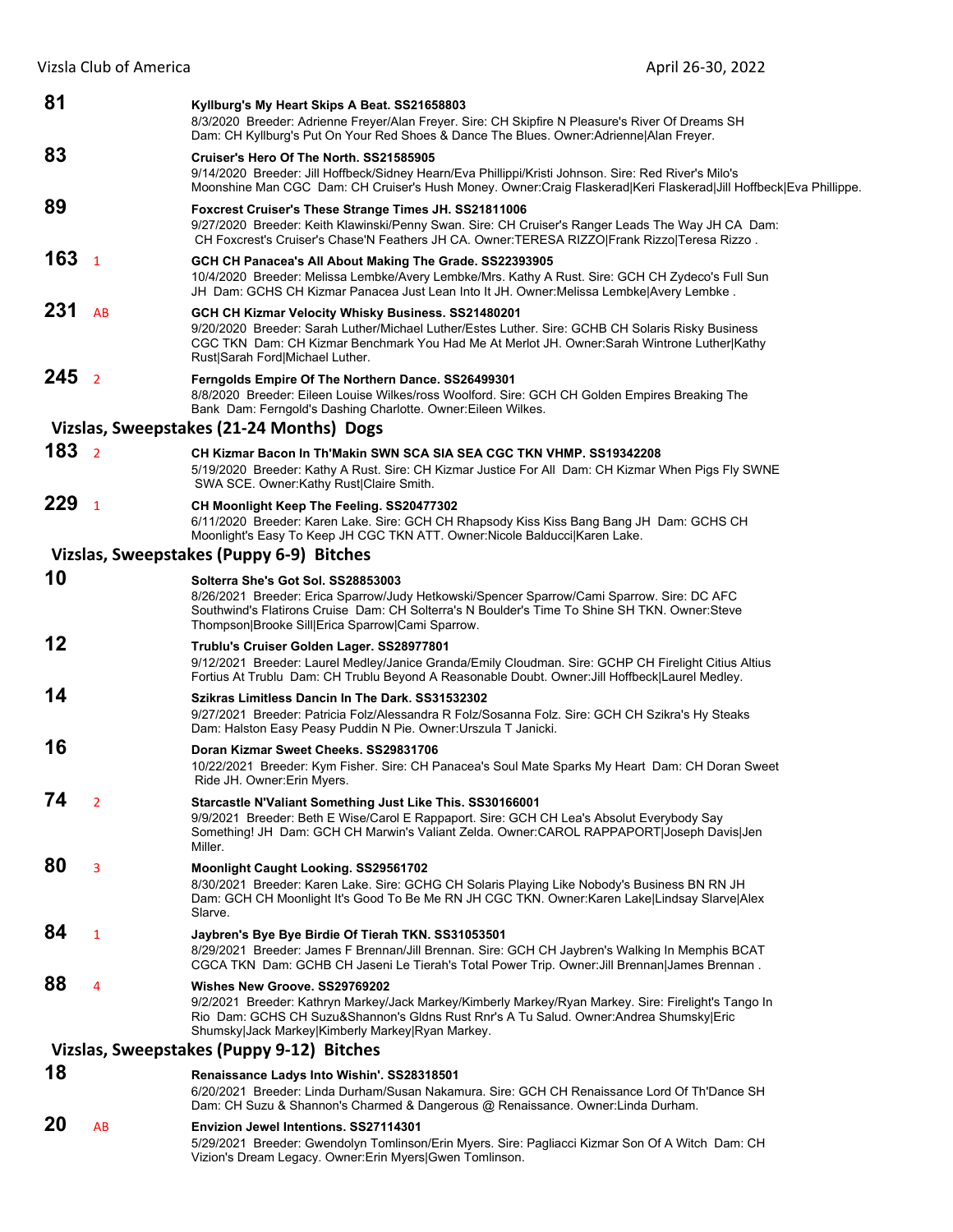| 22  |                | Red River's T'Oux Hot Too Handle, SS28343903<br>6/23/2021 Breeder: Tracy Schwieterman/Philip Schwieterman/Holly Hatfield. Sire: DC AFC Zydeco's<br>Blastin' Throux Everything MH Dam: Red River's Whisper Words Of Wisdom JH. Owner: Jeanne Lehrmann.                                                                         |
|-----|----------------|-------------------------------------------------------------------------------------------------------------------------------------------------------------------------------------------------------------------------------------------------------------------------------------------------------------------------------|
| 24  |                | Mira's Medium Roast CGC TKN, SS29581801<br>6/22/2021 Breeder: Michel R Berner. Sire: CH Riverside Mira's Irish Storm Dam: Mira's Tipping Point.<br>Owner: Kelly Endl Michel Berner.                                                                                                                                           |
| 26  |                | Penlee Shramko Tinsley Meadow. SS28817102<br>7/27/2021 Breeder: Betty Anderson/Kristen Sullivan. Sire: CH Shramko Lyons Count Me In CD MH Dam:<br>Penlee Sasco I'LI Have A Pimms, Owner: Kristen Sullivan.                                                                                                                    |
| 28  | 3              | Renaissance Rufflin' Some Feathers, SS26554101<br>5/25/2021 Breeder: Linda Durham/Sergio Alonso De Celis. Sire: GCHS CH Renaissance Ducks On The<br>Pond Dam: Paloma Rey D'Celis At Renaissance. Owner: Linda Durham Taylor Scott.                                                                                            |
| 30  | $\mathbf{1}$   | Tradewind's Daydream Beeliever JH. SS26583303<br>5/20/2021 Breeder: Mrs. Kathi Goddard/Mr. Bob Goddard/Lindsay Fetters. Sire: CH Rhapsody Writer's<br>Block Dam: GCH CH Tradewind's Ida Queen Bee. Owner:Lindsay Fetters Jenna Zablow.                                                                                        |
| 32  |                | Ruby Of Skoglundfarm. SS26575307<br>5/4/2021 Breeder: Paul A Skoglund/Kammie Weatherby. Sire: Riley Of Skoglundfarm SH RATN CGC<br>Dam: Kamo's Loren Of Skoglundfarm. Owner: Paul A Skoglund.                                                                                                                                 |
| 34  |                | <b>Envizion Leave It Beautiful, SS27114201</b><br>5/16/2021 Breeder: Gwendolyn Tomlinson/Erin Myers. Sire: Pagliacci Kizmar Son Of A Witch Dam: CH<br>Vizion's Sunruled Dream Empire. Owner: Erin Myers Gwen Tomlinson.                                                                                                       |
| 72  |                | Autumn Acres Green Ranger Danger. SS28194702<br>6/9/2021 Breeder: Tamara J Brown/Weston Brown/Brittany M Ives. Sire: CH Sincerus Taiko Izzn'T He Bold<br>Dam: GCH CH Autumn Acres Chianti Classico BN RN JH MX MXJ OF CA BCAT. Owner:Brooke<br>Felber Josh Felber Tamara Brown.                                               |
| 76  | 4              | Panacea's You Make Me Wanna Spit Fire. SS28495103<br>7/12/2021 Breeder: Trish Burdin/Melissa Lembke/Avery Lembke. Sire: GCH CH CT Kizmar Calibre Elite<br>Expressionist BN RM2 RAE2 TDU JH MX MXJ Dam: GCHS CH Panacea's Set My Soul On Fire JH.<br>Owner: Melissa Lembke Avery Lembke.                                       |
| 78  |                | Penlee Shramko Here For A Good Time. SS28817101<br>7/27/2021 Breeder: Betty Anderson/Kristen Sullivan. Sire: CH Shramko Lyons Count Me In CD MH Dam:<br>Penlee Sasco I'LI Have A Pimms, Owner: Kristen Sullivan,                                                                                                              |
| 82  | $\overline{2}$ | Tradewind's Bee's Knees JH, SS26583306<br>5/20/2021 Breeder: Mrs. Kathi Goddard/Mr. Bob Goddard/Lindsay Fetters. Sire: CH Rhapsody Writer's<br>Block Dam: GCH CH Tradewind's Ida Queen Bee. Owner:Lindsay Fetters Ryleigh Tritt.                                                                                              |
| 86  |                | Scout 'Em Out Sum'R Cuter Than Others, SS27355306<br>5/25/2021 Breeder: Valerie Potter/Karen Potter D.V.M Sire: GCH DC AFC Barben's Dirt Dog Bites The<br>Bullitt MH NA NAJ CGC Dam: GCH CH Scout 'Em Out Ya Gotta Keep Her. Owner: Karen Potter<br>DVM Valerie F Potter.                                                     |
| 90  |                | Topwinn Follow That Dream Of Zenith. SS27139501<br>5/16/2021 Breeder: Karen Carnahan/Donna Stein/Mr. Robert E Stein/Gayle Taber. Sire: GCHG CH<br>Pagliacci Kizmar Wicked Suspense At Zenith JH RATN CGC TKN Dam: GCH CH Topwinn's Take A<br>Chance On Me Of Zenith. Owner:Donna and Robert Stein Karen Carnahan Gayla Taber. |
| 114 | AB             | Tradewind's Meant To Bee. SS26583302<br>5/20/2021 Breeder: Mrs. Kathi Goddard/Mr. Bob Goddard/Lindsay Fetters. Sire: CH Rhapsody Writer's<br>Block Dam: GCH CH Tradewind's Ida Queen Bee. Owner:Sam Wildeman Lindsay Fetters.                                                                                                 |
|     |                | Vizslas, Sweepstakes (Puppy 12-15) Bitches                                                                                                                                                                                                                                                                                    |
| 36  |                | Kizmar Pagliacci Oinker's Aweigh At Paytah. SS25723102<br>4/2/2021 Breeder: Mrs. Kathy A Rust. Sire: GCHB CH Kizmar Pagliacci Only Th'Wicked RN CGC Dam:<br>CH Kizmar When Pigs Fly SWNE SWA SCE. Owner:Sarah Ford Kathy Rust Paul Hussa.                                                                                     |
| 38  |                | Sienna Pointe's Soul Of A Leo TKN, SS25135402<br>3/16/2021 Breeder: Cathy J Gallagher/Mark Goodwein. Sire: Dorratz Edenvale Stars Align BN RI TD AX<br>OAJ Dam: GCHS CH Koppertone's Heart Of A Lioness At Sienna Pointe. Owner:Carolina de Morais<br>Sarmento   Jeremy Alexander  Cathy Gallagher.                           |
| 40  | AB             | Bravoz Sharper Image TKI. SS25900005<br>2/13/2021 Breeder: Colisha Schallock/Eileen Hackett/Michel R Berner. Sire: CH Russet Leather Storm<br>Winds SH Dam: GCH CH Doran Kizmar Eskimo Kisses BCAT. Owner: Colisha Schallock Eileen Hackett.                                                                                  |
| 42  |                | Kizmar Pigs On The Wing. SS25723104<br>4/2/2021 Breeder: Mrs. Kathy A Rust. Sire: GCHB CH Kizmar Pagliacci Only Th'Wicked RN CGC Dam:<br>CH Kizmar When Pigs Fly SWNE SWA SCE. Owner:Cheryl Brimmer and Kerry Brimmer.                                                                                                        |
| 44  |                | Gossamer Song Amongst The Willows CGC TKN. SS27181302<br>4/8/2021 Breeder: Laurel C Zepp. Sire: GCH CH Calibre's Right To Bear Arms CD PCD BN RAE SH OA<br>MXJ XF CGC TKN Dam: CH Gossamer's Giverny JH. Owner: Heather Jackson Charlie Jackson Laurel C Zepp.                                                                |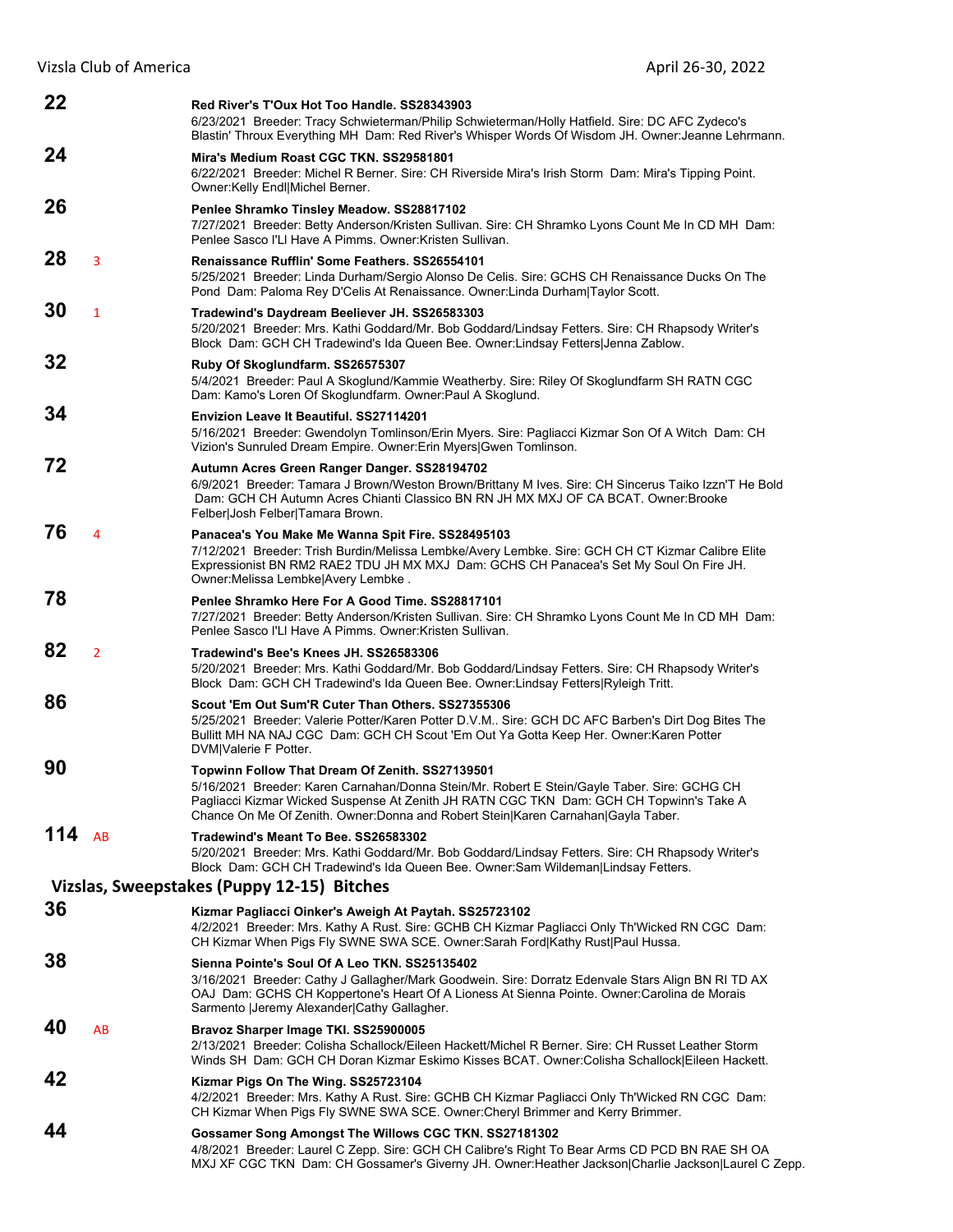| 46  | $\mathbf{1}$                                        | Willorunn's Full Speed To Boom Town. SS25890902<br>3/10/2021 Breeder: Rachel Ramono Kelly/Ania Kelly/Dorothea Romano. Sire: GCHP CH Tradewind's Ida<br>Bomb JH CA CGC TKI Dam: CH Willorunn's Revvin' Her Engine. Owner: Matina Bickley   Fred<br>Bickley.Agent: Ania Kelly                           |
|-----|-----------------------------------------------------|-------------------------------------------------------------------------------------------------------------------------------------------------------------------------------------------------------------------------------------------------------------------------------------------------------|
| 48  |                                                     | Kizmar Calibre Fete Lady Aszu CGC TKN. SS26198906<br>4/9/2021 Breeder: Jamie Walton/Mrs. Kathy A Rust. Sire: GCH CH CT Kizmar Calibre Elite Expressionist<br>BN RM2 RAE2 TDU JH MX MXJ Dam: GCH CH Kizmar Hit And Run RI JH OA AXJ XF BCAT SWE<br>SHDA RATO CGC TKA. Owner:Susan Barrow Jamie Walton. |
| 50  | $\overline{3}$                                      | Pagliacci Kizmar Witchful Wink. SS27002601<br>4/21/2021 Breeder: Paul Hussa/Kathy Rust. Sire: CH Rhapsody's Oxford Comma JH Dam: GCH CH<br>Pagliacci Kizmar Wicked Kisser. Owner: Paul HussalK Rust.                                                                                                  |
| 52  |                                                     | Paradox Search Engine. SS25863906<br>3/5/2021 Breeder: Dr. Nancy Heinold. Sire: GCHB CH Paradox Glorybound Brok RN JH TKN Dam: GCH<br>CH Paradox Esterhazy Rose JH. Owner: Nancy Boggs Heinold DVM.                                                                                                   |
| 54  |                                                     | Sienna Pointe's Galena Rose, SS25135401<br>3/16/2021 Breeder: Cathy J Gallagher/Mark Goodwein. Sire: Dorratz Edenvale Stars Align BN RI TD AX<br>OAJ Dam: GCHS CH Koppertone's Heart Of A Lioness At Sienna Pointe. Owner:Cathy Gallagher Alyssa Perkins.                                             |
| 56  |                                                     | Jaseni's Four Leaf Clover, SS26429301<br>3/20/2021 Breeder: Susan Muir. Sire: GCH CH Tierah-N-Sokoldalu's Gone In Sixty Seconds BN RN TKN<br>Dam: Jaseni's Firefly Kaylee. Owner: Susan Muir Sean Muir Hannah Evans.                                                                                  |
| 58  | 4                                                   | Redwind's Sheza Purrfect Scandal, SS25933004<br>4/14/2021 Breeder: Kathy Jacobsen/Linda Durham. Sire: GCHS CH Tierah's Hijacked At 20000 Feet<br>CGC Dam: GCH CH Renaissance Sheza Purrfect Pistol. Owner:Kathy Jacobsen Linda Durham.                                                                |
| 60  |                                                     | Kizmar This Lil'Piggy Jumped Over Th'Moon. SS25723105<br>4/2/2021 Breeder: Mrs. Kathy A Rust. Sire: GCHB CH Kizmar Pagliacci Only Th'Wicked RN CGC Dam:<br>CH Kizmar When Pigs Fly SWNE SWA SCE. Owner: Kathy Rust   Pamela Mjoness.                                                                  |
| 100 |                                                     | Paradox Bound For Glory. SS25863901<br>3/5/2021 Breeder: Dr. Nancy Heinold. Sire: GCHB CH Paradox Glorybound Brok RN JH TKN Dam: GCH<br>CH Paradox Esterhazy Rose JH. Owner:Nancy Boggs Heinold DVM Diana L Boggs.                                                                                    |
| 104 | $\overline{2}$                                      | Gossamer Lark Of My Heart. SS27181304<br>4/8/2021 Breeder: Laurel C Zepp. Sire: GCH CH Calibre's Right To Bear Arms CD PCD BN RAE SH OA<br>MXJ XF CGC TKN Dam: CH Gossamer's Giverny JH. Owner:Laurel C Zepp.                                                                                         |
| 106 |                                                     | Doran Under The Cherry Moon. SS25573503<br>3/17/2021 Breeder: Kym Fisher/Mrs. Kathy A Rust. Sire: CH Lake Pepin's Indy Moonstone RA AX AXJ<br>Dam: CH Kizmar Doran Look What You Started JH. Owner: Lynn Jasperson Rick Jasperson Kym Fisher.                                                         |
|     |                                                     | Vizslas, Sweepstakes (Puppy 15-18) Bitches                                                                                                                                                                                                                                                            |
| 62  |                                                     | Tsavo's Majik Potion JH. SS26066001<br>12/3/2020 Breeder: Valerie Smith. Sire: GCHG CH Grouse Point Rimfire Benchrest Dam: CH Tsavo's Got<br>Moxie BN RI JH CGC TKN. Owner: Valerie Smith.                                                                                                            |
| 66  |                                                     | Cruiser's Glitters Her Signature Color @Tanglewood. SS23616502<br>1/2/2021 Breeder: Matt & Kathy Hartmann/Jill Hoffbeck/Sidney Hearn. Sire: GCHB CH Foxcrest's Cruiser's<br>Red Diamond JH Dam: CH Cruiser's Ain'T My Shade Of Green JH. Owner: Kristi Johnson.                                       |
| 94  |                                                     | Cruiser's Packin' Heat. SS23582105<br>12/1/2020 Breeder: Nancy Boryczka/Eva Phillippi/Jim Boryczka/Jill Hoffbeck. Sire: GCHG CH Grouse<br>Point Rimfire Benchrest Dam: CH Cruiser's Makin' Bank. Owner: Jim Boryczka Nancy Boryczka Jill<br>Hoffbeck   Eva Phillippi.                                 |
| 96  | $\mathbf{1}$<br>Best of Opp in<br><b>Vet Sweeps</b> | Brittania's Well Played Harmon DN. SS23737603<br>12/6/2020 Breeder: Joe Falkson/Susan Falkson/Britt Jung. Sire: CH Lea's Silli Prince Cooper Dam: GCH<br>CH Upcountry's I Vant To Be Alone JH. Owner:Britt Jung Joseph Fischer.                                                                       |
| 166 |                                                     | CH Russet Leather A Star In The Night Sky. SS23902701<br>12/7/2020 Breeder: Beverley A Wanjon. Sire: GCHS CH Russet Leather Ride To The Top RN JH MX MXJ<br>MJB OF T2B TKN Dam: CH Russet Leather Snow Moon. Owner: Yamia Benhaim Beverley Wanjon Mary<br>Grant. Ania Romano Kelly                    |
| 180 | $\overline{2}$                                      | Rizing Sun I Beelieve I Can Fly TKP. SS24060204<br>1/1/2021 Breeder: Jamie Warner. Sire: Mehagian's Keystone Brother David Dam: Jj Precious Little Izzy<br>Rebel. Owner: Jamie Warner.                                                                                                                |
| 194 | $\overline{3}$                                      | CH Moon Valley And Kelby Creek's How Sweet It Is. SS23994906<br>12/7/2020 Breeder: Valorie Bordon/Mary Gaudio. Sire: GCH CH Kelby Creek's And Eastwind's Over The<br>Moon SH Dam: GCH CH Kelby Creek's Sweet Thing RATN CGC TKN. Owner: Valorie Bordon.                                               |
| 202 |                                                     | CH Zenith's Design Code. SS23682501<br>12/22/2020 Breeder: Karen Carnahan/Steve Carnahan/Gayle Taber. Sire: GCHG CH Pagliacci Kizmar<br>Wicked Suspense At Zenith JH RATN CGC TKN Dam: CH Zenith's Living On The Web JH.<br>Owner:Steve Karen Carnahan Gayle Taber.Agent: Gerry Thornton              |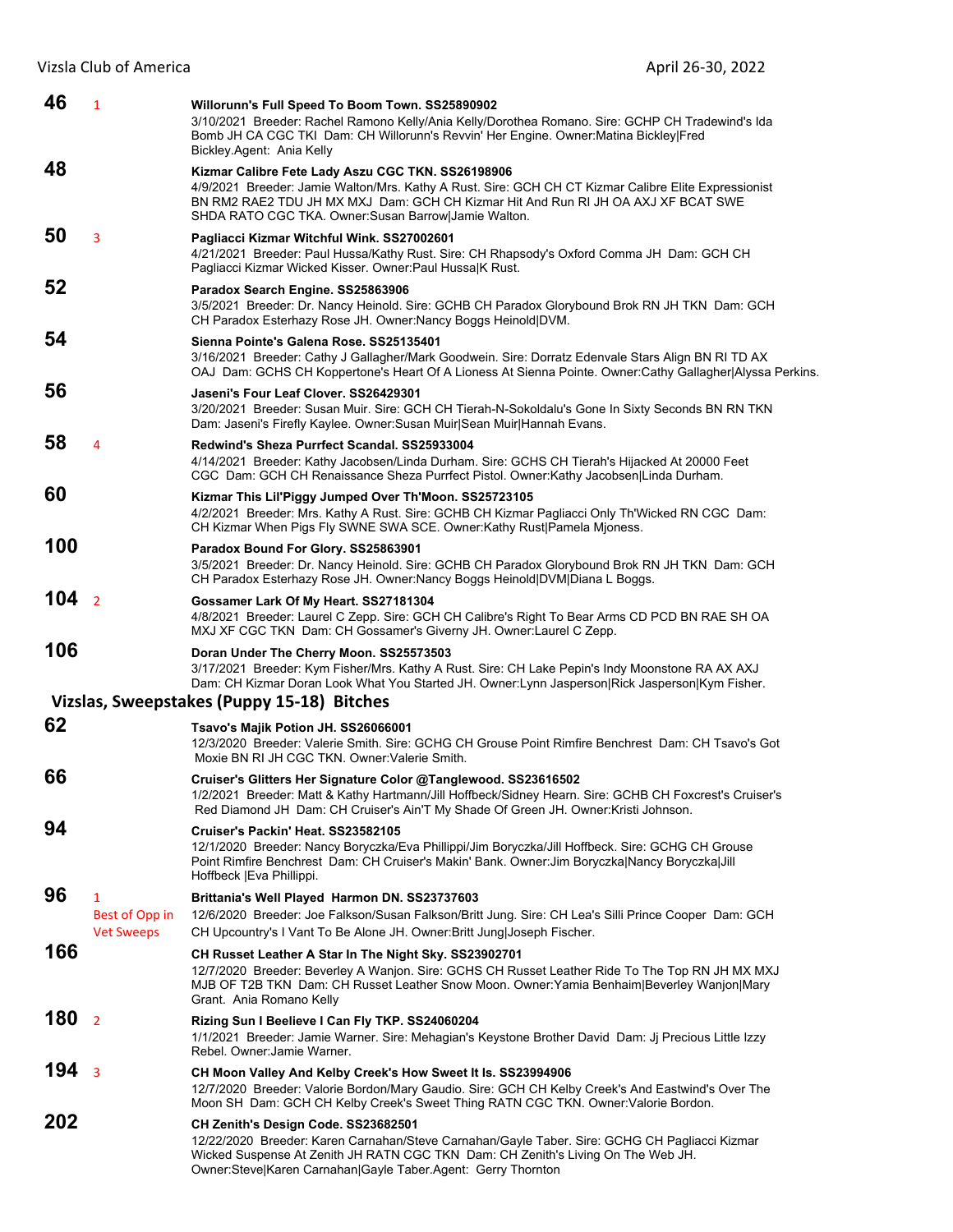| 216 <sub>4</sub> |                         | CH Solaris Camden Pearls Are Always Appropriate. SS22809701<br>12/4/2020 Breeder: Elisa Guarino/Beth T Kirven. Sire: GCHB CH Solaris Risky Business CGC TKN Dam:<br>CH Solaris Palmetto Somebody To Love. Owner:Rebecca Quist Norma Sachs Anna Adams Beth Kirven.                                                                            |
|------------------|-------------------------|----------------------------------------------------------------------------------------------------------------------------------------------------------------------------------------------------------------------------------------------------------------------------------------------------------------------------------------------|
|                  |                         | Vizslas, Sweepstakes (18-21 months) Bitches                                                                                                                                                                                                                                                                                                  |
| 92               |                         | Menny's Swift Winged Monster JH BCAT CGC TKI. SS21840501<br>9/2/2020 Breeder: Jessica Vetter/Sachiko Anderson/Akemi Anderson, Sire: GCH CH CT Kizmar Calibre<br>Elite Expressionist BN RM2 RAE2 TDU JH MX MXJ Dam: GCH CH Menny Azonnali Medal CD BN RN SH<br>MX MXJ MJB MFB T2B2 DCAT DN TK. Owner: Jessica Vetter.                         |
| 110              |                         | Menny Kaiju Blue JH. SS21840502<br>9/2/2020 Breeder: Jessica Vetter/Sachiko Anderson/Akemi Anderson. Sire: GCH CH CT Kizmar Calibre<br>Elite Expressionist BN RM2 RAE2 TDU JH MX MXJ Dam: GCH CH Menny Azonnali Medal CD BN RN SH<br>MX MXJ MJB MFB T2B2 DCAT DN TK. Owner:Daniela Doyne.                                                    |
| 112              |                         | Kyllburg's Skip To My Lou My Darlin. SS21658801<br>8/3/2020 Breeder: Adrienne Freyer/Alan Freyer. Sire: CH Skipfire N Pleasure's River Of Dreams SH<br>Dam: CH Kyllburg's Put On Your Red Shoes & Dance The Blues. Owner: Brian Bender Adrienne Freyer.                                                                                      |
| 116 <sub>2</sub> |                         | Jaybren's August Red Rising In Memphis By Tierah TKA VHMP. SS21233301<br>8/14/2020 Breeder: James F Brennan/Jill Brennan. Sire: GCH CH Jaybren's Walking In Memphis BCAT<br>CGCA TKN Dam: GCHB CH Jaseni Le Tierah's Total Power Trip. Owner: Meghan Faulkenberry Jill<br>Brennan.                                                           |
| 122 <sub>1</sub> |                         | Ferngolds Empress of War Flame Izzy. HQ4022968<br>8/8/2020 Breeder: Eileen Wilkes & Ross Woolford. Sire: GCh Golden Empires Breaking the BankFDJ<br>Dam: Ferngold's Dashing Charlotte. Owner:Eileen Wilkes Eileen Wilkes Ross Woolford. Monica Park                                                                                          |
| $224_{3}$        |                         | CH Everlong's Pacific Pelham Blue Learn To Fly JH CGC TKI. SS22751504<br>10/20/2020 Breeder: Mrs. Tanya Riess Duvall/Mr. James Ryan Duvall/Tatum Duvall. Sire: GCHG CH<br>Comynara Tanner Is The Silver Lining Ride MH OA OAJ NF ACT2 TK Dam: GCH CH Gambol JH FDC<br>CGCA TKN. Owner: Tatum Duvall Tanya Duvall James Duvall Xander Duvall. |
| 236              | $\overline{4}$          | CH Cruiser's Heart Of A Hero, SS21585907<br>9/14/2020 Breeder: Jill Hoffbeck/Sidney Hearn/Eva Phillippi/Kristi Johnson. Sire: Red River's Milo's<br>Moonshine Man CGC Dam: CH Cruiser's Hush Money. Owner: Jill Hoffbeck Sidney Hearn Eva<br>Phillippi Kristi Johnson.                                                                       |
|                  |                         | Vizslas, Sweepstakes (21-24 Months) Bitches                                                                                                                                                                                                                                                                                                  |
| $124 \t4$        |                         | Priden Joy Scotch Bonnett. SS20299404<br>7/18/2020 Breeder: Joy Sonsalla/William Quandt. Sire: GCHB CH Solaris Risky Business CGC TKN<br>Dam: CH Priden Joy Dose Of Toldin Lovin. Owner: Joy Sonsalla William Quandt.                                                                                                                        |
| 126 <sub>2</sub> |                         | Kizmar From The Frying Pan Into The Fire JH NAJ SWN SCA SEA SBA. SS19342205<br>5/19/2020 Breeder: Mrs. Kathy A Rust. Sire: CH Kizmar Justice For All Dam: CH Kizmar When Pigs Fly<br>SWNE SWA SCE. Owner:Carol Keller Kathy Rust.                                                                                                            |
| 226              | $\overline{\mathbf{3}}$ | CH Pagliacci Kizmar I'M Really S'Not Wicked. SS22149301<br>7/10/2020 Breeder: Paul Hussa/Kathy Rust. Sire: CH Kizmar Touch Of Evil CD RE JH Dam: GCH CH<br>Pagliacci Kizmar Wicked Kisser. Owner: Paul Hussa K Rust.                                                                                                                         |
| 232              |                         | CH Kizmar Calibre Lingonberry Mimosa RN JH NA NAJ OF BCAT SWN SCE SEA . SS19342209<br>5/19/2020 Breeder: Mrs. Kathy A Rust. Sire: CH Kizmar Justice For All Dam: CH Kizmar When Pigs Fly<br>SWNE SWA SCE. Owner: Jamie Walton Kathy Rust.                                                                                                    |
| 234              | $\overline{1}$          | CH Moonlight Easy To Feel JH. SS20477306<br>6/11/2020 Breeder: Karen Lake. Sire: GCH CH Rhapsody Kiss Kiss Bang Bang JH Dam: GCHS CH<br>Moonlight's Easy To Keep JH CGC TKN ATT. Owner: Karen Lake.                                                                                                                                          |
|                  |                         | Vizslas, Puppy (6-9 Months) Dogs                                                                                                                                                                                                                                                                                                             |
| 7                | $\overline{2}$          | Witzke's James Brothers Frank. SS31705702<br>9/15/2021 Breeder: Dennis K Witzke. Sire: GCH CH Kizmar Fabulous Friday Dam: GCH CH Witzke's<br>Crumpet Is All's Well That Ends Well JH. Owner: Dennis K Witzke.                                                                                                                                |
| 9                | 1                       | Solterra Sol Bandito. SS28853001<br>8/26/2021 Breeder: Erica Sparrow/Judy Hetkowski/Spencer Sparrow/Cami Sparrow. Sire: DC AFC<br>Southwind's Flatirons Cruise Dam: CH Solterra's N Boulder's Time To Shine SH TKN. Owner: Erica<br>Sparrow Spencer Sparrow Cami Sparrow.                                                                    |
|                  |                         | Vizslas, Puppy (9-12 Months) Dogs                                                                                                                                                                                                                                                                                                            |
| 15               |                         | Rhapsody Turn Up The Toon. SS28551001<br>6/9/2021 Breeder: Leah DiFalco/Michelle S Porfido/Aaron Davis. Sire: CH Mythic's Teitr JH Dam: GCHB<br>CH Rhapsody Pop N' Circumstance DS TKN. Owner:Leah DiFalco Aaron Davis Michelle Porfido DeLucia.                                                                                             |
| 17               | 1/R                     | Zenithtopwinn Keeping The Dream Alive Hajisilvrlea. SS27139504<br>5/16/2021 Breeder: Karen Carnahan/Donna Stein/Mr. Robert E Stein/Gayle Taber. Sire: GCHG CH<br>Pagliacci Kizmar Wicked Suspense At Zenith JH RATN CGC TKN Dam: GCH CH Topwinn's Take A                                                                                     |

Chance On Me Of Zenith. Owner:Gerry Thornton|Eva Broseus|Lea Anne Broseus|Karen Carnahan.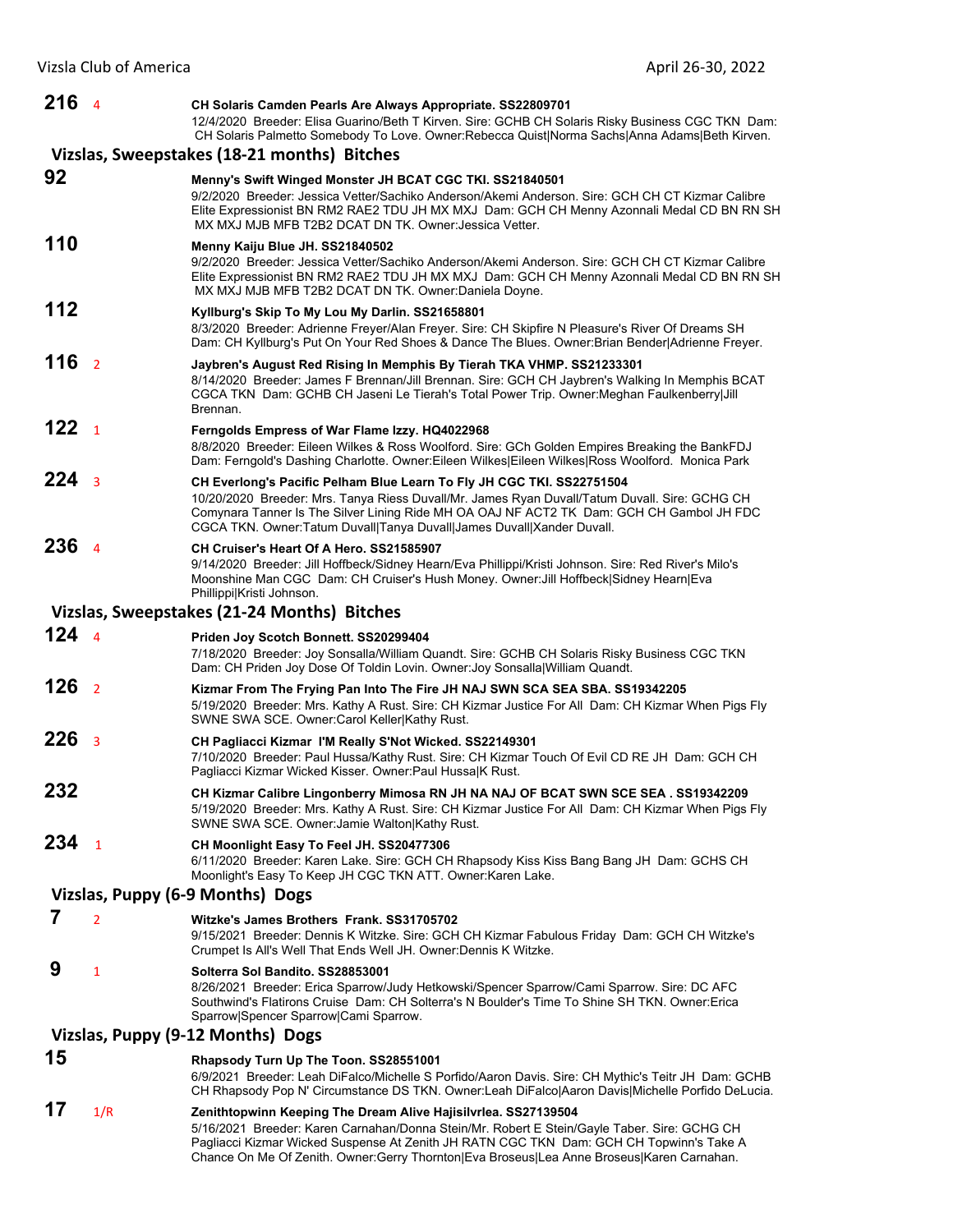| 19 | $\overline{4}$             | Carry-On Wrigley Fly The W. SS27019302<br>5/5/2021 Breeder: Ms. Christine Quaid. Sire: CH Szizlin K Of Holiday Dam: GCHB CH Carry-On Cara.<br>Owner: Chris Smith Chirstina Quaid.                                                                                                                                                       |
|----|----------------------------|-----------------------------------------------------------------------------------------------------------------------------------------------------------------------------------------------------------------------------------------------------------------------------------------------------------------------------------------|
| 21 | $\overline{2}$             | Kelby Creek's Travis. SS28801502<br>5/29/2021 Breeder: Ms. Mary Louise Gaudio. Sire: CH Reilloc Beretta Dam: GCH CH Kelby Creek's<br>Natasha. Owner:Mary Gaudio.                                                                                                                                                                        |
| 23 | 3                          | Zenith & Topwinn Light Up My Dreams. SS27139503<br>5/16/2021 Breeder: Karen Carnahan/Donna Stein/Mr. Robert E Stein/Gayle Taber. Sire: GCHG CH<br>Pagliacci Kizmar Wicked Suspense At Zenith JH RATN CGC TKN Dam: GCH CH Topwinn's Take A<br>Chance On Me Of Zenith. Owner:Steve Karen Carnahan Steve Carnahan Gayle Taber Susan Sealy. |
|    | Vizslas, 12-15 Months Dogs |                                                                                                                                                                                                                                                                                                                                         |
| 27 | $\mathbf{1}$               | Hudson Of Skoglundfarm. SS24836807<br>2/23/2021 Breeder: Joanne Beckley. Sire: GCH CH Rhapsody Kiss Kiss Bang Bang JH Dam: FC<br>Southwind's Kinze's Destiny. Owner: Paul Skoglund.                                                                                                                                                     |
| 29 | $\overline{4}$             | Doran Kizmar Shame On The Moon. SS25573501<br>3/17/2021 Breeder: Kym Fisher/Mrs. Kathy A Rust. Sire: CH Lake Pepin's Indy Moonstone RA AX AXJ<br>Dam: CH Kizmar Doran Look What You Started JH. Owner: Kym Fisher Kathy Rust.                                                                                                           |
| 31 |                            | Paradox Bold Venture Arrow Flynn. SS25863911<br>3/5/2021 Breeder: Dr. Nancy Heinold. Sire: GCHB CH Paradox Glorybound Brok RN JH TKN Dam: GCH<br>CH Paradox Esterhazy Rose JH. Owner:Pamela Smith Nancy Boggs Heinhold DVM Dianna L Boggs.                                                                                              |
| 33 |                            | Jaseni's Jumpin' With The Cash. SS26429501<br>4/16/2021 Breeder: Susan Muir. Sire: GCHS CH Tierah's Hijacked At 20000 Feet CGC Dam: Jaseni's<br>Firefly Serenity BCAT CGC. Owner: Susan Muir Lucia Vina Patino.                                                                                                                         |
| 35 | 3                          | Kyllburg New South's What's Going On. SS27791803<br>4/15/2021 Breeder: Adrienne Freyer/Alan Freyer. Sire: GCH CH Lyons Penlee Grady's New South CD SH<br>Dam: CH Kyllburg's Put On Your Red Shoes & Dance The Blues. Owner:Kathy Neil Bass Adrienne Freyer.                                                                             |
| 37 | $\overline{2}$             | Bravoz Cutting Edge. SS25900004<br>2/13/2021 Breeder: Colisha Schallock/Eileen Hackett/Michel R Berner. Sire: CH Russet Leather Storm<br>Winds SH Dam: GCH CH Doran Kizmar Eskimo Kisses BCAT. Owner: Kim Lorenz Eileen Hackett.                                                                                                        |
|    | Vizslas, 15-18 Months Dogs |                                                                                                                                                                                                                                                                                                                                         |
| 39 | $\mathbf{1}$               | Kelby Creek And Moon Valley's Angus. SS23994901<br>12/7/2020 Breeder: Valorie Bordon/Mary Gaudio. Sire: GCH CH Kelby Creek's And Eastwind's Over The<br>Moon SH Dam: GCH CH Kelby Creek's Sweet Thing RATN CGC TKN. Owner: Valorie Bordon Mary<br>Gaudio Thomas Merrill Jennifer Merrill.                                               |
| 41 | 3                          | Riverside's Wish Come True. SS26959901<br>12/25/2020 Breeder: Chad Marty/Janine Marty. Sire: Renaissance Every Cowgirls Dream Dam: GCH CH<br>Riverside's Wish Upon A Star CA. Owner: Chad marty Janine Marty.                                                                                                                           |
| 43 | $\overline{2}$             | Cruiser's Dazzling Gem Of The Sun. SS23616504<br>1/2/2021 Breeder: Matt Hartmann/Jill Hoffbeck/Sidney Hearn/Kathy Hartmann. Sire: GCHB CH Foxcrest's<br>Cruiser's Red Diamond JH Dam: CH Cruiser's Ain'T My Shade Of Green JH. Owner:Mary Lewy.                                                                                         |
|    |                            | Vizslas, Amateur Owner Handler Dogs                                                                                                                                                                                                                                                                                                     |
| 47 | $\mathbf{1}$               | Jaybren And Coast Range A Walk On the Darkside BCAT TKN VHMP. SS21233305<br>8/14/2020 Breeder: James F Brennan/Jill Brennan. Sire: GCH CH Jaybren's Walking In Memphis BCAT<br>CGCA TKN Dam: GCHB CH Jaseni Le Tierah's Total Power Trip. Owner: Sean Lewis Misty Lewis.                                                                |
| 49 | $\overline{2}$             | Hilldale's Precious Metal Of Cobre. SS24529202<br>9/5/2020 Breeder: Janet Svoboda/Wendy Kempfer. Sire: GCHG CH Hilldale's Protector Of Prosperity CD<br>RN DN CGC Dam: CH Hilldale's Rare Bird Of Fashion At Camden. Owner: Lydia Nader.                                                                                                |
|    |                            | Vizslas, Bred-By-Exhibitor (Puppy) Dogs                                                                                                                                                                                                                                                                                                 |
| 51 | 4                          | Wishes Gaze Into The Stars. SS29769203<br>9/2/2021 Breeder: Kathryn Markey/Jack Markey/Kimberly Markey/Ryan Markey. Sire: Firelight's Tango In<br>Rio Dam: GCHS CH Suzu&Shannon's Gldns Rust Rnr's A Tu Salud. Owner:Susan Hood Jeremy<br>Hood Ryan Markey Jack Markey.                                                                 |
| 53 |                            | Sienna Pointe's Dr McDreamy. SS28028505<br>6/4/2021 Breeder: Cathy J Gallagher/Alyssa Perkins. Sire: GCH CH Sienna Pointe's Locked 'N Loaded RI<br>DS DJ CGC TKP Dam: CH Sienna Pointe Angel's Morning Star. Owner: Alyssa Perkins   Cathy<br>Gallagher Tim Connors.                                                                    |
| 55 |                            | Sokoldalu's The Quest Begins. SS27124804<br>5/22/2021 Breeder: Carla Slabaugh/Kathy Gilbert/Steven Gilbert. Sire: CH Taylor Made's Island Voyage<br>RN JH Dam: GCHB CH Sokoldalu's Totally Torrific First Lady Of Tierah SCN SIN CGC. Owner:Carla<br>Slabaugh Kathy Gilbert Steven Gilbert.                                             |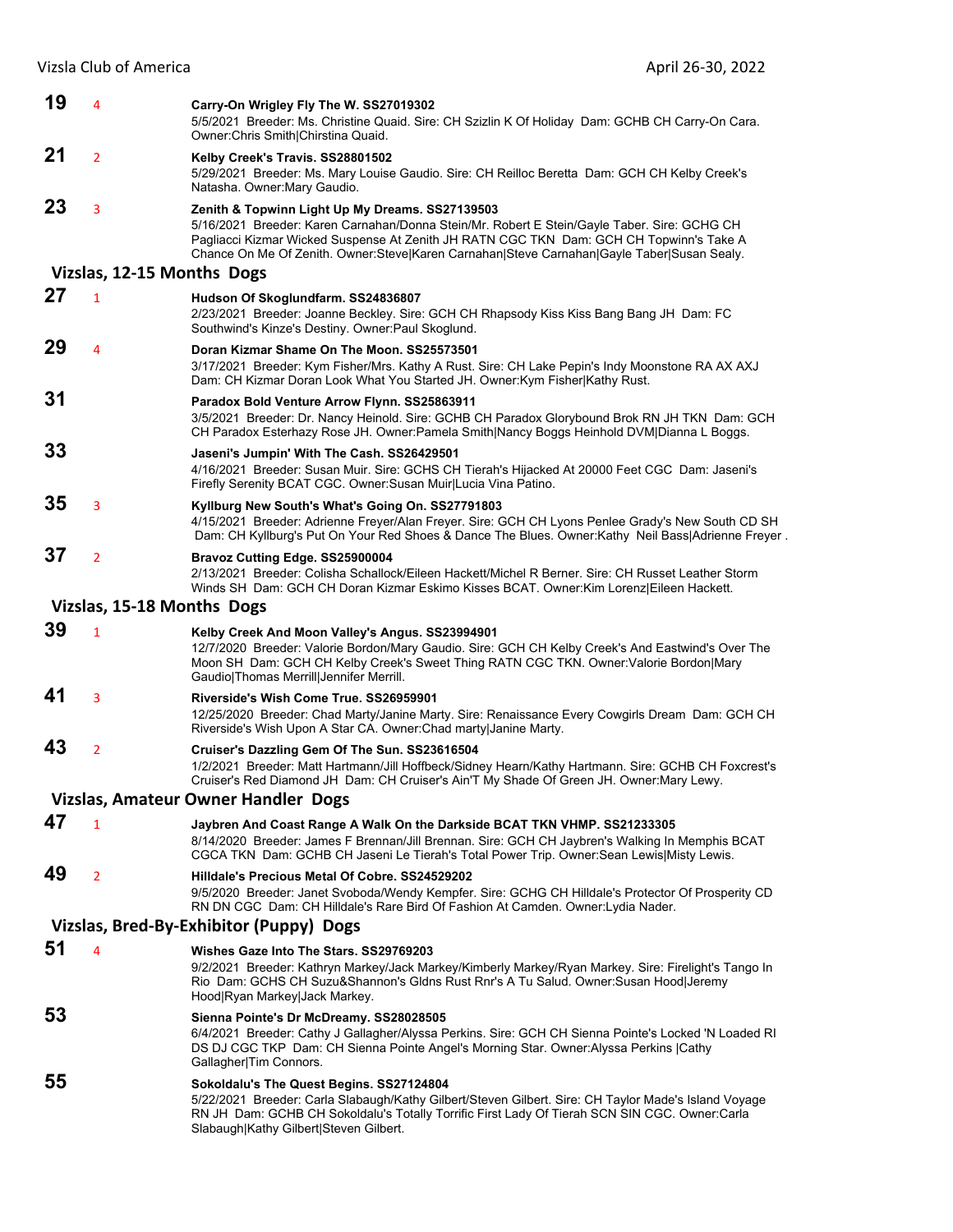| 57 |                                    | Jaybren's Bcuz Money Duznt Grow On Trees At Tierah. SS31053601<br>8/29/2021 Breeder: James F Brennan/Jill Brennan. Sire: CH Jaybren's Unforgettable 30 Second Spot<br>CGC TKN Dam: GCHB CH Jaseni Le Tierah's Total Power Trip. Owner:Paula Craig Jill Brennan  Eleesa<br>Markham. |
|----|------------------------------------|------------------------------------------------------------------------------------------------------------------------------------------------------------------------------------------------------------------------------------------------------------------------------------|
| 59 | 1/W                                | Tradewind's Beecause I Can. SS26583305<br>5/20/2021 Breeder: Mrs. Kathi Goddard/Mr. Bob Goddard/Lindsay Fetters. Sire: CH Rhapsody Writer's<br>Block Dam: GCH CH Tradewind's Ida Queen Bee. Owner: Lindsay Fetters.                                                                |
| 61 |                                    | Kyllburg's Into The Rockies I Go. SS28757503<br>8/11/2021 Breeder: Adrienne Freyer/Alan Freyer. Sire: CH Tradewind's Ida Rather Be Hiking Dam: CH<br>Kyllburg's Beyond A Reasonable Doubt. Owner: Adrienne   Alan Freyer.                                                          |
| 63 | 3                                  | Szikra's Xxxooo. SS31532303<br>9/27/2021 Breeder: Patricia Folz/Alessandra R Folz/Sosanna Folz. Sire: GCH CH Szikra's Hy Steaks<br>Dam: Halston Easy Peasy Puddin N Pie. Owner: Alessandra Folz Patricia Folz Sosanna Folz.                                                        |
| 65 |                                    | Witzke's James Brothers Jesse. SS31705701<br>9/15/2021 Breeder: Dennis K Witzke. Sire: GCH CH Kizmar Fabulous Friday Dam: GCH CH Witzke's<br>Crumpet Is All's Well That Ends Well JH. Owner: Dennis K Witzke.                                                                      |
| 67 |                                    | Doran Sweet Surrender. SS29831701<br>10/22/2021 Breeder: Kym Fisher. Sire: CH Panacea's Soul Mate Sparks My Heart Dam: CH Doran Sweet<br>Ride JH. Owner: Kym Fisher.                                                                                                               |
| 71 | $\overline{2}$                     | Autumn Acres Green Means Go TKN. SS28194704<br>6/9/2021 Breeder: Tamara J Brown/Weston Brown/Brittany M Ives. Sire: CH Sincerus Taiko Izzn'T He Bold<br>Dam: GCH CH Autumn Acres Chianti Classico BN RN JH MX MXJ OF CA BCAT. Owner:Tamara<br>Brown Weston Brown Tamara Brown.     |
|    |                                    | Vizslas, Bred-By-Exhibitor (Adult) Dogs                                                                                                                                                                                                                                            |
| 73 | 3                                  | Kizmar Pagliacci Slow Roasted Wickedness. SS25723103<br>4/2/2021 Breeder: Mrs. Kathy A Rust. Sire: GCHB CH Kizmar Pagliacci Only Th'Wicked RN CGC Dam:<br>CH Kizmar When Pigs Fly SWNE SWA SCE. Owner:Kathy Rust Paul Hussa Mary Morris Erica Morris.                              |
| 75 |                                    | Paradox Glorious Adventure, SS13291401<br>6/16/2019 Breeder: Dr. Nancy Heinold. Sire: CH Tempest Paradox Elgin's Endeavour Dam: CH Paradox<br>Point To Glory. Owner:Nancy Boggs Heinold DVM.                                                                                       |
| 77 | $\mathbf{1}$                       | Szikra's Master Of Illusion, SS07510805<br>7/21/2018 Breeder: Matthew Hill/Sosanna Folz/Patricia Folz/Alessandra R Folz. Sire: CH Szikra Tukor<br>Meowt Dam: CH Szikra's Gooseberry Fool. Owner:Patricia Folz Alessandra Folz Sosanna Folz.                                        |
| 79 | $\overline{2}$                     | Gossamer's Cascade Into Orion CGC. SR97656004<br>2/27/2017 Breeder: Laurel C Zepp. Sire: CH Fantazsa's The Tyger RE JH NFP CA BCAT RATN CGC<br>TKN Dam: GCHS CH Kyllburg N Gossamer's Somelike It Hot. Owner:Laurel C Zepp Jennifer Maynard Sell.                                  |
| 81 |                                    | Kyllburg's My Heart Skips A Beat. SS21658803<br>8/3/2020 Breeder: Adrienne Freyer/Alan Freyer. Sire: CH Skipfire N Pleasure's River Of Dreams SH<br>Dam: CH Kyllburg's Put On Your Red Shoes & Dance The Blues. Owner: Adrienne   Alan Freyer.                                     |
| 83 | 4                                  | Cruiser's Hero Of The North. SS21585905<br>9/14/2020 Breeder: Jill Hoffbeck/Sidney Hearn/Eva Phillippi/Kristi Johnson. Sire: Red River's Milo's<br>Moonshine Man CGC Dam: CH Cruiser's Hush Money. Owner:Craig Flaskerad Keri Flaskerad Jill<br>Hoffbeck Eva Phillippe.            |
|    | <b>Vizslas, American Bred Dogs</b> |                                                                                                                                                                                                                                                                                    |
| 85 | $\overline{2}$                     | Bravoz Running With Scissors TKI. SS25900001<br>2/13/2021  Breeder: Colisha Schallock/Eileen Hackett/Michel R Berner. Sire: CH Russet Leather Storm<br>Winds SH Dam: GCH CH Doran Kizmar Eskimo Kisses BCAT. Owner:David Gensch Colisha Schallock Eileen Hackett.                  |
| 87 | $\mathbf{1}$                       | Kizmar Pagliacci You Can'T Prove It JHA CA. SS02063802<br>11/13/2017 Breeder: Mrs. Kathy A Rust/Paul Hussa. Sire: GCHB CH Bravo's First Edition Dam: GCHB<br>CH Kizmar Pagliacci Really It Wasn'T Me BN RI CGC TKN BN-V VSWB. Owner:Melissa Lepsch Kathy<br>Rust.                  |
|    | <b>Vizslas, Open Dogs</b>          |                                                                                                                                                                                                                                                                                    |
| 89 | $\mathbf{1}$                       | <b>Foxcrest Cruiser's These Strange Times JH. SS21811006</b><br>9/27/2020 Breeder: Keith Klawinski/Penny Swan. Sire: CH Cruiser's Ranger Leads The Way JH CA Dam:<br>CH Foxcrest's Cruiser's Chase'N Feathers JH CA. Owner:TERESA RIZZO Frank Rizzo Teresa Rizzo.                  |
| 91 | $\overline{2}$                     | CH Renaissance Spending My Inheritance. SS24653401<br>2/17/2021 Breeder: Linda Durham/Michelle Coburn. Sire: GCH CH Golden Empires Breaking The Bank<br>Dam: GCHB CH Renaissance Good To The Last Drop. Owner: Linda Durham Taylor Scott.                                          |
| 93 | 4                                  | Doran Ghost Rider TKI. SS08143105<br>10/5/2018 Breeder: Kym Fisher/Mrs. Kathy A Rust. Sire: CH Sassafras Band Of Brothers JH Dam: GCH<br>CH Kizmar Stormwinds It Started With A Kiss JH. Owner:Karla Bachmann Robert Bachmann Kym Fisher.                                          |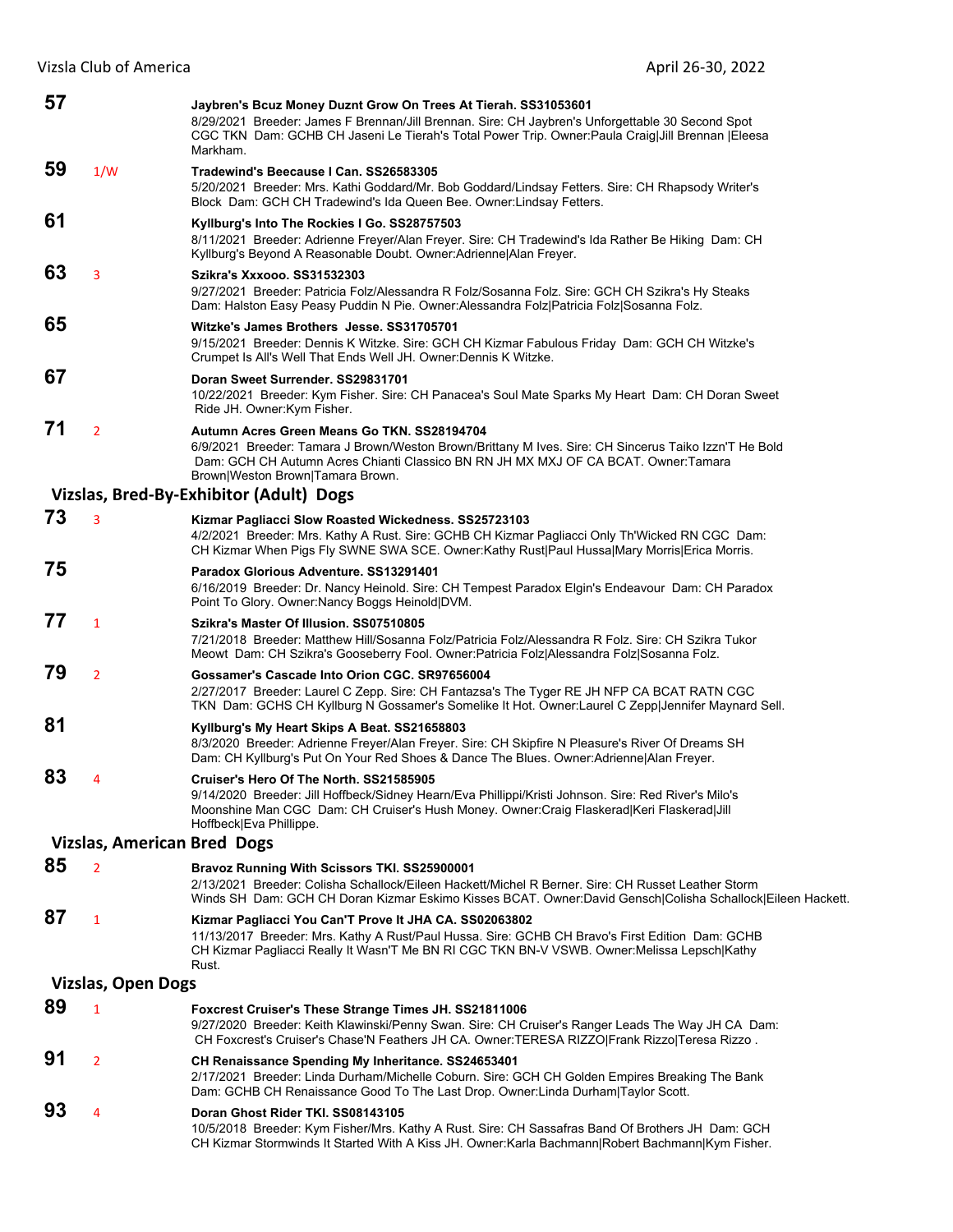| 95 | 3              | Sienna Pointe's Mr. Incredible, SS11124202<br>3/14/2019 Breeder: Cathy J Gallagher/Mark Goodwein. Sire: CH Sienna Pointe's It Must Be Mosby Dam:<br>GCHS CH Koppertone's Heart Of A Lioness At Sienna Pointe. Owner: Michelle Shean Cathy Gallagher.                                                |
|----|----------------|-----------------------------------------------------------------------------------------------------------------------------------------------------------------------------------------------------------------------------------------------------------------------------------------------------|
|    |                | Vizslas, Puppy (6-9 Months) Bitches                                                                                                                                                                                                                                                                 |
| 10 | 3              | Solterra She's Got Sol. SS28853003                                                                                                                                                                                                                                                                  |
|    |                | 8/26/2021 Breeder: Erica Sparrow/Judy Hetkowski/Spencer Sparrow/Cami Sparrow. Sire: DC AFC<br>Southwind's Flatirons Cruise Dam: CH Solterra's N Boulder's Time To Shine SH TKN. Owner: Steve<br>Thompson Brooke Sill Erica Sparrow Cami Sparrow.                                                    |
| 12 | $\overline{2}$ | Trublu's Cruiser Golden Lager. SS28977801<br>9/12/2021 Breeder: Laurel Medley/Janice Granda/Emily Cloudman. Sire: GCHP CH Firelight Citius Altius<br>Fortius At Trublu Dam: CH Trublu Beyond A Reasonable Doubt. Owner: Jill Hoffbeck Laurel Medley.                                                |
| 14 | $\mathbf{1}$   | Szikras Limitless Dancin In The Dark, SS31532302<br>9/27/2021 Breeder: Patricia Folz/Alessandra R Folz/Sosanna Folz. Sire: GCH CH Szikra's Hy Steaks<br>Dam: Halston Easy Peasy Puddin N Pie. Owner: Urszula T Janicki.                                                                             |
| 16 | 4              | Doran Kizmar Sweet Cheeks, SS29831706<br>10/22/2021 Breeder: Kym Fisher. Sire: CH Panacea's Soul Mate Sparks My Heart Dam: CH Doran Sweet<br>Ride JH. Owner: Erin Myers.                                                                                                                            |
|    |                | Vizslas, Puppy (9-12 Months) Bitches                                                                                                                                                                                                                                                                |
| 18 | AB             | Renaissance Ladys Into Wishin'. SS28318501<br>6/20/2021 Breeder: Linda Durham/Susan Nakamura. Sire: GCH CH Renaissance Lord Of Th'Dance SH<br>Dam: CH Suzu & Shannon's Charmed & Dangerous @ Renaissance. Owner:Linda Durham.                                                                       |
| 20 | AB             | <b>Envizion Jewel Intentions. SS27114301</b><br>5/29/2021 Breeder: Gwendolyn Tomlinson/Erin Myers. Sire: Pagliacci Kizmar Son Of A Witch Dam: CH<br>Vizion's Dream Legacy. Owner: Erin Myers Gwen Tomlinson.                                                                                        |
| 22 |                | Red River's T'Oux Hot Too Handle. SS28343903<br>6/23/2021 Breeder: Tracy Schwieterman/Philip Schwieterman/Holly Hatfield. Sire: DC AFC Zydeco's<br>Blastin' Throux Everything MH Dam: Red River's Whisper Words Of Wisdom JH. Owner: Jeanne Lehrmann.                                               |
| 24 | 4              | Mira's Medium Roast CGC TKN, SS29581801<br>6/22/2021 Breeder: Michel R Berner. Sire: CH Riverside Mira's Irish Storm Dam: Mira's Tipping Point.<br>Owner:Kelly Endl Michel Berner.                                                                                                                  |
| 26 |                | Penlee Shramko Tinsley Meadow. SS28817102<br>7/27/2021 Breeder: Betty Anderson/Kristen Sullivan. Sire: CH Shramko Lyons Count Me In CD MH Dam:<br>Penlee Sasco I'LI Have A Pimms, Owner: Kristen Sullivan,                                                                                          |
| 28 | 3              | Renaissance Rufflin' Some Feathers, SS26554101<br>5/25/2021 Breeder: Linda Durham/Sergio Alonso De Celis. Sire: GCHS CH Renaissance Ducks On The<br>Pond Dam: Paloma Rey D'Celis At Renaissance. Owner: Linda Durham Taylor Scott.                                                                  |
| 30 | 1              | Tradewind's Daydream Beeliever JH. SS26583303<br>5/20/2021 Breeder: Mrs. Kathi Goddard/Mr. Bob Goddard/Lindsay Fetters. Sire: CH Rhapsody Writer's<br>Block Dam: GCH CH Tradewind's Ida Queen Bee. Owner:Lindsay Fetters Jenna Zablow.                                                              |
| 32 | 2              | Ruby Of Skoglundfarm. SS26575307<br>5/4/2021 Breeder: Paul A Skoglund/Kammie Weatherby. Sire: Riley Of Skoglundfarm SH RATN CGC<br>Dam: Kamo's Loren Of Skoglundfarm. Owner:Paul A Skoglund.                                                                                                        |
| 34 |                | <b>Envizion Leave It Beautiful. SS27114201</b><br>5/16/2021 Breeder: Gwendolyn Tomlinson/Erin Myers. Sire: Pagliacci Kizmar Son Of A Witch Dam: CH<br>Vizion's Sunruled Dream Empire. Owner: Erin Myers Gwen Tomlinson.                                                                             |
|    |                | Vizslas, 12-15 Months Bitches                                                                                                                                                                                                                                                                       |
| 36 |                | Kizmar Pagliacci Oinker's Aweigh At Paytah. SS25723102<br>4/2/2021 Breeder: Mrs. Kathy A Rust. Sire: GCHB CH Kizmar Pagliacci Only Th'Wicked RN CGC Dam:<br>CH Kizmar When Pigs Fly SWNE SWA SCE. Owner:Sarah Ford Kathy Rust Paul Hussa.                                                           |
| 38 |                | Sienna Pointe's Soul Of A Leo TKN, SS25135402<br>3/16/2021 Breeder: Cathy J Gallagher/Mark Goodwein. Sire: Dorratz Edenvale Stars Align BN RI TD AX<br>OAJ Dam: GCHS CH Koppertone's Heart Of A Lioness At Sienna Pointe. Owner:Carolina de Morais<br>Sarmento   Jeremy Alexander  Cathy Gallagher. |
| 40 | 4              | Bravoz Sharper Image TKI. SS25900005<br>2/13/2021 Breeder: Colisha Schallock/Eileen Hackett/Michel R Berner. Sire: CH Russet Leather Storm<br>Winds SH Dam: GCH CH Doran Kizmar Eskimo Kisses BCAT. Owner: Colisha Schallock Eileen Hackett.                                                        |
| 42 | 3              | Kizmar Pigs On The Wing. SS25723104<br>4/2/2021 Breeder: Mrs. Kathy A Rust. Sire: GCHB CH Kizmar Pagliacci Only Th'Wicked RN CGC Dam:<br>CH Kizmar When Pigs Fly SWNE SWA SCE. Owner: Cheryl Brimmer and Kerry Brimmer.                                                                             |
| 44 |                | Gossamer Song Amongst The Willows CGC TKN. SS27181302<br>4/8/2021 Breeder: Laurel C Zepp. Sire: GCH CH Calibre's Right To Bear Arms CD PCD BN RAE SH OA<br>MXJ XF CGC TKN Dam: CH Gossamer's Giverny JH. Owner:Heather Jackson Charlie Jackson Laurel C Zepp.                                       |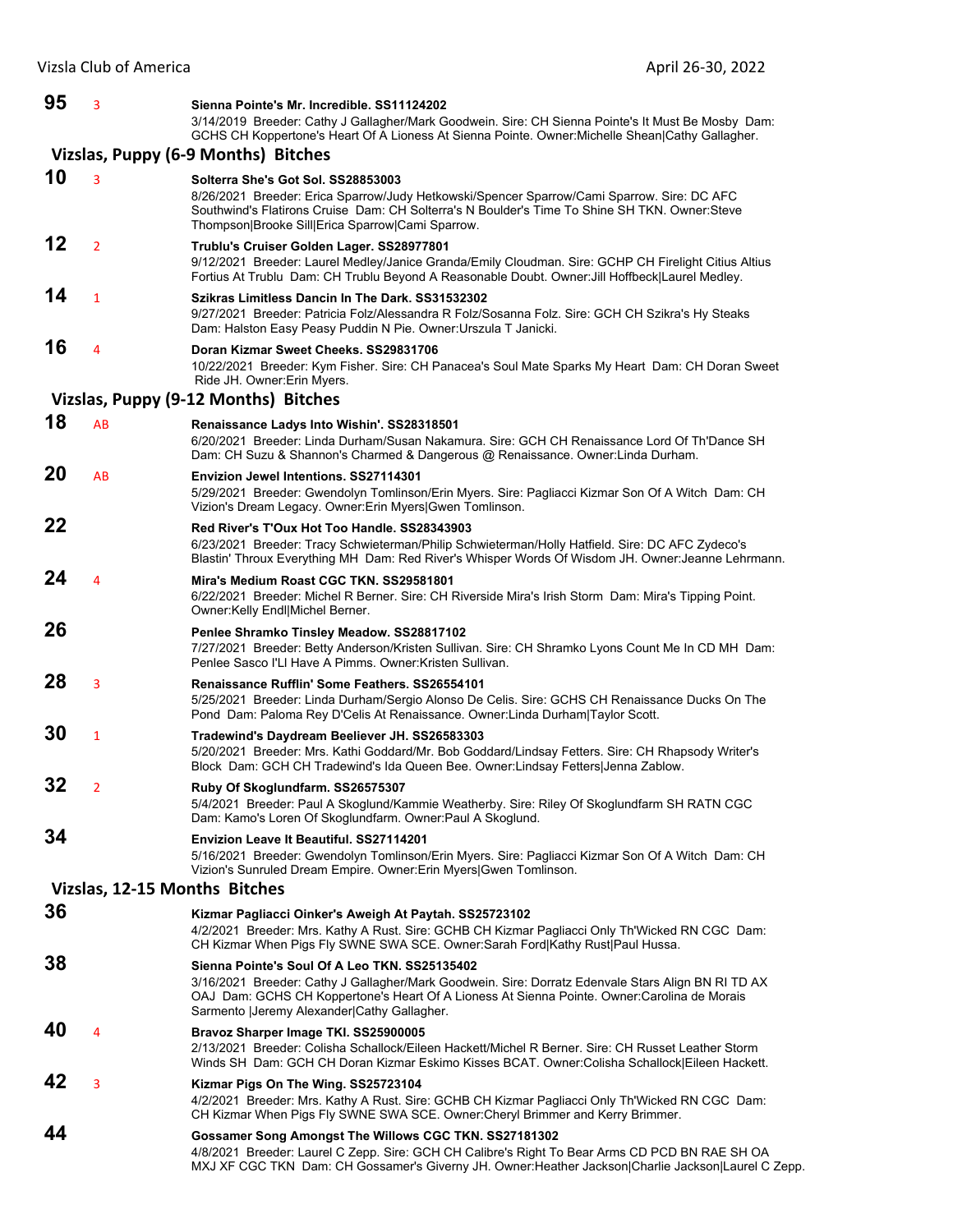| 46 | $\mathbf{1}$                  | Willorunn's Full Speed To Boom Town. SS25890902<br>3/10/2021 Breeder: Rachel Ramono Kelly/Ania Kelly/Dorothea Romano. Sire: GCHP CH Tradewind's Ida<br>Bomb JH CA CGC TKI Dam: CH Willorunn's Revvin' Her Engine. Owner: Matina Bickley   Fred<br>Bickley Agent: Ania Kelly                                                  |
|----|-------------------------------|------------------------------------------------------------------------------------------------------------------------------------------------------------------------------------------------------------------------------------------------------------------------------------------------------------------------------|
| 48 |                               | Kizmar Calibre Fete Lady Aszu CGC TKN. SS26198906<br>4/9/2021 Breeder: Jamie Walton/Mrs. Kathy A Rust. Sire: GCH CH CT Kizmar Calibre Elite Expressionist<br>BN RM2 RAE2 TDU JH MX MXJ Dam: GCH CH Kizmar Hit And Run RI JH OA AXJ XF BCAT SWE<br>SHDA RATO CGC TKA. Owner: Susan Barrow Jamie Walton.                       |
| 50 | $\overline{2}$                | Pagliacci Kizmar Witchful Wink. SS27002601<br>4/21/2021 Breeder: Paul Hussa/Kathy Rust. Sire: CH Rhapsody's Oxford Comma JH Dam: GCH CH<br>Pagliacci Kizmar Wicked Kisser. Owner: Paul HussalK Rust.                                                                                                                         |
| 52 |                               | Paradox Search Engine. SS25863906<br>3/5/2021 Breeder: Dr. Nancy Heinold. Sire: GCHB CH Paradox Glorybound Brok RN JH TKN Dam: GCH<br>CH Paradox Esterhazy Rose JH. Owner: Nancy Boggs Heinold DVM.                                                                                                                          |
| 54 |                               | Sienna Pointe's Galena Rose, SS25135401<br>3/16/2021 Breeder: Cathy J Gallagher/Mark Goodwein. Sire: Dorratz Edenvale Stars Align BN RI TD AX<br>OAJ Dam: GCHS CH Koppertone's Heart Of A Lioness At Sienna Pointe. Owner:Cathy Gallagher Alyssa<br>Perkins.                                                                 |
| 56 |                               | Jaseni's Four Leaf Clover, SS26429301<br>3/20/2021 Breeder: Susan Muir. Sire: GCH CH Tierah-N-Sokoldalu's Gone In Sixty Seconds BN RN TKN<br>Dam: Jaseni's Firefly Kaylee. Owner: Susan Muir Sean Muir Hannah Evans.                                                                                                         |
| 58 |                               | Redwind's Sheza Purrfect Scandal. SS25933004<br>4/14/2021 Breeder: Kathy Jacobsen/Linda Durham. Sire: GCHS CH Tierah's Hijacked At 20000 Feet<br>CGC Dam: GCH CH Renaissance Sheza Purrfect Pistol. Owner: Kathy Jacobsen Linda Durham.                                                                                      |
| 60 |                               | Kizmar This Lil'Piggy Jumped Over Th'Moon. SS25723105<br>4/2/2021 Breeder: Mrs. Kathy A Rust. Sire: GCHB CH Kizmar Pagliacci Only Th'Wicked RN CGC Dam:<br>CH Kizmar When Pigs Fly SWNE SWA SCE. Owner: Kathy Rust   Pamela Mjoness.                                                                                         |
|    | Vizslas, 15-18 Months Bitches |                                                                                                                                                                                                                                                                                                                              |
| 62 | $\mathbf{1}$                  | Tsavo's Majik Potion. SS26066001<br>12/3/2020 Breeder: Valerie Smith. Sire: GCHG CH Grouse Point Rimfire Benchrest Dam: CH Tsavo's Got<br>Moxie BN RI JH CGC TKN. Owner Valerie Smith.                                                                                                                                       |
|    |                               | Vizslas, Amateur Owner Handler Bitches                                                                                                                                                                                                                                                                                       |
| 66 | $\overline{2}$                | Cruiser's Glitters Her Signature Color @Tanglewood. SS23616502<br>1/2/2021 Breeder: Matt & Kathy Hartmann/Jill Hoffbeck/Sidney Hearn. Sire: GCHB CH Foxcrest's Cruiser's<br>Red Diamond JH Dam: CH Cruiser's Ain'T My Shade Of Green JH. Owner: Kristi Johnson.                                                              |
| 68 | 3                             | Menny's Monster Of Fish Lake JH CGC TKA. SS21840503<br>9/2/2020 Breeder: Jessica Vetter/Sachiko Anderson/Akemi Anderson, Sire: GCH CH CT Kizmar Calibre<br>Elite Expressionist BN RM2 RAE2 TDU JH MX MXJ Dam: GCH CH Menny Azonnali Medal CD BN RN SH<br>MX MXJ MJB MFB T2B2 DCAT DN TK. Owner:Alice Daddario Mike Daddario. |
| 70 | 1/R                           | Szikra's Dulce Neigh Aaahh. SS07510801<br>7/21/2018 Breeder: Matthew Hill/Sosanna Folz/Patricia Folz/Alessandra R Folz. Sire: CH Szikra Tukor<br>Meowt Dam: CH Szikra's Gooseberry Fool. Owner:Alessandra Folz Ronan O'Malley Marguerite<br>O'Malley Sosanna Folz.                                                           |
|    |                               | Vizslas, Bred-By-Exhibitor (Puppy) Bitches                                                                                                                                                                                                                                                                                   |
| 72 | $\overline{4}$                | Autumn Acres Green Ranger Danger. SS28194702<br>6/9/2021 Breeder: Tamara J Brown/Weston Brown/Brittany M Ives. Sire: CH Sincerus Taiko Izzn'T He Bold<br>Dam: GCH CH Autumn Acres Chianti Classico BN RN JH MX MXJ OF CA BCAT. Owner:Brooke<br>Felber Josh Felber Tamara Brown.                                              |
| 74 | $\overline{2}$                | Starcastle N'Valiant Something Just Like This. SS30166001<br>9/9/2021 Breeder: Beth E Wise/Carol E Rappaport. Sire: GCH CH Lea's Absolut Everybody Say<br>Something! JH Dam: GCH CH Marwin's Valiant Zelda. Owner:CAROL RAPPAPORT Joseph Davis Jen<br>Miller.                                                                |
| 76 |                               | Panacea's You Make Me Wanna Spit Fire. SS28495103<br>7/12/2021 Breeder: Trish Burdin/Melissa Lembke/Avery Lembke. Sire: GCH CH CT Kizmar Calibre Elite<br>Expressionist BN RM2 RAE2 TDU JH MX MXJ Dam: GCHS CH Panacea's Set My Soul On Fire JH.<br>Owner: Melissa Lembke Avery Lembke.                                      |
| 78 |                               | Penlee Shramko Here For A Good Time. SS28817101<br>7/27/2021 Breeder: Betty Anderson/Kristen Sullivan. Sire: CH Shramko Lyons Count Me In CD MH Dam:<br>Penlee Sasco I'LI Have A Pimms. Owner: Kristen Sullivan.                                                                                                             |
| 80 |                               | Moonlight Caught Looking. SS29561702<br>8/30/2021 Breeder: Karen Lake. Sire: GCHG CH Solaris Playing Like Nobody's Business BN RN JH<br>Dam: GCH CH Moonlight It's Good To Be Me RN JH CGC TKN. Owner:Karen Lake Lindsay Slarve Alex<br>Slarve.                                                                              |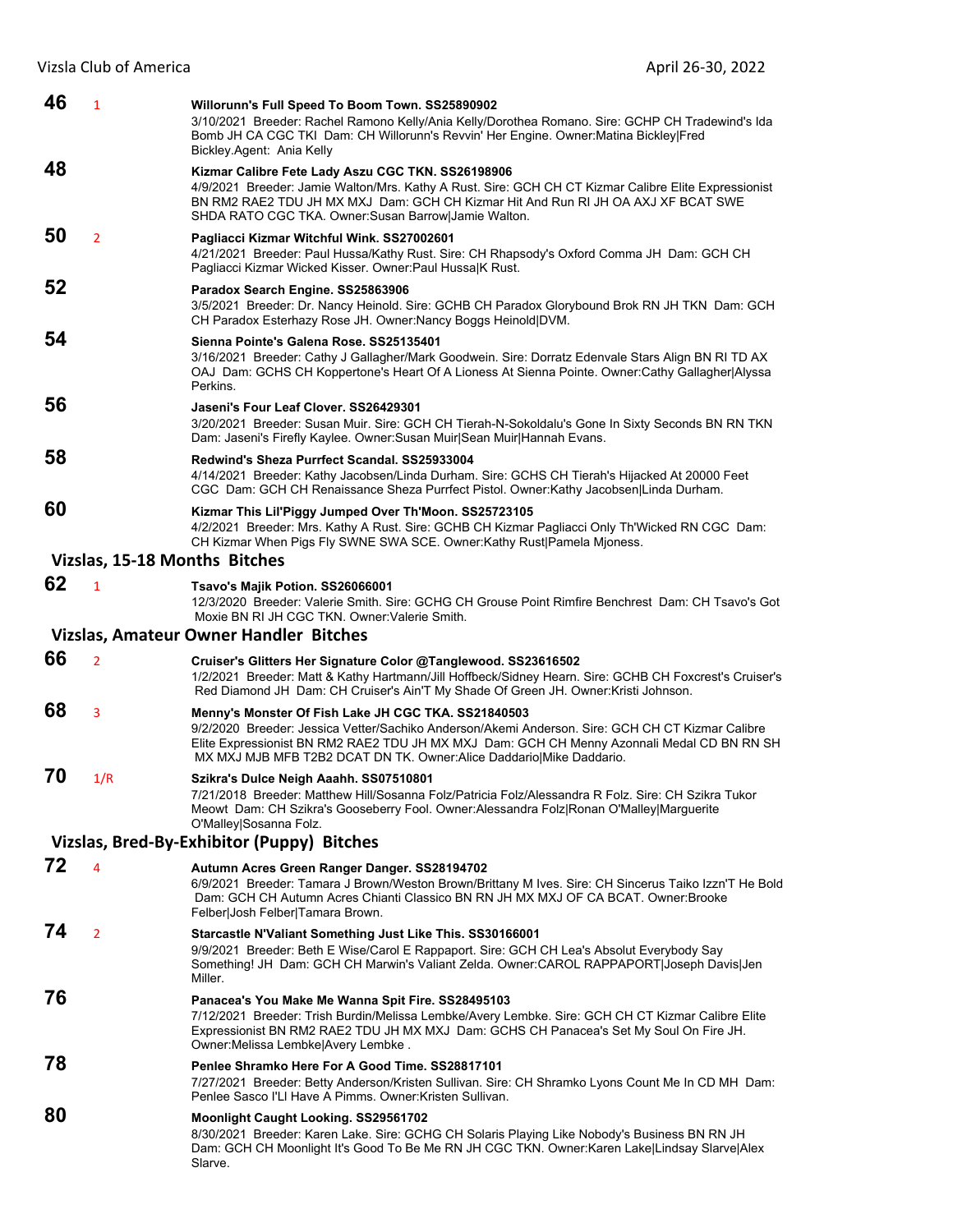| 82               | 3                             | Tradewind's Bee's Knees JH. SS26583306<br>5/20/2021 Breeder: Mrs. Kathi Goddard/Mr. Bob Goddard/Lindsay Fetters. Sire: CH Rhapsody Writer's<br>Block Dam: GCH CH Tradewind's Ida Queen Bee. Owner:Lindsay Fetters Ryleigh Tritt.                                                                                              |
|------------------|-------------------------------|-------------------------------------------------------------------------------------------------------------------------------------------------------------------------------------------------------------------------------------------------------------------------------------------------------------------------------|
| 84               |                               | Jaybren's Bye Bye Birdie Of Tierah TKN. SS31053501<br>8/29/2021 Breeder: James F Brennan/Jill Brennan. Sire: GCH CH Jaybren's Walking In Memphis BCAT<br>CGCA TKN Dam: GCHB CH Jaseni Le Tierah's Total Power Trip. Owner: Jill Brennan James Brennan.                                                                        |
| 86               | 1                             | Scout 'Em Out Sum'R Cuter Than Others. SS27355306<br>5/25/2021 Breeder: Valerie Potter/Karen Potter D.V.M Sire: GCH DC AFC Barben's Dirt Dog Bites The<br>Bullitt MH NA NAJ CGC Dam: GCH CH Scout 'Em Out Ya Gotta Keep Her. Owner:Karen Potter DVM Valerie F Potter.                                                         |
| 88               |                               | Wishes New Groove, SS29769202<br>9/2/2021 Breeder: Kathryn Markey/Jack Markey/Kimberly Markey/Ryan Markey. Sire: Firelight's Tango In<br>Rio Dam: GCHS CH Suzu&Shannon's Gldns Rust Rnr's A Tu Salud. Owner:Andrea Shumsky Eric<br>Shumsky Jack Markey Kimberly Markey Ryan Markey.                                           |
| 90               |                               | Topwinn Follow That Dream Of Zenith. SS27139501<br>5/16/2021 Breeder: Karen Carnahan/Donna Stein/Mr. Robert E Stein/Gayle Taber. Sire: GCHG CH<br>Pagliacci Kizmar Wicked Suspense At Zenith JH RATN CGC TKN Dam: GCH CH Topwinn's Take A<br>Chance On Me Of Zenith. Owner:Donna and Robert Stein Karen Carnahan Gayla Taber. |
|                  |                               | Vizslas, Bred-By-Exhibitor (Adult) Bitches                                                                                                                                                                                                                                                                                    |
| 92               | $\overline{2}$                | Menny's Swift Winged Monster JH BCAT CGC TKI. SS21840501<br>9/2/2020 Breeder: Jessica Vetter/Sachiko Anderson/Akemi Anderson. Sire: GCH CH CT Kizmar Calibre<br>Elite Expressionist BN RM2 RAE2 TDU JH MX MXJ Dam: GCH CH Menny Azonnali Medal CD BN RN SH<br>MX MXJ MJB MFB T2B2 DCAT DN TK. Owner Jessica Vetter.           |
| 94               | 3                             | Cruiser's Packin' Heat. SS23582105<br>12/1/2020 Breeder: Nancy Boryczka/Eva Phillippi/Jim Boryczka/Jill Hoffbeck. Sire: GCHG CH Grouse<br>Point Rimfire Benchrest Dam: CH Cruiser's Makin' Bank. Owner: Jim Boryczka Nancy Boryczka Jill Hoffbeck  Eva Phillippi.                                                             |
| 96               |                               | Brittania's Well Played Harmon DN. SS23737603<br>12/6/2020 Breeder: Joe Falkson/Susan Falkson/Britt Jung. Sire: CH Lea's Silli Prince Cooper Dam: GCH<br>CH Upcountry's I Vant To Be Alone JH. Owner: Britt Jung Joseph Fischer.                                                                                              |
| 100              |                               | Paradox Bound For Glory. SS25863901<br>3/5/2021 Breeder: Dr. Nancy Heinold. Sire: GCHB CH Paradox Glorybound Brok RN JH TKN Dam: GCH<br>CH Paradox Esterhazy Rose JH. Owner:Nancy Boggs Heinold DVM Diana L Boggs.                                                                                                            |
| 102              | 1/W/BW<br><b>Best Bred By</b> | Powerline The Next Good Book, SS14485906<br>8/31/2019 Breeder: Mary Hanks/Brian Hanks/Karen Potter. Sire: GCHB CH Derby's Pink Tie Affair At<br>Grouse Point JH Dam: GCHB CH Scout 'Em Out Turnin' Pages. Owner: Mary Hanks Brian Hanks.                                                                                      |
| 104              | $\overline{4}$                | Gossamer Lark Of My Heart. SS27181304<br>4/8/2021 Breeder: Laurel C Zepp. Sire: GCH CH Calibre's Right To Bear Arms CD PCD BN RAE SH OA<br>MXJ XF CGC TKN Dam: CH Gossamer's Giverny JH. Owner:Laurel C Zepp.                                                                                                                 |
| 106              |                               | Doran Under The Cherry Moon. SS25573503<br>3/17/2021 Breeder: Kym Fisher/Mrs. Kathy A Rust. Sire: CH Lake Pepin's Indy Moonstone RA AX AXJ<br>Dam: CH Kizmar Doran Look What You Started JH. Owner: Lynn Jasperson Rick Jasperson Kym Fisher                                                                                  |
|                  |                               | <b>Vizslas, American Bred Bitches</b>                                                                                                                                                                                                                                                                                         |
| 108              | AB                            | Jackpot Crazy In Love. SS18347606<br>4/9/2020 Breeder: Vicki McGregor. Sire: CH Kizmar Gj Kiss'M All Mclain UDX2 OM3 VER Dam: CH<br>Jackpot's Cocoa Beach. Owner:Dominique Wilson Adam Wilson Vicki McGregor.                                                                                                                 |
| 110 <sub>1</sub> |                               | Menny Kaiju Blue JH. SS21840502<br>9/2/2020 Breeder: Jessica Vetter/Sachiko Anderson/Akemi Anderson. Sire: GCH CH CT Kizmar Calibre<br>Elite Expressionist BN RM2 RAE2 TDU JH MX MXJ Dam: GCH CH Menny Azonnali Medal CD BN RN SH<br>MX MXJ MJB MFB T2B2 DCAT DN TK. Owner: Daniela Doyne.                                    |
| 112 <sub>2</sub> |                               | Kyllburg's Skip To My Lou My Darlin. SS21658801<br>8/3/2020 Breeder: Adrienne Freyer/Alan Freyer. Sire: CH Skipfire N Pleasure's River Of Dreams SH<br>Dam: CH Kyllburg's Put On Your Red Shoes & Dance The Blues. Owner: Brian Bender Adrienne Freyer.                                                                       |
| 114              | AB                            | Tradewind's Meant To Bee. SS26583302<br>5/20/2021 Breeder: Mrs. Kathi Goddard/Mr. Bob Goddard/Lindsay Fetters. Sire: CH Rhapsody Writer's<br>Block Dam: GCH CH Tradewind's Ida Queen Bee. Owner:Sam Wildeman Lindsay Fetters.                                                                                                 |
|                  | Vizslas, Open Bitches         |                                                                                                                                                                                                                                                                                                                               |
| 116              |                               | Jaybren's August Red Rising In Memphis By Tierah TKA VHMP. SS21233301<br>8/14/2020 Breeder: James F Brennan/Jill Brennan. Sire: GCH CH Jaybren's Walking In Memphis BCAT<br>CGCA TKN Dam: GCHB CH Jaseni Le Tierah's Total Power Trip. Owner: Meghan Faulkenberry Jill Brennan.                                               |
| 118              |                               | Autumn Acres All Fired Up NA OAJ NF BCAT CGC TKA. SS15610605<br>11/5/2019 Breeder: Weston Brown/Tamara J Brown. Sire: GCH CH Sokoldalu'N'Tierah's Total Power<br>Package CD BN RE JH OA AXJ CAA Dam: GCHB CH MACH Rustic Road's Rowdy Redhead CD BN RN<br>MXG MJG OF T2B CAA C. Owner: Suzy Wagnitz.                          |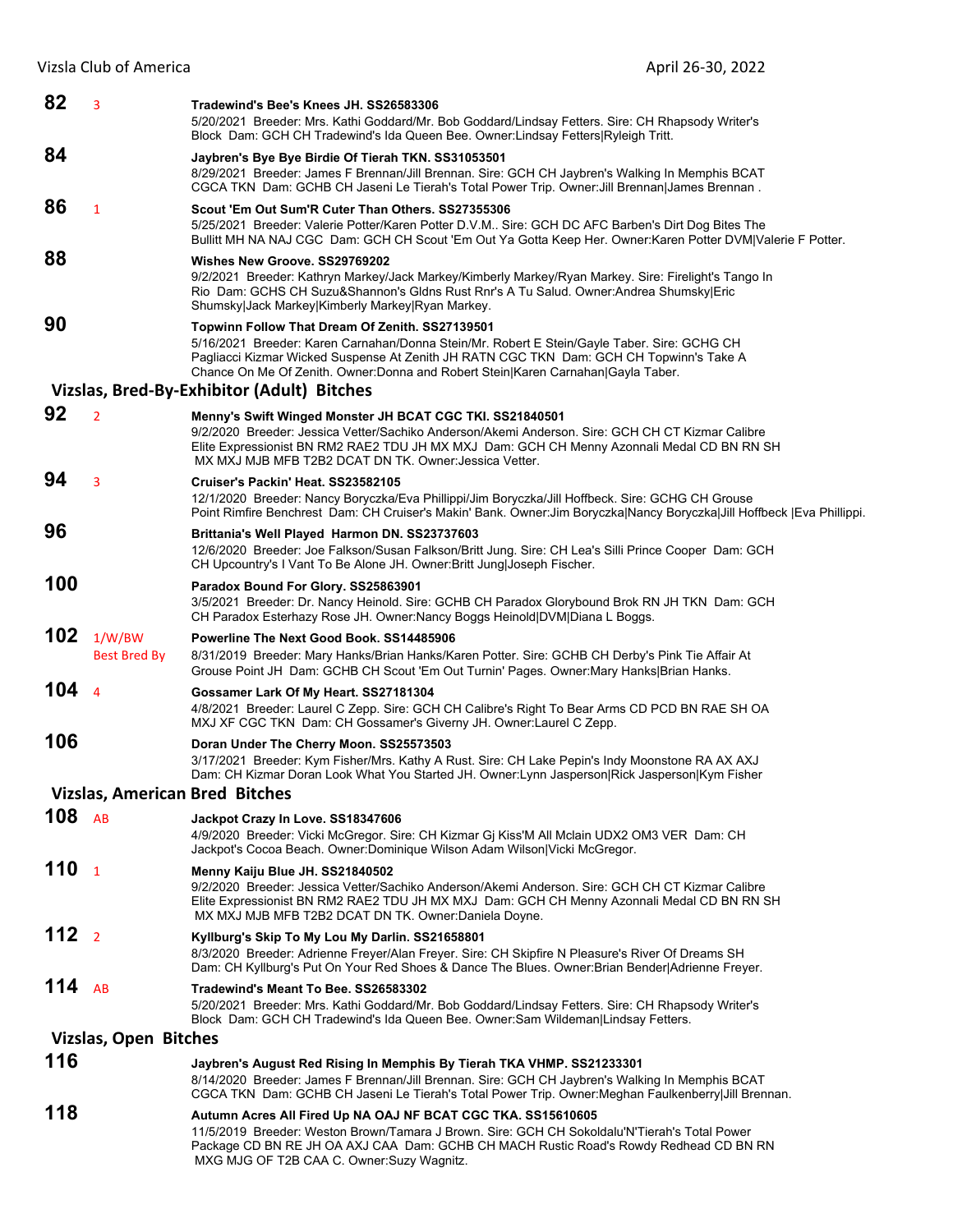Vizsla Club of America April 26-30, 2022

| 120 <sub>4</sub>        |                                        | Jackpot Shamelessly Crazy. SS18347608<br>4/9/2020 Breeder: Vicki McGregor. Sire: CH Kizmar Gj Kiss'M All Mclain UDX2 OM3 VER Dam: CH<br>Jackpot's Cocoa Beach. Owner Vicki Mcgregor.                                                                                                          |
|-------------------------|----------------------------------------|-----------------------------------------------------------------------------------------------------------------------------------------------------------------------------------------------------------------------------------------------------------------------------------------------|
| 122 <sub>2</sub>        |                                        | Ferngolds Empress of War Flame Izzy. HQ4022968<br>8/8/2020 Breeder: Eileen Wilkes & Ross Woolford. Sire: GCh Golden Empires Breaking the BankFDJ<br>Dam: Ferngold's Dashing Charlotte. Owner:Eileen Wilkes Eileen Wilkes Ross Woolford. Monica Park                                           |
| 124 <sub>1</sub>        |                                        | Priden Joy Scotch Bonnett. SS20299404<br>7/18/2020 Breeder: Joy Sonsalla/William Quandt. Sire: GCHB CH Solaris Risky Business CGC TKN<br>Dam: CH Priden Joy Dose Of Toldin Lovin. Owner: Joy Sonsalla   William Quandt.                                                                       |
| 126                     |                                        | Kizmar From The Frying Pan Into The Fire JH NAJ SWN SCA SEA SBA. SS19342205<br>5/19/2020 Breeder: Mrs. Kathy A Rust. Sire: CH Kizmar Justice For All Dam: CH Kizmar When Pigs Fly<br>SWNE SWA SCE. Owner: Carol Keller Kathy Rust.                                                            |
| 128 <sub>3</sub>        |                                        | Vizion's Comparing Apples To Windows. SS12443504<br>5/3/2019 Breeder: Gwendolyn Tomlinson/Erin Gimbut-Myers. Sire: GCHS CH Just Spike JH Dam: CH<br>Vizion's Dream Legacy. Owner: Erin Myers Colleen Walsh Gwen Tomlinson.                                                                    |
|                         |                                        | Vizslas, Veteran (8-10 Years) Dogs                                                                                                                                                                                                                                                            |
| 97                      | $\mathbf{1}$                           | CH Lea's Western Wynds Of Tok MH. SR73356701                                                                                                                                                                                                                                                  |
|                         | <b>AOM</b>                             | 6/14/2012 Breeder: Bernadette Allison/Britt Jung. Sire: GCH CH Russet Leather Boulder's Wild Tok MH<br>Dam: GCH CH Brittania's Absolut Finest MH AX AXJ CGCA. Owner:Francene Mason and Tad Walden and Bernadette Allison.                                                                     |
| 99                      | $\overline{2}$                         | GCHB CH Penlee's Strike A Pose, SR73188305<br>5/13/2012 Breeder: Kristen Sullivan. Sire: GCHG CH Cinnabar's Sasco Finale CD SH Dam: GCH CH<br>Penlee Caught In The Act. Owner: Kristen Sullivan.                                                                                              |
| 101                     | $\overline{\mathbf{3}}$                | CH Kizmar Chrisand This Might Shock You RN CAX2 TKN. SR73072302<br>5/8/2012 Breeder: Andrew Mjoness/Kathy A Rust/Pamela Mjoness. Sire: GCHB CH Kizmar Pagliacci Only<br>Th'Wicked RN CGC Dam: Chrisands Royal Reflections. Owner: Melissa Lepsch Kathy Rust.                                  |
|                         |                                        | Vizslas, Veteran (10-12 Years) Dogs                                                                                                                                                                                                                                                           |
| 103 <sub>1</sub>        |                                        | GCH CH Cruiser's Minor Consumption RN JH CA. SR71049107<br>9/29/2011 Breeder: Jill Hoffbeck/Eva Phillippi. Sire: GCH CH Kizmar Gentleman Dash On Ice JHA Dam:<br>GCH CH Cruiser's Notjusta Prty Face BN RN JH TKI. Owner:Craig Flaskerad Jill Hoffbeck Eva Phillippe.                         |
|                         |                                        | Vizslas, Veteran (12+ Years) Dogs                                                                                                                                                                                                                                                             |
| 105 <sub>1</sub>        |                                        | GCHG CH Dezertfyre's Captain's First Mate CDX RE JH OA AXJ NF SWN SCM. SR59675101<br>11/26/2009 Breeder: Michael Wald / Sheila Wald / . Sire: CH Jaybren's Grand Slam At Tierah RN JH<br>CGC TKN Dam: CH Jaybren's Bonfire Konyak CDX BN RE. Owner:Carla Slabaugh Ron Slabaugh.               |
| 107 <sub>2</sub>        |                                        | GCHS CH Kyllburg's Guess That's Why They Call It The Blues. SR62454706<br>3/26/2010 Breeder: Adrienne Freyer/Alan Freyer/Ida Kavafian/Steven Tenenbom. Sire: CH Gossamer's<br>Rubicon Dam: CH Opus One Diva Of Kyllburg. Owner: Adrienne   Alan Freyer.                                       |
|                         |                                        |                                                                                                                                                                                                                                                                                               |
|                         | <b>Vizslas, Hunting Class Dogs</b>     |                                                                                                                                                                                                                                                                                               |
| 109 <sub>1</sub>        |                                        | GCH CH Penlee Achaka Ai Itilaui Bluewater BN RA SH RATO CGC. SR89988009<br>10/13/2015 Breeder: Kristen Sullivan. Sire: CH Bluewater's See Me Coming JH Dam: GCH CH Penlee<br>Caught In The Act. Owner: Kathleen Doyle Kristen Sullivan.                                                       |
| 111 <sub>3</sub>        |                                        | CH Cruiser's Invasion Of Normandy MH TKN. SS13031703<br>6/6/2019 Breeder: Jill Hoffbeck/Sidney Hearn/Eva Phillippi. Sire: CH Cruiser's Ranger Leads The Way JH<br>CA Dam: GCH CH Cruiser's Shake Your Money Maker TKI. Owner: Todd Otten Missy Otten Jill Hoffbeck.                           |
| 113 <sub>2</sub>        |                                        | GCHB CH Cruiser's All The Right Moves CD BN RN MH NA NAJ CA TKI. SR75625209<br>10/16/2012 Breeder: Jill Hoffbeck. Sire: GCH CH Kizmar Gentleman Dash On Ice JHA Dam: GCH CH<br>Cruiser's My Little Darlin' TKI. Owner: Keith Klawinski  Jill Hoffbeck.                                        |
| 131 <sub>4</sub>        |                                        | GCHB CH Pagliacci Kizmar Western Winds R Agust Us MH. SS00198603<br>6/2/2017 Breeder: Paul Hussa/Mrs. Kathy A Rust/Deb Hoff. Sire: GCHB CH Lea's Silli Madar Kai Of Tok<br>MH Dam: GCHB CH Pagliacci Kizmar Simply Sinful. Owner: Tad Walden Randy Yaroch Paul<br>Hussa Stephen Ray Stafford. |
|                         | <b>Vizslas, Field Trial Class Dogs</b> |                                                                                                                                                                                                                                                                                               |
| 119 <sub>1</sub>        |                                        | CH Valleyhunter's That Boy Can Boogie MH. SR82323901<br>2/21/2014 Breeder: Jean Matmor/Pat Carney/Pluis Davern/Natalie A Stewart. Sire: DC AFC Remek Valley<br>Hunter Moondance MH Dam: CH Poppyhil VIIy Htr Heart O Gold JH. Owner:jean matmor.                                              |
| 121<br>123 <sub>3</sub> | $\overline{2}$                         | GCH CH Zydeco's Full Sun JH. SR89816408<br>9/30/2015 Breeder: Ashley Uffman/Chip Uffman. Sire: DC AFC Riverbend Deacon's Dandy CD Dam:<br>GCH DC AFC Zydeco's First You Make A Roux MH. Owner: Maria Braud Ashley Uffman.                                                                     |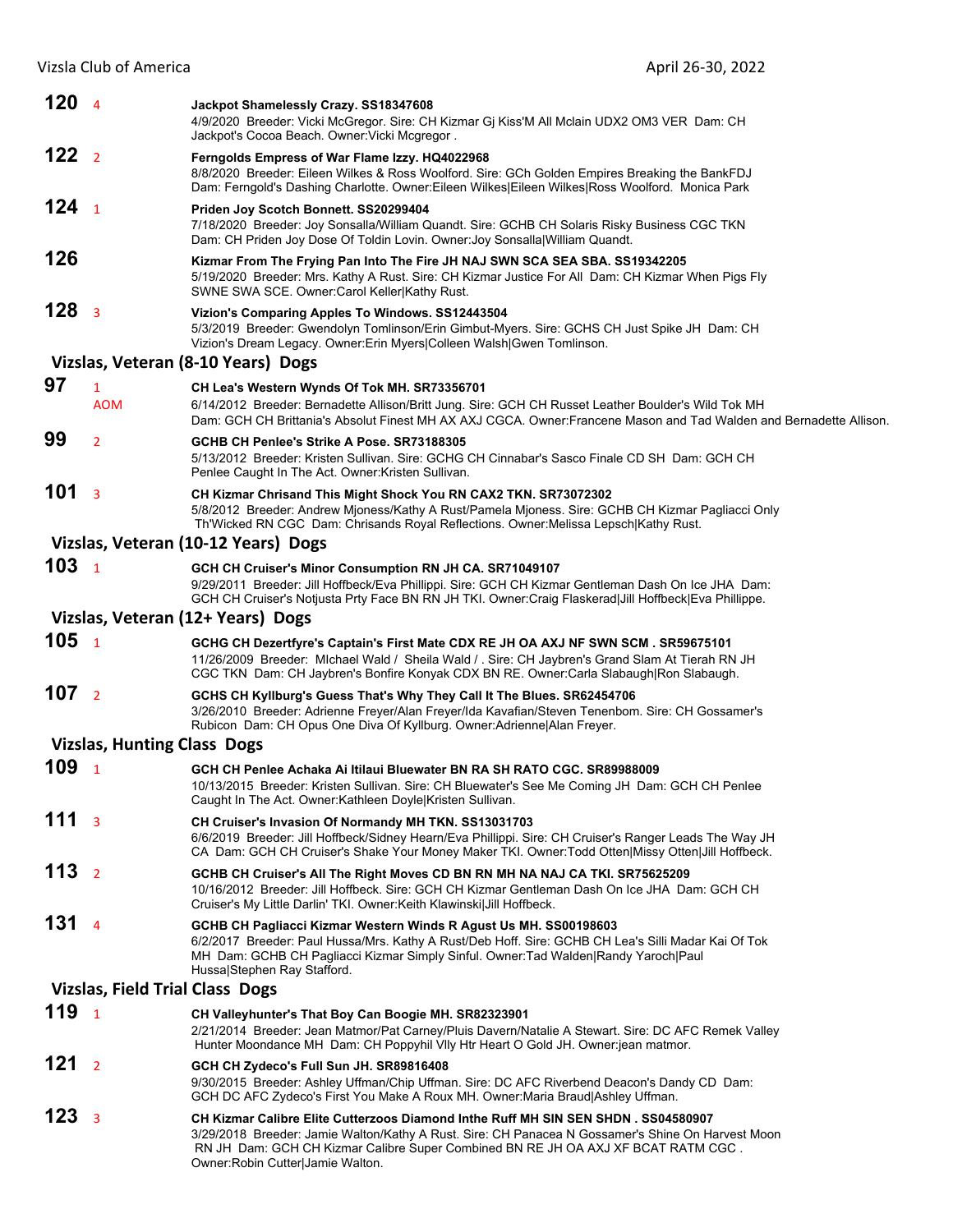## **Vizslas, Dual Champion Dogs 115** <sup>2</sup> **DC AFC Zydeco's Blastin' Throux Everything MH. SR89816405** 9/30/2015 Breeder: Ashley Uffman/Chip Uffman. Sire: DC AFC Riverbend Deacon's Dandy CD Dam: GCH DC AFC Zydeco's First You Make A Roux MH. Owner:Christy Mixon|Ashley Uffman. **117** <sup>1</sup> **GCH DC AFC Barben's Dirt Dog Bites The Bullitt MH NA NAJ CGC. SR88774603** 6/25/2015 Breeder: Barbara Zahn. Sire: Barben's Final Frontier Dam: Barben's Summer Fling CD RN MH. Owner:Patricia Rundell. **Vizslas, Veteran (8‐10 Years) Bitches 130** <sup>2</sup> **GCHB CH Scout 'Em Out Turnin' Pages. SR74276008** 7/26/2012 Breeder: Valerie Potter/Karen Potter. Sire: GCHB DC AFC Snowridge Gunfire Flynn MH Dam: CH Scout 'Em Out Testing The Limits. Owner:Mary Hanks|Brian Hanks|Karen Potter DVM. **132 GCHB CH Jaseni Le Tierah's Total Power Trip. SR82219903** 3/3/2014 Breeder: Susan Muir/Mary Guadio. Sire: GCH CH Sokoldalu'N'Tierah's Total Power Package CD BN RE JH OA AXJ CAA Dam: GCH CH Jaseni's Jasmine RN. Owner:Paula Craig|Eleesa Markham|Dan Craig. **134** AB **RACH Lone Ridge's Ginger Mae UD BN RM3 RAE4 ACT2J. SR81883905** 3/3/2014 Breeder: Jean E Andrew. Sire: Lone Ridge's Highline Worker CGCA Dam: Lone Ridge's California Indian Sky CGC. Owner:Denise Langendorf. **136 CH Bravoz Treasured Encounter. SR72698903** 5/3/2012 Breeder: Colisha Schallock. Sire: CH Szikra Sport'n Sensation JH Dam: CH Bravo's Too Hot To Handle NAJ. Owner:Colisha Schallock|Eileen Hackett. **138 GCH CH Panacea's Simply Moonstruck. SR74522501** 8/24/2012 Breeder: Melissa Lembke/Jeff Lembke. Sire: CH Ciganyoz Dark N Stormy Dam: GCH CH Lyons N Penlee's Essence At Panacea JH. Owner:Melissa Lembke. **140** <sup>3</sup> **GCH CH Kelby Creek's Spirit Of Kilauea RN SH. SR74284203** 6/30/2012 Breeder: Ms. Mary Louise Gaudio/Susan Muir/Gayle Shay. Sire: GCHP CH Regal Point Pinnacle Of Kilauea CD MH CGC Dam: GCH CH Kelby Creek's Rosetta Almondine. Owner:Gale Shay|Tom Shay. **142** <sup>1</sup> **GCHS CH Kizmar Panacea Just Lean Into It JH. SR80591602** 12/15/2013 Breeder: Mrs. Kathy A Rust/Nicole Rudie/Mr. Josh Rudie. Sire: CH Kizmar Justice For All Dam: CH Kizmar Surfing Th'Halfpipe. Owner:Melissa Lembke|Avery Lembke |Kathy Rust. **144** <sup>4</sup> **CH MACH4 Kizmar Shredding The Gnar CD RA JH MXG2 PDS MJC2 PJS MFS TQX . SR80591603** 12/15/2013 Breeder: Mrs. Kathy A Rust/Nicole Rudie/Mr. Josh Rudie. Sire: CH Kizmar Justice For All Dam: CH Kizmar Surfing Th'Halfpipe. Owner:Carol Keller|Kathy Rust. **146 GCHG CH Bayview N Opus One's La Forza Del Destoni JH CGC. SR82112704** 3/22/2014 Breeder: Lori Salb/Britt Jung/Lindsay Fetters/Ida Kavafian. Sire: CH Olde Ridge Soar'N Pfalcon's Hudson JH Dam: GCH CH Brittania N Bayviews Ida One CGC. Owner:Ida Kavafian|Steven Tenenbom|Loti Salb|Britt Jung|Lindsay Fetters. **Vizslas, Veteran (10‐12 Years) Bitches 148** <sup>1</sup> **CH Winddance Adoring God's Will AX MXJ. SR72392202** 4/13/2012 Breeder: Phil Stout/Carole Stout/Greg M Eschette. Sire: GCH CH MACH3 PACH Hilldale's Blue I Bet You Will RA JH MXG MJC MXPB MJ Dam: GCH CH Winddance Enhanced By Octane JH. Owner:Julie SjullieDrmolka|Douglas Drmolka. **Vizslas, Veteran (12+ Years) Bitches 150** <sup>1</sup> **Ferngold M'Zuri Sana. SR72522001** 7/9/2009 Breeder: Eileen Wilkes/Ross Woolford. Sire: CH Vasara's One For The Kipper JH Dam: Auburnglow Dashing Moon. Owner:Catherine Lynn Simpson. **152** <sup>2</sup> **GCH CH Lyons N Penlee's Essence At Panacea JH. SR51537601** 8/6/2008 Breeder: Joy Lyons/Betty Anderson. Sire: CH Lyons Pride JH Dam: CH Lyons Penlee Devon. Owner:Melissa Lembke|Jeff Lembke . **154** AB **CH Everedi's Layla Of Red Dogwood CD BN RE JH TKN. SR55765602** 3/28/2009 Breeder: Lin Kozlowski/Jean Thomas. Sire: DC Fieldstone's Remington Ammo MH Dam: Everedi's Spitfire SH. Owner:Beth P. Nash and Michael M. Nash. **156** <sup>3</sup> **GCH DC AFC Zydeco's First You Make A Roux MH. SR60726801** 2/9/2010 Breeder: Ashley Uffman/Chip Uffman. Sire: GCH DC AFC Grousebend's Dago Red MHA Dam: DC Lagniappe Roux MH. Owner:Ashley Uffman|Chip Uffman.

## **Vizslas, Hunting Class Bitches**

**158** <sup>2</sup> **GCH CH Menny Azonnali Medal CD BN RN SH MX MXJ MJB MFB T2B2 DCAT DN TK.**  9/10/2015 Breeder: Kathleen Hartmann/John Hartmann/Jessica Vetter. Sire: GCHB CH Kizmar Panacea Bookn Down Whistler MH Dam: CH Menny's Paprika Prinzessin CDX BN RN. Owner:Jessica Vetter|Akemi Anderson|Sachiko Anderson.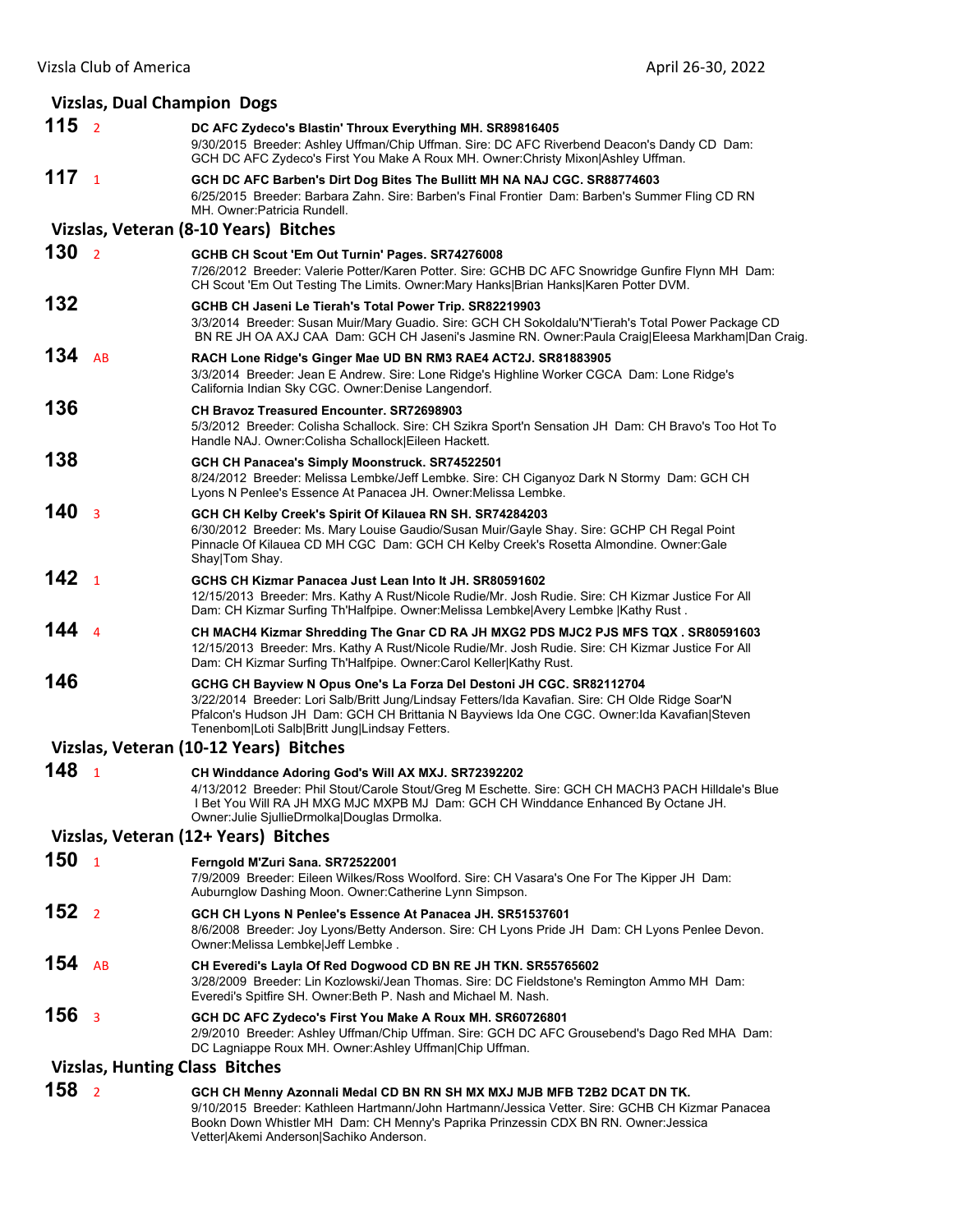| 160      | $\overline{1}$                | GCHB CH Foxcrest's Cruiser's Bling Bling Is My Thing MH CA. SR89583303<br>8/9/2015 Breeder: Keith Klawinski. Sire: CH Cruiser's Gun Powder And Lead RN Dam: CH Hunt'M Up's<br>Feather Stalker JH. Owner: Rick Ducato   Naula Ducato.                                                                           |
|----------|-------------------------------|----------------------------------------------------------------------------------------------------------------------------------------------------------------------------------------------------------------------------------------------------------------------------------------------------------------|
|          |                               | <b>Vizslas, Field Trial Class Bitches</b>                                                                                                                                                                                                                                                                      |
| 164 $AB$ |                               | CH Antares Habanera CGC TKN, SS03450601<br>1/7/2018 Breeder: Patricia Hart/Geoffrey Hart. Sire: GCH DC AFC Red River's Flash Mob JH Dam: DC<br>AFC Antares Serenade CD BN CGC. Owner: PATRICIA HART Geoffrey Hart.                                                                                             |
|          |                               | <b>Vizslas, Dual Champion Bitches</b>                                                                                                                                                                                                                                                                          |
| 162      | $\overline{1}$                | GCH DC Zydeco's Les Bon Temps Roux'Le JH. SR89816402<br>9/30/2015 Breeder: Ashley Uffman/Chip Uffman. Sire: DC AFC Riverbend Deacon's Dandy CD Dam:<br>GCH DC AFC Zydeco's First You Make A Roux MH. Owner:Ashley Uffman Chip Uffman.                                                                          |
|          | <b>Vizslas, Best of Breed</b> |                                                                                                                                                                                                                                                                                                                |
| 25       |                               | Southwind Snowbird, SS24836805<br>2/23/2021 Breeder: Joanne Beckley. Sire: GCH CH Rhapsody Kiss Kiss Bang Bang JH Dam: FC<br>Southwind's Kinze's Destiny. Owner:PATRICIA HART Geoffrey Hart.                                                                                                                   |
| 125      |                               | GCHG CH Zenith's Suspense Is My Game JH. SS05603903                                                                                                                                                                                                                                                            |
|          | <b>AOM</b>                    | 4/26/2018 Breeder: Karen Carnahan/Donna Stein/Mr. Robert E Stein/Gayle Taber. Sire: GCHG CH<br>Pagliacci Kizmar Wicked Suspense At Zenith JH RATN CGC TKN Dam: GCH CH Zenith's Back Atcha.<br>Owner:Steve Carnahan Karen Carnahan Gayle Taber Eva Broseus.Agent: Gerry Thornton                                |
| 127      |                               | GCHB CH Autumn Acres Apothic Affair JH OA OAJ NF CA BCAT CGC TKN. SR93662605<br>3/11/2016 Breeder: Weston Brown/Tamara J Brown. Sire: GCHB CH Derby's Pink Tie Affair At Grouse<br>Point JH Dam: GCHB CH MACH Rustic Road's Rowdy Redhead CD BN RN MXG MJG OF T2B CAA C.<br>Owner: Brittany Ives Tamara Brown. |
| 129      |                               | GCH CH Scout 'Em Out Shotgun Rider CA. SR99065101<br>4/13/2017 Breeder: Karen Potter/Valerie Potter. Sire: Mehagian's Keystone Brother David Dam: CH<br>Scout 'Em Out Takin' Your Breath Away. Owner: Beth Gruden Karen Potter.                                                                                |
| 131      | AB                            | GCHB CH Pagliacci Kizmar Western Winds R Agust Us MH. SS00198603<br>6/2/2017 Breeder: Paul Hussa/Mrs. Kathy A Rust/Deb Hoff. Sire: GCHB CH Lea's Silli Madar Kai Of Tok<br>MH Dam: GCHB CH Pagliacci Kizmar Simply Sinful. Owner: Tad Walden Randy Yaroch Paul<br>Hussa Stephen Ray Stafford.                  |
| 133      | AB                            | GCHS CH Russet Leather Koa Scout BN RI FDC CGC TKI, SR91254702<br>12/10/2015 Breeder: Beverley A Wanjon/Adrian Wanjon. Sire: GCH CH Russet Leather Stormwinds<br>Lightning Strikes Dam: CH Russet Leather Peyton Red. Owner: Jim McClintock Richard Graves Beverley<br>Wanjon.                                 |
| 135      | AB                            | GCHG CH Kizmar Live For Th'Applause. SR84662908<br>9/1/2014 Breeder: Sarah Ford/Kathy A Rust. Sire: GCH CH Kizmar Fabulous Friday Dam: GCH CH<br>Kizmar Fire N Ice UD RAE MX MXJ, Owner:Sarah Wintrone Luther.                                                                                                 |
| 137      |                               | CH Hilldale's Chase "N" Gold. SS24557401<br>5/21/2020 Breeder: Janet Svoboda/Wendy Kempfer/Sandy Remmers. Sire: GCHG CH Cinnabar's Sasco<br>Finale CD SH Dam: GCHB CH Hilldale's May Wonders Never Cease CD. Owner:Matthew<br>Sautbine Andrea Sautbine.                                                        |
| 139      |                               | GCHG CH Witzke's Midsummer Night's Dream Of Truffles JH FDC. SR84621002<br>7/10/2014 Breeder: Dennis K Witzke. Sire: CH Kizmar Justice For All Dam: GCH CH Sondela My<br>Witzke's Cherry JH CA. Owner: Dennis K Witzke.                                                                                        |
| 141      | <b>AOM</b>                    | GCH CH Boulder's Sentryfier Pre Lives MH. SR85400702<br>5/17/2014 Breeder: Lori Vickerman/Judy Hetkowski/Edward Hetkowski. Sire: GCHB CH Tivoliz CC Joint<br>Venture JH Dam: CH Boulder's Starpower Of Sentryfier. Owner: Judy/Edj HetkowskilLori Vickerman Erica<br>Sparrow Edward Hetkowski.                 |
| 143      | AB                            | CH Tradewind's Ida Rather Be Hiking. SR92822106<br>4/5/2016 Breeder: Lori Salb/Britt Jung/Lindsay Fetters/Ida Kavafian. Sire: GCHS CH Aislinn's Rr Elite<br>Edition BN RN JH NAP OJP CA CGCA CGCU TKA Dam: GCH CH Brittania N Bayviews Ida One CGC.<br>Owner: Chris Reedy Lindsay Fetters.                     |
| 145      |                               | GCH CH Cruiser's Friends In Low Places JH. SR92945704<br>4/7/2016 Breeder: Jill S Hoffbeck/Sidney Hearn/Eva Phillippi. Sire: GCH CH Cruiser's Tok Gun CA Dam:<br>GCH CH Cruiser's Shake Your Money Maker TKI. Owner: Jill Hoffbeck Eva Phillippi Sidney Hearn.                                                 |
| 147      |                               | GCH CH Sienna Pointe's Locked 'N Loaded RI DS DJ CGC TKP, SS01746606<br>9/10/2017 Breeder: Cathy J Gallagher/Mark Goodwein. Sire: CH Sunnyside's Coffee At Dawn NA NAJ<br>Dam: GCHS CH Koppertone's Heart Of A Lioness At Sienna Pointe. Owner:Alyssa Perkins and Tim<br>Connors Cathy Gallagher Tim Connors.  |
| 149      |                               | CH Eastwind's Red Baron, SS02472702<br>11/3/2017 Breeder: Gale Shay/Tom Shay. Sire: GCH CH Boulder's Sentryfier Pre Lives MH Dam: GCH<br>CH Kelby Creek's Spirit Of Kilauea RN SH. Owner: Allen Knecht Andrew Fletcher.                                                                                        |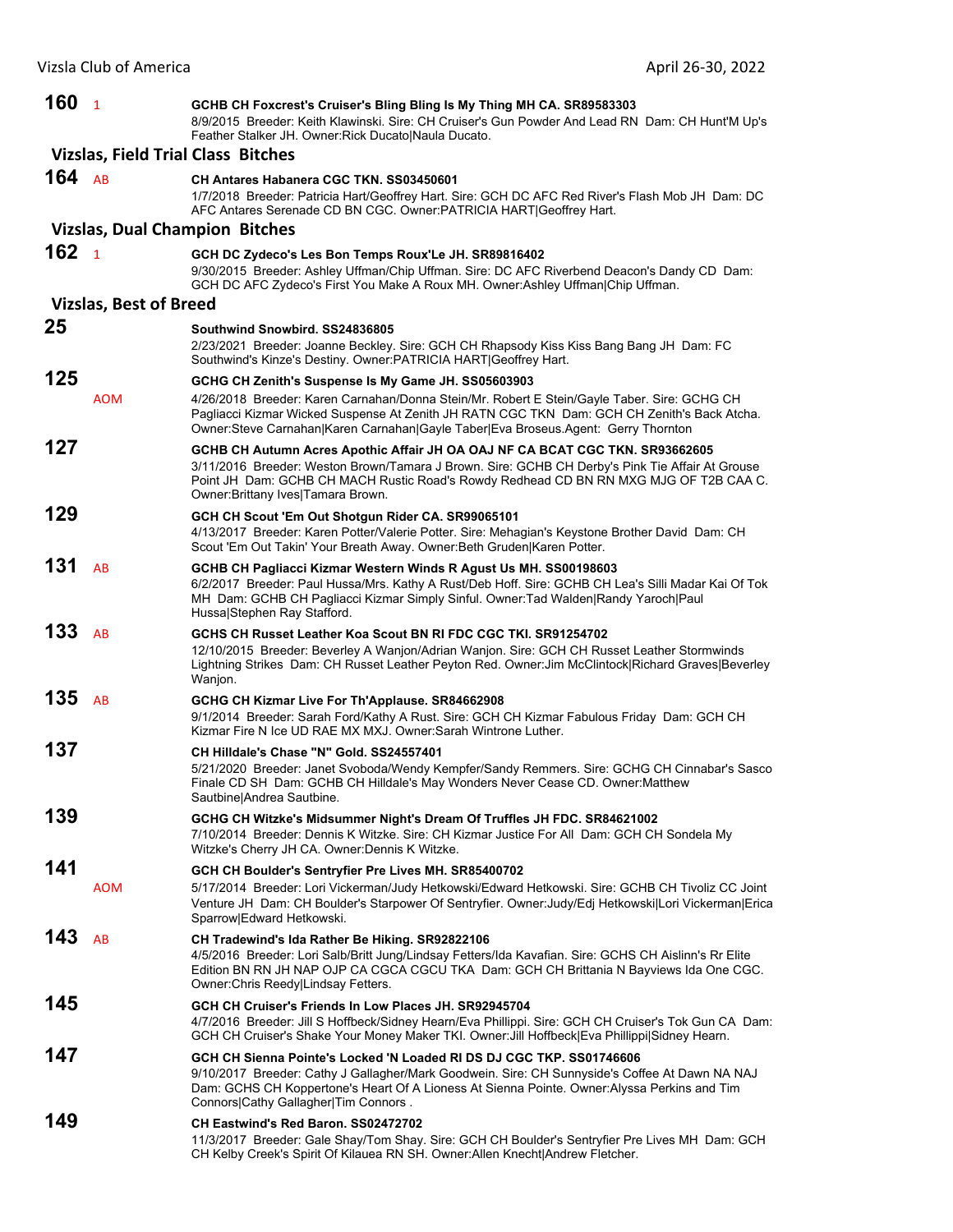| 151 | <b>AOM</b> | GCHS CH Renaissance Ducks On The Pond, SS04279701<br>1/13/2018 Breeder: Linda Durham / . Sire: CH Renaissance Noble Talisker MH Dam: GCH CH<br>Renaissance Paint Th'town Red. Owner: LINDA DURHAM. Taylor Scott                                                                                                                   |
|-----|------------|-----------------------------------------------------------------------------------------------------------------------------------------------------------------------------------------------------------------------------------------------------------------------------------------------------------------------------------|
| 153 |            | CH Eastwind's Lion's Share RN JH. SS07899003<br>8/28/2018 Breeder: Gale Shay/Tom Shay. Sire: GCH CH Boulder's Sentryfier Pre Lives MH Dam: GCH<br>CH Kelby Creek's Spirit Of Kilauea RN SH. Owner: Gale Shay Tom Shay.                                                                                                            |
| 155 |            | GCH CH Suzu & Shannon's Charming Fellow. SS08402105<br>10/24/2018 Breeder: Susan Nakamura/Patricia D Crowley/Eliza Lindsay. Sire: GCHG CH Auburn's<br>Dashing Dexter Dam: GCHG CH Briar N Suzu Hey You! Get Off Of My Cloud BN RN CGC TKN.<br>Owner: Otto Berkes Margaret Berkes Susan Nakamura.                                  |
| 157 |            | CH Remark's Last God Of War JH TKN, SS06759401<br>7/24/2018 Breeder: Rebecca S Smith. Sire: DC AFC Remek Valley Hunter Moondance MH Dam: GCH<br>CH Remark's Got A Lot Of Livin' To Do JH OA NAJ CGC TKN. Owner: Jon North Sara Weitzenkamp.                                                                                       |
| 159 |            | GCH CH CT Kizmar Calibre Elite Expressionist BN RM2 RAE2 TDU JH MX MXJ. SS04580904<br>3/29/2018 Breeder: Jamie Walton/Mrs. Kathy A Rust. Sire: CH Panacea N Gossamer's Shine On Harvest<br>Moon RN JH Dam: GCH CH Kizmar Calibre Super Combined BN RE JH OA AXJ XF BCAT RATM CGC.<br>Owner: Jamie Walton Kathy Rust.              |
| 161 |            | CH Boulder Upcountry Perfect Mile. SS15174402<br>6/21/2019 Breeder: Kristy M Emery. Sire: CH Solterra's N Boulder's Timelock To My Heart JH Dam:<br>GCHB CH Baroque Eastwind's Cool Runnings TKN. Owner: Judy/Edj Hetkowski Kristy Emery Angie<br>Tuccero Edj Hetkowski.                                                          |
| 163 |            | GCH CH Panacea's All About Making The Grade. SS22393905<br>10/4/2020 Breeder: Melissa Lembke/Avery Lembke/Mrs. Kathy A Rust. Sire: GCH CH Zydeco's Full Sun<br>JH Dam: GCHS CH Kizmar Panacea Just Lean Into It JH. Owner: Melissa Lembke Avery Lembke.                                                                           |
| 166 |            | CH Russet Leather A Star In The Night Sky. SS23902701<br>12/7/2020 Breeder: Beverley A Wanjon. Sire: GCHS CH Russet Leather Ride To The Top RN JH MX MXJ<br>MJB OF T2B TKN Dam: CH Russet Leather Snow Moon. Owner: Yamia Benhaim Beverley Wanjon Mary<br>Grant. Ania Romano Kelly                                                |
| 167 |            | Sienna Pointe's Aslan The Great Bridge Builder. SS25135405<br>3/16/2021 Breeder: Cathy J Gallagher/Mark Goodwein. Sire: Dorratz Edenvale Stars Align BN RI TD AX<br>OAJ Dam: GCHS CH Koppertone's Heart Of A Lioness At Sienna Pointe. Owner: Michelle Shean Cathy Gallagher.                                                     |
| 168 |            | GCH CH Gossamer Acts Like Summer Walks Like Rain JH TKI. SS16139503                                                                                                                                                                                                                                                               |
|     | <b>AOM</b> | 11/27/2019 Breeder: Laurel C Zepp. Sire: GCH CH Bayviews Sweep'N The Clouds Away MHA CGC<br>Dam: CH Gossamer's Giverny JH. Owner: Theresa Prikazsky Dane Mrazek Laurel Zepp.                                                                                                                                                      |
| 169 |            | GCH CH OneTen Spektrum Supercharged GTO by Tierah BN RI JH BCAT SWN TK. SS13301406<br>4/18/2019 Breeder: Willy Ames/Jill Brennan/Cheryl Ames/Athena Rima. Sire: GCH CH Sokoldalu's Power<br>Shiftn Out Of First By Tierah JH BCAT SEN RAT Dam: Dunantul-N-Tierah's Marley And Me.<br>Owner: Meghan Faulkenberry Athena Rima.      |
| 170 | <b>AOM</b> | GCH CH Opus One N Dotsero's Anticipation JH SIN TKN. SS11807702<br>4/30/2019 Breeder: Ida Kavafian/Steven Tenenbom/Lori Salb/Britt Jung/Lindsay Fetters. Sire: CH Lea's<br>Western Wynds Of Tok MH Dam: GCHG CH Bayview N Opus One's La Forza Del Destoni JH CGC.<br>Owner:Ginger Sammonds Gary Sammonds Ida Kavafian Britt Jung. |
| 171 |            | GCH CH Dp's I Triple Dog Dare Ya JH CGC. SS09007207<br>12/8/2018 Breeder: Stevie Marie Duffek. Sire: GCHG CH Berkcor's Wrecking Crew Dam: Dp's Orult<br>Raketa Kozett VCD2 BN RAE TDU JH FDC OF CAX FCAT SWD SWME S. Owner: Stevie Duffek Randy Norberg.                                                                          |
| 172 |            | CH Grouse Point On The Rocks. SS12297806<br>4/18/2019 Breeder: Ms. Corinne Miklos/Julia Bonar. Sire: DC AFC Remek Valley Hunter Moondance MH<br>Dam: CH Keystone Grouse Point Pink Champagne JH. Owner: Beth Gruden Chad Gruden.                                                                                                  |
| 173 |            | GCHS CH Pursuit's Trek To The Triple Crown JH CGC. SS09796001<br>1/22/2019 Breeder: Gail Fleming/AMie Durbin. Sire: GCHB CH Boulder's N Solterra's Cruising At Light<br>Speed Dam: GCH CH Pursuit Of The Triple Crown For Kelby Creek. Owner: Gail Fleming. Agent: Ania Kelly                                                     |
| 174 | <b>AOM</b> | GCHB CH Renaissance Vasara Maybe She's The One TKN. SS15401002<br>9/27/2019 Breeder: Linda Durham. Sire: CH Vasara's One For The Kipper JH Dam: GCH CH<br>Renaissance Paint Th'Town Red. Owner:Susan Straughan Carse Linda Durham.                                                                                                |
| 175 |            | GCHB CH Solaris Risky Business CGC TKN. SR92231802<br>3/15/2016 Breeder: Beth T Kirven/Rachael Murphy/Abbie Hanson/Kacie L Davis. Sire: GCH CH Plaza's<br>Cut To The Jace Dam: GCH CH Solaris Sweet Tart. Owner: Anna V Adams Paul Adams Beth Kirven.                                                                             |
| 176 |            | CH Gossamer Secret Garden. SS16139501<br>11/27/2019 Breeder: Laurel C Zepp. Sire: GCH CH Bayviews Sweep'N The Clouds Away MHA CGC<br>Dam: CH Gossamer's Giverny JH. Owner:Laurel C Zepp.                                                                                                                                          |
| 177 |            | CH Doran King Of The North RN TKA. SS03450302<br>1/5/2018 Breeder: Kym Fisher/Kathy A Rust. Sire: GCH CH Jackpot Bean Stalk Dam: GCH CH Kizmar<br>Stormwinds It Started With A Kiss JH. Owner: Karla Bachmann Robert Bachmann Kym Fisher.                                                                                         |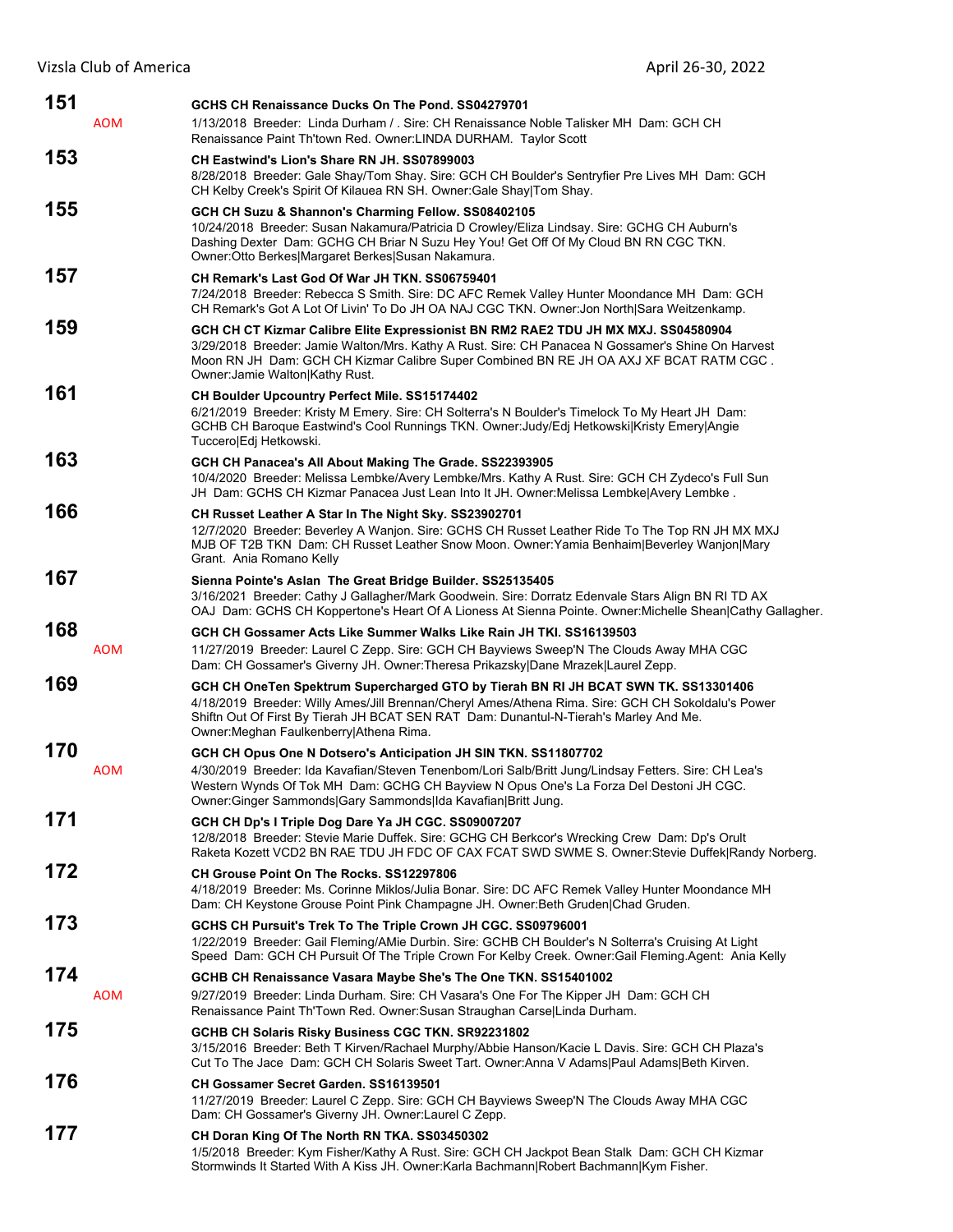| 178 |            | GCH CH Jaybren's Zactly Like Peyton Place At Tierah CGCU TKI VHMA. SS14848607<br>9/4/2019 Breeder: Jill Brennan/James F Brennan. Sire: CH Jaseni's Firefly Washburne Dam: CH<br>Jaybren's Unbelievable Payton Manning. Owner: Jill Brennan James Brennan.                                                                          |
|-----|------------|------------------------------------------------------------------------------------------------------------------------------------------------------------------------------------------------------------------------------------------------------------------------------------------------------------------------------------|
| 179 |            | GCHG CH Pagliacci Kizmar Wicked Suspense At Zenith JH RATN CGC TKN. SR83227403<br>5/12/2014 Breeder: Paul Hussa/Mrs. Kathy A Rust. Sire: CH Zenith's Suspense Thriller Dam: GCHB CH<br>Pagliacci Kizmar Wicked Brew. Owner: Steve Karen Carnahan Steve Carnahan. Agent: Gerry Thornton                                             |
| 180 |            | Rizing Sun I Beelieve I Can Fly TKP. SS24060204<br>1/1/2021 Breeder: Jamie Warner. Sire: Mehagian's Keystone Brother David Dam: Jj Precious Little Izzy<br>Rebel. Owner: Jamie Warner.                                                                                                                                             |
| 181 |            | GCH CH Panacea's Pieces Of Eight At Everlong JH CGC TKI. SS14851903<br>10/20/2019 Breeder: Melissa Lembke/Avery Lembke/Mrs. Kathy A Rust. Sire: GCH CH Bayview's One For<br>The Money BN RN JH OA OAJ CA CGC TKN Dam: GCHS CH Kizmar Panacea Just Lean Into It JH.<br>Owner: Tatum Duvall Tanya Duvall James Duvall Xander Duvall. |
| 182 | <b>OS</b>  | GCH CH Scout 'Em Out Ya Gotta Keep Her. SR99065107<br>4/13/2017 Breeder: Karen Potter/Valerie Potter. Sire: Mehagian's Keystone Brother David Dam: CH<br>Scout 'Em Out Takin' Your Breath Away. Owner: Valerie Potter Karen Potter DVM.                                                                                            |
| 183 |            | CH Kizmar Bacon In Th'Makin SWN SCA SIA SEA CGC TKN VHMP. SS19342208<br>5/19/2020 Breeder: Kathy A Rust. Sire: CH Kizmar Justice For All Dam: CH Kizmar When Pigs Fly SWNE<br>SWA SCE. Owner:Kathy Rust Claire Smith.                                                                                                              |
| 184 |            | GCHB CH Sokoldalu's Tokeletes Anya BN RA JH BCAT ACT1 SCN SIN SEN RATN. SS08930801<br>10/27/2018 Breeder: Carla Slabaugh/Sarah Smith-Falkner. Sire: GCH CH Sokoldalu'N'Tierah's Total<br>Power Package CD BN RE JH OA AXJ CAA Dam: CH Sokoldalu's Proud Sponsor Of The Olympic<br>Games. Owner:Carla Slabaugh.                     |
| 185 |            | GCHS CH Riverside's North Bay Chasing Maverick JH. SS08548403<br>6/14/2018 Breeder: Chad Marty/Janine Marty. Sire: Eveningstars Legion Of Boom Take Your Best Shot<br>Dam: GCH CH Riverside's Wish Upon A Star CA. Owner: Colleen Merlino Janine Marty John Merlino. Agent:<br>Darcie Cantor                                       |
| 186 |            | GCH CH Tierah El Citra's Hoppily Ever After TKN VHMA. SS02370501<br>10/25/2017 Breeder: Jill Brennan/Eleesa Markham. Sire: Eveningstars Double Cork 1260 Dam: CH<br>Jaybren's Unbelievable Payton Manning. Owner:Gary Donar Brenda Donar Jill Brennan  Eleesa Markham.                                                             |
| 187 |            | GCH CH Opus One N Brittania's Carry On Tiger JH. SS11807707<br>4/30/2019 Breeder: Ida Kavafian/Steven Tenenbom/Lori Salb/Britt Jung/Lindsay Fetters. Sire: CH Lea's<br>Western Wynds Of Tok MH Dam: GCHG CH Bayview N Opus One's La Forza Del Destoni JH CGC.<br>Owner: Britt Jung Joseph Fischer Ida Kavafian.                    |
| 188 |            | GCH CH Doran Kizmar Eskimo Kisses BCAT. SS03450303<br>1/5/2018 Breeder: Kym Fisher/Mrs. Kathy A Rust. Sire: GCH CH Jackpot Bean Stalk Dam: GCH CH<br>Kizmar Stormwinds It Started With A Kiss JH. Owner:Colisha Schallock Eileen Hackett.                                                                                          |
| 189 | <b>AOM</b> | GCHB CH Kizmar Gj Mclain's Forever Loved. SR83360402<br>5/16/2014 Breeder: Sandy Kimmerle/Kathy A Rust/Sheila Aman. Sire: CH Kizmar Gj Kiss'M All Mclain<br>UDX2 OM3 VER Dam: CH Kizmar Gj Mclain Special Edition. Owner:Sandy Kimmerle.                                                                                           |
| 190 |            | GCHB CH Sokoldalu's Totally Torrific First Lady Of Tierah SIN CGC. SR95837605<br>10/8/2016 Breeder: Carla Slabaugh/Eleesa Markham. Sire: GCHG CH Dezertfyre's Captain's First Mate<br>CDX RE JH OA AXJ NF SWN SCM Dam: GCHB CH Jaseni Le Tierah's Total Power Trip. Owner:Carla<br>Slabaugh Kathy Gilbert Steven Gilbert.          |
| 191 |            | CH Riverside Mira's Irish Storm. SR89799408<br>7/8/2015 Breeder: Chad Marty/Janine Marty. Sire: GCHP CH Jaybren's Irish Star CGCA TKI Dam: Miras<br>Ruby Slipper JH CA. Owner: Michel Rae Berner.                                                                                                                                  |
| 192 | <b>AOM</b> | GCHB CH Pagliacci Kizmar Simply Sinful. SR78726801<br>7/17/2013 Breeder: Paul Hussa/Kathy A Rust/Deb Hoff. Sire: GCH CH Kizmar Fabulous Friday Dam: CH<br>Pagliacci Kizmar Simply Naughty. Owner: Paul HussalK Rust   D Hoff.                                                                                                      |
| 193 |            | GCH CH Powerline The Next Chapter. SR92111901<br>3/11/2016 Breeder: Mary & Brian Hanks. Sire: Mehagian's Keystone Brother David Dam: GCHB CH<br>Scout 'Em Out Turnin' Pages. Owner: Mary Hanks Brian Hanks.                                                                                                                        |
| 194 |            | CH Moon Valley And Kelby Creek's How Sweet It Is. SS23994906<br>12/7/2020 Breeder: Valorie Bordon/Mary Gaudio. Sire: GCH CH Kelby Creek's And Eastwind's Over The<br>Moon SH Dam: GCH CH Kelby Creek's Sweet Thing RATN CGC TKN. Owner:Valorie Bordon.                                                                             |
| 195 |            | CH Solaris Pj's Jeepers Creepers RN OA OAJ OF BCAT CGC TKN. SR95789501<br>10/28/2016 Breeder: Beth T Kirven/Rachael Murphy/Abbie Hanson/Kacie L Davis. Sire: CH Solaris Hot<br>P'Tayto JH Dam: GCH CH Solaris Sweet Tart. Owner: Pamela Gannon Beth T Kirven.                                                                      |
| 196 |            | GCHB CH Hilldale's May Wonders Never Cease CD. SR89469802<br>9/5/2015 Breeder: Janet Svoboda/Wendy Kempfer/Sandy Remmers. Sire: GCH CH Willorunn's Daisy<br>Rock'D A Mirock'L JH Dam: GCH CH Hilldale's Summer Fun At Lost Creek. Owner:Janet Svoboda Wendy<br>Kempfer Sandy Remmers.                                              |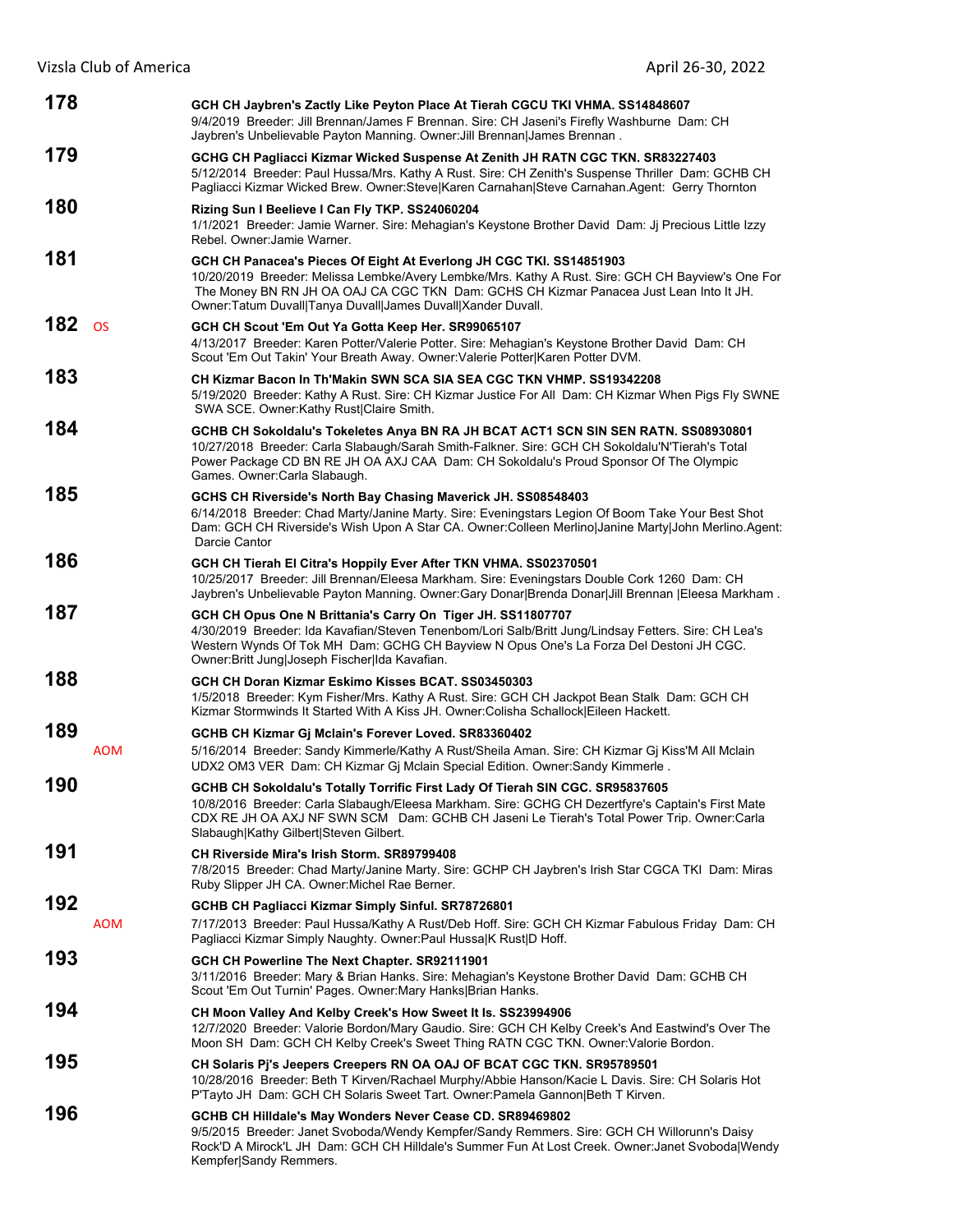| 197 |            | GCHG CH Heelmark Shikari's Saint Roch At Woodsprings BN RI CGC. SS02249101<br>10/4/2017 Breeder: Ritu Mihir/Daniel Andrej Zilka/Ruth Sinclair-Stephens/Graeme Burdon. Sire: GCHS CH<br>Renaissance Kiss's Casanova JH Dam: GCHB CH Heelmark Aanya Raani MH. Owner:Cheryl<br>Etheridge Don Etheridge.                                                   |
|-----|------------|--------------------------------------------------------------------------------------------------------------------------------------------------------------------------------------------------------------------------------------------------------------------------------------------------------------------------------------------------------|
| 198 |            | GCHS CH Suzu&Shannon's Gldns Rust Rnr's A Tu Salud, SS03079902<br>12/27/2017 Breeder: Susan Nakamura/Patricia D Crowley. Sire: GCHB CH Stardust's Don't Stop Believin'<br>JH BCAT Dam: GCH CH Suzu & Shannon's Cha-Cha-Cha. Owner:Kathryn Markey Jack Markey Kimberly<br>Markey Ryan Markey.                                                           |
| 199 | <b>AOM</b> | CH Derby's Finishing Touch By Kai JH. SS04465701<br>2/26/2018 Breeder: Sarah E Barr/Ron Laughlin/Brenda Laughlin. Sire: GCHB CH Lea's Silli Madar Kai Of<br>Tok MH Dam: CH Derby's Endless Possibilities JH. Owner:Allison Rothwell Brent Rothwell Tad Walden Sarah Barr.                                                                              |
| 200 |            | CH Kyllburg N Zenith's Beyond The Dawn JH RATN. SR90376504<br>8/29/2015 Breeder: Adrienne Freyer/Alan Freyer/Ida Kavafian/Steven Tenenbom/Carol Zuercher. Sire:<br>GCHS CH Zenith Red Diamond Beyond Chaos JH Dam: GCHB CH Kyllburg's Op1 Rocket's Red Glare<br>JH. Owner:Susan Sealy Karen Carnahan  Steve Carnahan Frank Sander Susan Sealy.         |
| 201 |            | GCH CH Solaris Scenic Byway JH. SS06051003<br>4/24/2018 Breeder: Mr. Jimmy Kirven/Beth T Kirven. Sire: Lienroc Fair Winds For Sail'N Dam: Solaris Out<br>On A Limb JH. Owner:Laura and Tom Long Diane Lambrow Beth Kirven. Ania Romano Kelly                                                                                                           |
| 202 |            | CH Zenith's Design Code. SS23682501<br>12/22/2020 Breeder: Karen Carnahan/Steve Carnahan/Gayle Taber. Sire: GCHG CH Pagliacci Kizmar<br>Wicked Suspense At Zenith JH RATN CGC TKN Dam: CH Zenith's Living On The Web JH.<br>Owner:Steve Karen Carnahan Gayle Taber.Agent: Gerry Thornton                                                               |
| 203 |            | GCH CH Powerline I'LI Meet You At The Bodega. SS06433402<br>5/29/2018 Breeder: Mary Hanks/Brian Hanks/Karen Potter. Sire: CH Pitypang Csako JH Dam: GCHB CH<br>Scout 'Em Out Turnin' Pages. Owner: Molly Finley Jon Finley.                                                                                                                            |
| 204 |            | <b>CH Sincerus Magnificent Obsession Of Latierra. SS19670706</b><br>7/5/2020 Breeder: Kelly Park/Philip Park. Sire: GCH CH Happy Tails Radar CA Dam: GCHB CH Sincerus<br>Cicada. Owner: Laraine Clark   Laraine Clark   Kelly Park.                                                                                                                    |
| 205 | AB         | GCH CH Happy Tails Finn Mccool Mcconville. SS06521201<br>7/20/2018 Breeder: Alice Chaikin. Sire: Happy Tails Jax Dam: GCH CH Szizlin Autumn's Joy Kaya Happy<br>Tails SH. Owner:Carol Ann McConville.                                                                                                                                                  |
| 206 |            | GCH CH Kelby Creek's Lucca Piper. SR99952704<br>4/16/2017 Breeder: Ms. Mary Louise Gaudio/Susan Muir/Greg Dutson/Dennise Dutson. Sire: GCHS CH<br>Renaissance Kiss's Casanova JH Dam: GCH CH Kelby Creek's Rosetta Almondine. Owner: Keith Schorsch.                                                                                                   |
| 207 |            | CH Karajen Bugme's Makin' A Beeline SWN CGC TKN. SR95860903<br>11/4/2016 Breeder: Mrs. Jenna lacobellis Zablow/Karen lacobellis/linda hachtel/Fred Hachtel. Sire: CH<br>Renaissance Caveat's I'Ve Got Game Dam: CH Linmar Karajen N' Brazenrock Let's Be Frank.<br>Owner:Susan Schrock   Diana Jones   Jenna lacobellis-Zablow .                       |
| 208 | AOM        | GCH CH Solterra's N Boulder's Tru-Ly Inspired MH. SS08882804<br>11/8/2018 Breeder: Judy Hetkowski/Edj Hetkowski/Erica Sparrow/Spencer Sparrow. Sire: GCH CH Kelby<br>Creek's And Eastwind's Over The Moon SH Dam: GCH CH Boulder's N Solterra's Born To Run At First<br>Light MH. Owner:Shannon Buckvold James Hrusovsky Erica Sparrow Judy Hetkowski. |
| 209 |            | GCH CH Gossamer The Mountains Are Calling. SR97656002<br>2/27/2017 Breeder: Laurel C Zepp. Sire: CH Fantazsa's The Tyger RE JH NFP CA BCAT RATN CGC<br>TKN Dam: GCHS CH Kyllburg N Gossamer's Somelike It Hot. Owner:Laurel C Zepp Laura Bussard.                                                                                                      |
| 210 | <b>SEL</b> | CH Rizing Sun's I'Ll Bee Dazzled At Keystone. SS24060205<br>1/1/2021 Breeder: Jamie Warner. Sire: Mehagian's Keystone Brother David Dam: Jj Precious Little Izzy<br>Rebel. Owner: Julia Bonar Corinne Miklos.                                                                                                                                          |
| 211 | <b>BB</b>  | GCHG CH Grouse Point Rimfire Benchrest, SS01211501<br>8/9/2017 Breeder: Skyler Livingston/Jennifer Mosing/Robin Bernstein/Corinne Miklos. Sire: Mehagian's<br>Keystone Brother David Dam: GCHS CH Sassafras Grouse Point Keepin It Pink JH. Owner:Deborah<br>Lynn Corinne Miklos.Agent: Holley Eldred                                                  |
| 212 |            | GCHB CH Dp's Fifth Element RN JH CGCA. SS13386606<br>7/12/2019 Breeder: Stevie Marie Duffek. Sire: GCH CH Bayview's One For The Money BN RN JH AX OAJ<br>CA CGC TKN Dam: Dp's Orult Raketa Kozett VCD2 BN RAE TDU JH FDC OF CAX FCAT SWD SWME<br>S. Owner Stevie Marie Duffek.                                                                         |
| 213 |            | CH Jen's Penny Cheers To Plan B JH TKN. SS10356907<br>12/29/2018 Breeder: Robert Hunter/Nancy Guarascio. Sire: GCHP CH Golden Empire's Double Action<br>Remington JH CGC TKI Dam: CH Jen's Penny She Shows No Mercy JH. Owner: kathleen reillyolson Mike<br>Olson Nancy Guarascio Robert Hunter.Agent: Ania Kelly                                      |
| 214 |            | CH Cruiser's Ain'T My Shade Of Green JH. SS04450303<br>10/1/2017 Breeder: Jill Hoffbeck/Eva Phillippi. Sire: GCHB CH Cruiser's All The Right Moves CD BN RN<br>MH NA NAJ CA TKI Dam: Cruiser's Green With Envy Of A Star RN CA TKN. Owner:Matt Hartmann Kathy<br>Hartmann Jill Hoffbeck.                                                               |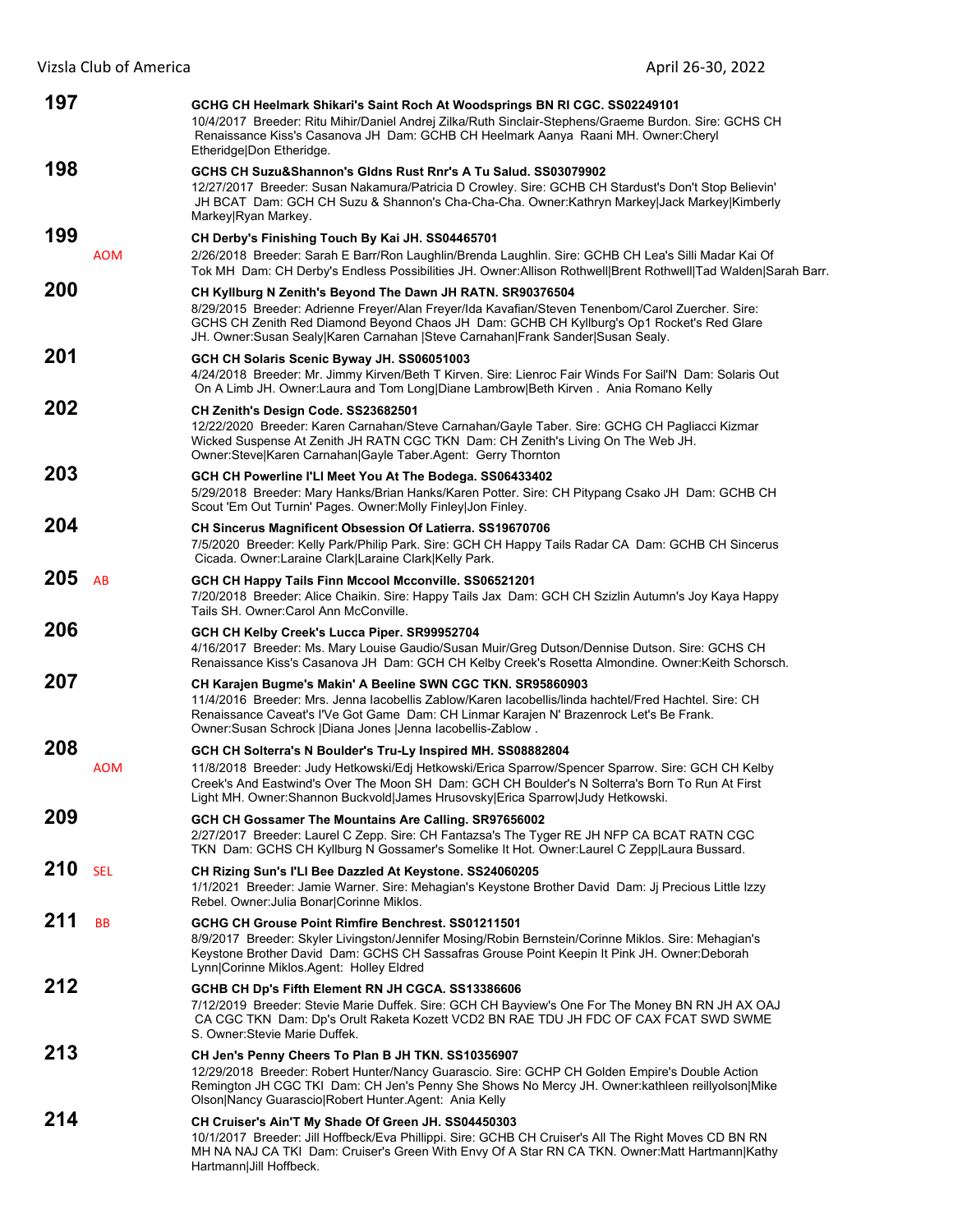| 215 |                           | CH Scout 'Em Out He's The One. SS18522401<br>2/25/2020 Breeder: Valerie Potter/Karen Potter D.V.M., Sire: DC Red Oak's Absolut Havoc UD RAE NA<br>NAJ Dam: GCH CH Scout 'Em Out Ya Gotta Keep Her. Owner: Valerie Potter Karen Potter DVM.                                                                                                   |
|-----|---------------------------|----------------------------------------------------------------------------------------------------------------------------------------------------------------------------------------------------------------------------------------------------------------------------------------------------------------------------------------------|
| 216 |                           | CH Solaris Camden Pearls Are Always Appropriate. SS22809701<br>12/4/2020 Breeder: Elisa Guarino/Beth T Kirven. Sire: GCHB CH Solaris Risky Business CGC TKN Dam:<br>CH Solaris Palmetto Somebody To Love. Owner: Rebecca Quist Norma Sachs Anna Adams   Beth Kirven.                                                                         |
| 217 |                           | CH Autumn Acres Full Throttle At Mira, SS15610606<br>11/5/2019 Breeder: Weston Brown/Tamara J Brown. Sire: GCH CH Sokoldalu'N'Tierah's Total Power<br>Package CD BN RE JH OA AXJ CAA Dam: GCHB CH MACH Rustic Road's Rowdy Redhead CD BN RN<br>MXG MJG OF T2B CAA C. Owner: Michel Rae Berner Mark E Smith.                                  |
| 218 |                           | CH Everlong's Times Like These JH CGC TKI. SS17888301<br>3/23/2020 Breeder: Mrs. Tanya Riess Duvall/Mr. James Ryan Duvall/Tatum Duvall. Sire: GCHG CH<br>Comynara Tanner Is The Silver Lining Ride MH OA OAJ NF ACT2 TK Dam: GCH CH Gambol JH FDC<br>CGCA TKN. Owner: Tatum Duvall Tanya Duvall James Duvall Xander Duvall.                  |
| 219 | <b>SEL</b><br><b>OHBB</b> | CH Gossamer The Importance Of Being Ernest. SS16139502<br>11/27/2019 Breeder: Laurel C Zepp. Sire: GCH CH Bayviews Sweep'N The Clouds Away MHA CGC<br>Dam: CH Gossamer's Giverny JH. Owner: Laurel C Zepp.                                                                                                                                   |
| 220 |                           | CH Jackpot's My Kind Of Crazy SWN CGC TKI. SS18347605<br>4/9/2020 Breeder: Vicki McGregor. Sire: CH Kizmar Gj Kiss'M All Mclain UDX2 OM3 VER Dam: CH<br>Jackpot's Cocoa Beach. Owner: Gail Moriarty Vicki McGregor.                                                                                                                          |
| 221 |                           | GCH CH Karajen Kizmar Let's Get Lit RN CGC TKN. SS16899703                                                                                                                                                                                                                                                                                   |
|     | <b>AOM</b>                | 12/26/2019 Breeder: Mrs. Jenna lacobellis Zablow/Karen lacobellis/linda hachtel/Fred Hachtel. Sire: CH<br>Kizmar Justice For All Dam: CH Linmar Karajen N' Brazenrock Let's Be Frank. Owner: Claire Smith Jenna<br>lacobellis-Zablow Karen lacobellis.                                                                                       |
| 222 |                           | CH Red Oak's Windswept Slightly Dangerous. SS23916403<br>12/1/2020 Breeder: Laura Bauman. Sire: CH Red Oak's Blue Lightning Dam: CH Red Oak's Born To Fly<br>Pieper MH. Owner: Karen Fischesser.                                                                                                                                             |
| 224 |                           | CH Everlong's Pacific Pelham Blue Learn To Fly JH CGC TKI. SS22751504<br>10/20/2020 Breeder: Mrs. Tanya Riess Duvall/Mr. James Ryan Duvall/Tatum Duvall. Sire: GCHG CH<br>Comynara Tanner Is The Silver Lining Ride MH OA OAJ NF ACT2 TK Dam: GCH CH Gambol JH FDC<br>CGCA TKN. Owner: Tatum Duvall Tanya Duvall James Duvall Xander Duvall. |
| 225 | AB                        | GCH CH Russet Leather Choctaw Legend RN TKN. SS08843601<br>8/19/2018 Breeder: Beverley A Wanjon. Sire: GCHS CH Russet Leather Koa Scout BN RI FDC CGC TKI<br>Dam: CH Russet Leather Snow Moon. Owner: Jim McClintock Richard Graves Beverley Wanjon.                                                                                         |
| 226 |                           | CH Pagliacci Kizmar I'M Really S'Not Wicked. SS22149301<br>7/10/2020 Breeder: Paul Hussa/Kathy Rust. Sire: CH Kizmar Touch Of Evil CD RE JH Dam: GCH CH<br>Pagliacci Kizmar Wicked Kisser. Owner:Paul Hussa K Rust.                                                                                                                          |
| 227 | AB                        | CH Solterra's N Boulder's Pointing Tru North. SS08882803<br>11/8/2018 Breeder: Judy Hetkowski/Edj Hetkowski/Erica Sparrow/Spencer Sparrow. Sire: GCH CH Kelby<br>Creek's And Eastwind's Over The Moon SH Dam: GCH CH Boulder's N Solterra's Born To Run At First<br>Light MH. Owner:Laurel Toney Erica Sparrow Judy Hetkowski.               |
| 228 |                           | Rhapsody Pop A Top At Solterra TKN. SS17767301<br>2/12/2020 Breeder: Leah DiFalco/Michelle S Porfido/Aaron Davis, Sire: GCH CH Rhapsody Kiss Kiss<br>Bang Bang JH Dam: GCHB CH Rhapsody Pop N' Circumstance DS TKN. Owner: Erica Sparrow Cami<br>Sparrow Leah Davis Michelle Porfido DeLucia.                                                |
| 229 |                           | CH Moonlight Keep The Feeling. SS20477302<br>6/11/2020 Breeder: Karen Lake. Sire: GCH CH Rhapsody Kiss Kiss Bang Bang JH Dam: GCHS CH<br>Moonlight's Easy To Keep JH CGC TKN ATT. Owner: Nicole Balducci Karen Lake.                                                                                                                         |
| 230 |                           | GCH CH Panacea's Lil Bit O Funny Money BCAT. SS14851901<br>10/20/2019 Breeder: Melissa Lembke/Avery Lembke/Mrs. Kathy A Rust. Sire: GCH CH Bayview's One For<br>The Money BN RN JH AX OAJ CA CGC TKN Dam: GCHS CH Kizmar Panacea Just Lean Into It JH.<br>Owner: Melissa Lembke Avery Lembke.                                                |
| 231 | AB                        | GCH CH Kizmar Velocity Whisky Business. SS21480201<br>9/20/2020 Breeder: Sarah Luther/Michael Luther/Estes Luther. Sire: GCHB CH Solaris Risky Business<br>CGC TKN Dam: CH Kizmar Benchmark You Had Me At Merlot JH. Owner:Sarah Wintrone Luther Kathy<br>Rust Sarah Ford Michael Luther.                                                    |
| 232 |                           | CH Kizmar Calibre Lingonberry Mimosa RN JH NA NAJ OF BCAT SWN SCE SEA . SS19342209<br>5/19/2020 Breeder: Mrs. Kathy A Rust. Sire: CH Kizmar Justice For All Dam: CH Kizmar When Pigs Fly<br>SWNE SWA SCE. Owner: Jamie Walton Kathy Rust.                                                                                                    |
| 233 |                           | GCH CH Rhapsody Deal'M Down Pops. SS17767303<br>2/12/2020 Breeder: Leah DiFalco/Michelle S Porfido/Aaron Davis. Sire: GCH CH Rhapsody Kiss Kiss<br>Bang Bang JH Dam: GCHB CH Rhapsody Pop N' Circumstance DS TKN. Owner: Randall Sullivan Jennifer<br>Sullivan Leah & Aaron Davis M Portofino.                                               |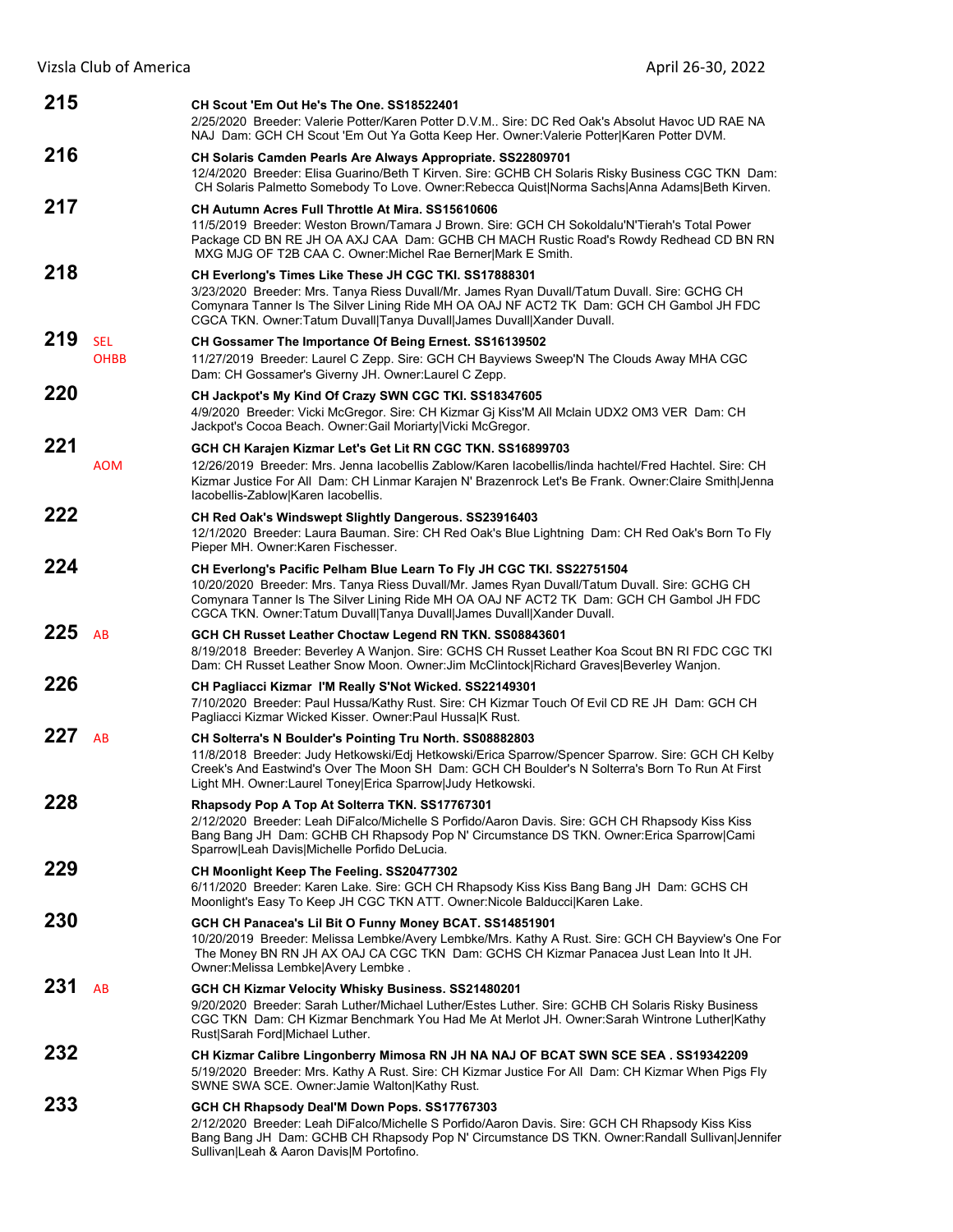| 234               | CH Moonlight Easy To Feel JH. SS20477306<br>6/11/2020 Breeder: Karen Lake. Sire: GCH CH Rhapsody Kiss Kiss Bang Bang JH Dam: GCHS CH<br>Moonlight's Easy To Keep JH CGC TKN ATT. Owner: Karen Lake.                                                                                                            |
|-------------------|----------------------------------------------------------------------------------------------------------------------------------------------------------------------------------------------------------------------------------------------------------------------------------------------------------------|
| 235               | CH Everlong's Revere JH. SS17888302<br>3/23/2020 Breeder: Mrs. Tanya Riess Duvall/Mr. James Ryan Duvall/Tatum Duvall. Sire: GCHG CH<br>Comynara Tanner Is The Silver Lining Ride MH OA OAJ NF ACT2 TK Dam: GCH CH Gambol JH FDC<br>CGCA TKN. Owner: Stan Edwards Carolyn Edwards Tatum Duvall.                 |
| 236               | CH Cruiser's Heart Of A Hero, SS21585907<br>9/14/2020 Breeder: Jill Hoffbeck/Sidney Hearn/Eva Phillippi/Kristi Johnson. Sire: Red River's Milo's<br>Moonshine Man CGC Dam: CH Cruiser's Hush Money. Owner: Jill Hoffbeck Sidney Hearn Eva<br>Phillippi Kristi Johnson.                                         |
| 237               | <b>CH Cruiser's Forbidden Spice Trade. SS23582109</b><br>12/1/2020 Breeder: Nancy Boryczka/Eva Phillippi/Jim Boryczka/Jill Hoffbeck. Sire: GCHG CH Grouse<br>Point Rimfire Benchrest Dam: CH Cruiser's Makin' Bank. Owner: Jodi kast   Jill hoffbeck.                                                          |
| 238               | GCHB CH Renaissance Good To The Last Drop. SS05144101<br>3/27/2018 Breeder: Linda Durham. Sire: GCHB CH Lea's Silli Madar Kai Of Tok MH Dam: GCH CH<br>Renaissance Wild About Chocolate. Owner: Linda Durham Sidney Wills.                                                                                     |
| 239               | GCH CH Zenith's Gentleman's Code, SS23682502<br>12/22/2020 Breeder: Karen Carnahan/Steve Carnahan/Gayle Taber. Sire: GCHG CH Pagliacci Kizmar<br>Wicked Suspense At Zenith JH RATN CGC TKN Dam: CH Zenith's Living On The Web JH. Owner: Michael<br>Ann Straughan Michael Ann Straughan Susan Straughan Carse. |
| 240<br><b>AOM</b> | GCH CH Legacy's Revival Of Kristar JH. SR99861903<br>6/30/2017 Breeder: Diane Shearer. Sire: GCHG CH Berkcor's Wrecking Crew Dam: GCH CH Legacy's<br>And Why Not. Owner: Jeanne Lehrmann.                                                                                                                      |
| 241               | CH Willorunn's Revvin' The Beamer Full Throttle. SS25890901<br>3/10/2021 Breeder: Rachel Ramono Kelly/Ania Kelly/Dorothea Romano. Sire: GCHP CH Tradewind's Ida<br>Bomb JH CA CGC TKI Dam: CH Willorunn's Revvin' Her Engine. Owner: Rachel Romano Kelly Ania<br>Romano Kelly Dot Romano.                      |
| 242               | CH Walter's Put You Red Head Back In Bed B4 Morning. SS06841308<br>6/25/2018 Breeder: Jonathan Walter. Sire: GCH CH Riverside's Start Me Up Jagger Dam: Walter's Ride<br>Around Sally JH CGC TKN. Owner: Jonathan Walter Janine Marty. Agent: Darcie Cantor                                                    |
| 243               | CH Brittania's Blowin' In The Wind, SS23737606<br>12/6/2020 Breeder: Joe Falkson/Susan Falkson/Britt Jung. Sire: CH Lea's Silli Prince Cooper Dam: GCH<br>CH Upcountry's I Vant To Be Alone JH. Owner:Susan Falkson Joe Falkson Britt Jung.Agent: Ania Kelly                                                   |
| 244               | CH Cruiser's Give Me Liberty Or Give Me Death JH. SS13031708<br>6/6/2019 Breeder: Jill Hoffbeck/Sidney Hearn/Eva Phillippi. Sire: CH Cruiser's Ranger Leads The Way JH<br>CA Dam: GCH CH Cruiser's Shake Your Money Maker TKI. Owner:Greg Hansen Martha Hansen Jill<br>Hoffbeck Sidney Hearn.                  |
| 245               | Ferngolds Empire Of The Northern Dance. SS26499301<br>8/8/2020 Breeder: Eileen Louise Wilkes/ross Woolford. Sire: GCH CH Golden Empires Breaking The<br>Bank Dam: Ferngold's Dashing Charlotte. Owner: Eileen Wilkes.                                                                                          |
| 246               | GCH CH Kelby Creek's Cheyenne. SS13361601<br>5/15/2019 Breeder: Ms. Mary Louise Gaudio. Sire: GCHP CH Regal Point Pinnacle Of Kilauea CD MH<br>CGC Dam: GCHS CH Kelby Creek's Cleopatra Selene. Owner: Mary Louise Gaudio.                                                                                     |
| 248               | GCH CH Suz&Shannon Egeszsegedre BN TKN. SS03079904<br>12/27/2017 Breeder: Susan Nakamura/Patricia D Crowley. Sire: GCHB CH Stardust's Don't Stop Believin'<br>JH BCAT Dam: GCH CH Suzu & Shannon's Cha-Cha-Cha. Owner: Margaret Berkes   Otto Berkes   Susan<br>Nakamura.                                      |
| 250               | GCH CH Jnek Chantilly Lace CGC TKN. SR97953106<br>1/29/2017 Breeder: Kathy Engelsman/Christine Schaberg. Sire: GCH CH Jnek's King Ralph JH Dam:<br>GCH CH Jnek's As You Wish JH. Owner: Michelle Selby Mark Selby Kathy Engelsman Christine Schaberg.                                                          |
| 252               | GCHS CH Panacea's Set My Soul On Fire JH. SR98863702<br>12/16/2016 Breeder: Melissa Lembke/Avery Lembke/Mrs. Kathy A Rust. Sire: GCHB CH Derby's Pink Tie<br>Affair At Grouse Point JH Dam: GCHS CH Kizmar Panacea Just Lean Into It JH. Owner: Melissa<br>Lembke Avery Lembke.                                |
| 254               | GCH CH Paradox Multiflora Rose JH. SR94495707<br>7/23/2016 Breeder: Dr. Nancy Heinold. Sire: CH Vizcaya's Famous Last Words Dam: GCH CH Paradox<br>Wild Hungarian Rose JH. Owner: Nancy Boggs Heinold DVM.                                                                                                     |
| 256               | GCHB CH Rhapsody Pop N' Circumstance DS TKN. SR96399801<br>8/5/2016 Breeder: Leah DiFalco/David DiFalco/Michelle S Porfido. Sire: DC AFC Red Oak's Stormin<br>Norman MH Dam: GCH CH Rhapsody Feelin' Hot Hot Hot RN MH CGC TKN. Owner:Leah DiFalco Aaron<br>Davis Michelle Porfido DeLucia.                    |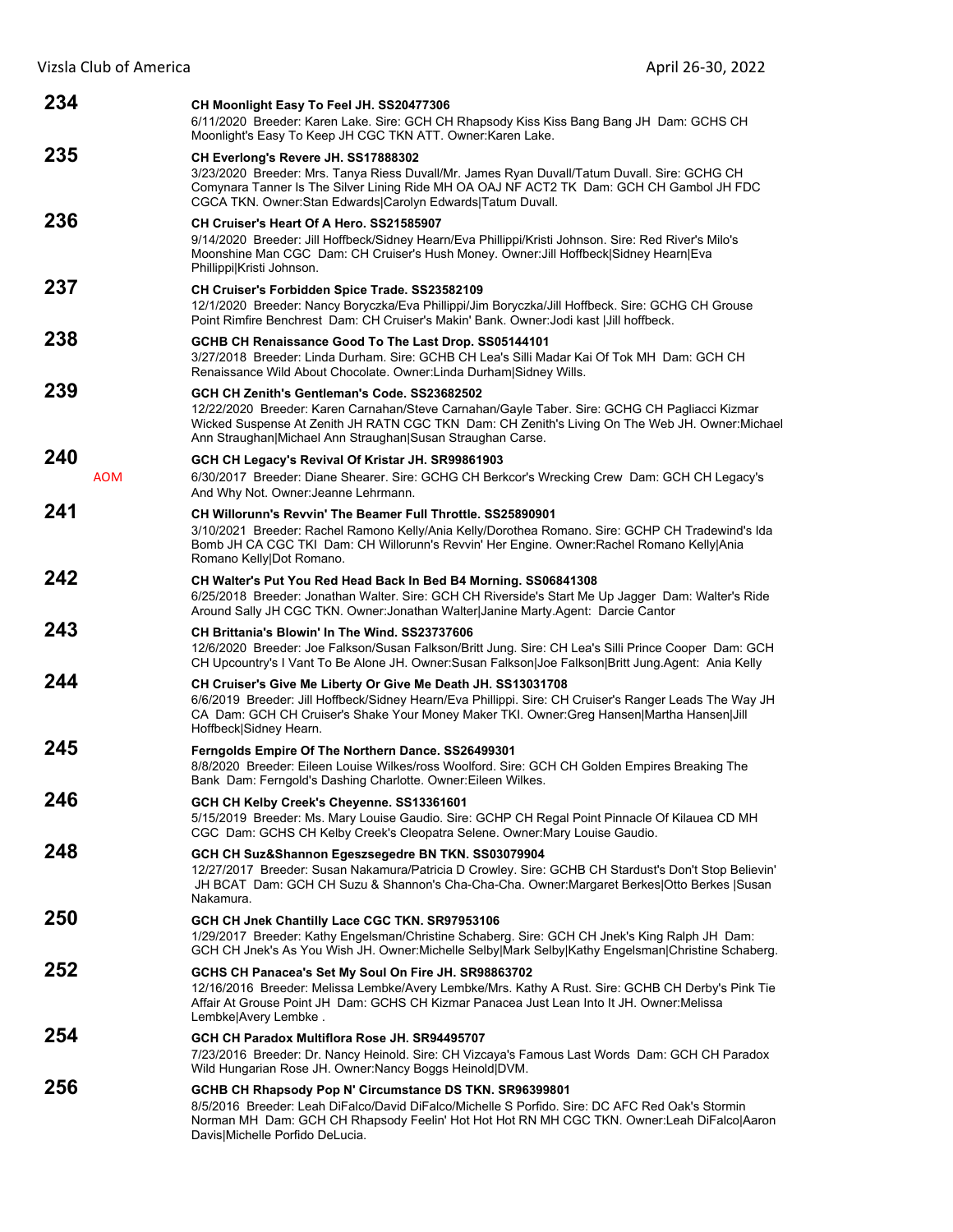| 258                           |                                  | CH Kyllburg's Put On Your Red Shoes & Dance The Blues. SR91638507<br>1/10/2016 Breeder: Adrienne Frayer/Alan Frayer/Carol Zuercher. Sire: GCHS CH Kyllburg's Guess That's<br>Why They Call It The Blues Dam: GCH CH Kyllburg's Patriotic Heart Beats Red White & Blue.<br>Owner: Adrienne   Alan Freyer.                   |
|-------------------------------|----------------------------------|----------------------------------------------------------------------------------------------------------------------------------------------------------------------------------------------------------------------------------------------------------------------------------------------------------------------------|
| 260                           |                                  | GCH CH Pagliacci Kizmar Wicked Kisser. SR83227401<br>5/12/2014 Breeder: Paul Hussa/Kathy A Rust. Sire: CH Zenith's Suspense Thriller Dam: GCHB CH<br>Pagliacci Kizmar Wicked Brew. Owner:Paul HussalKathy Rust.                                                                                                            |
| 262                           |                                  | GCH CH Kelby Creek's Sweet Thing RATN CGC TKN. SR91745101<br>11/17/2015 Breeder: Mary Gaudio/Susan Muir/Kenneth Hopping. Sire: GCHP CH Regal Point Pinnacle Of<br>Kilauea CD MH CGC Dam: GCHS CH Kelby Creek's Cleopatra Selene. Owner: Valorie Bordon Mary<br>Gaudio.                                                     |
| 264                           |                                  | CH Kizmar Doran Look What You Started JH. SR87297103<br>3/22/2015 Breeder: Kym Fisher / Kathy A Rust / . Sire: GCH CH Kizmar Fabulous Friday Dam: GCH CH<br>Kizmar Stormwinds It Started With A Kiss JH. Owner: Kym Fisher Kathy Rust.                                                                                     |
| 266                           |                                  | CH Cruiser's Makin' Bank, SS04846603<br>3/13/2018 Breeder: Jill S Hoffbeck/Sidney Hearn/Eva Phillippi. Sire: GCH CH Diamond Cruiser's Mile<br>High Flyer MH Dam: GCH CH Cruiser's Shake Your Money Maker TKI. Owner:Jim Boryczka Nancy<br>Boryczka Jill Hoffbeck   Eva Phillippi.                                          |
| 268                           |                                  | GCH CH Starcastle N' Stardust Take Center Stage FCAT. SR88444904<br>6/20/2015 Breeder: Carol E Rappaport / Nancy J Rappaport / Sire: GCHB CH Stardust's Don't Stop<br>Believin' JH BCAT Dam: CH Starcastle's Rising From The Ashes FCAT. Owner:CAROL<br>RAPPAPORT Jen Miller Kathryn Markey.                               |
| 270                           |                                  | GCH CH Autumn Acres Chianti Classico BN RN JH MX MXJ OF CA BCAT. SR93662604<br>3/11/2016 Breeder: Weston Brown/Tamara J Brown. Sire: GCHB CH Derby's Pink Tie Affair At Grouse<br>Point JH Dam: GCHB CH MACH Rustic Road's Rowdy Redhead CD BN RN MXG MJG OF T2B CAA C.<br>Owner: Tamara Brown Weston Brown Brittany Ives. |
| 272                           | AB                               | CH Kizmar Benchmark You Had Me At Merlot JH, SS04525501<br>3/9/2018 Breeder: Peter Severson/Kathy Severson/Mrs. Kathy Rust/Sarah Luther/Michael Luther. Sire:<br>GCHG CH Kizmar Live For Th'Applause Dam: CH Kizmar Chrisand Yours Mine And Ours JH.<br>Owner:Sarah Wintrone Luther Kathy Rust Sarah Ford Michael Luther.  |
| 98                            |                                  | Kyllburg's A Lot Of Sass & A Bit Of Luck. SS13971105<br>7/9/2019 Breeder: Adrienne Freyer/Alan Freyer. Sire: GCHS CH Kyllburg's Guess That's Why They Call It<br>The Blues Dam: CH Kyllburg's Beyond A Reasonable Doubt. Owner: Adrienne Alan Freyer.                                                                      |
| <b>Vizslas, Iron Dog Dogs</b> |                                  |                                                                                                                                                                                                                                                                                                                            |
| 247 <sub>1</sub>              |                                  | CH Kizmar Pagliacci Tell No Tales BN RI JH SIN CGC. SS02063801<br>11/13/2017 Breeder: Kathy A Rust/Paul Hussa. Sire: GCHB CH Bravo's First Edition Dam: GCHB CH<br>Kizmar Pagliacci Really It Wasn'T Me BN RI CGC TKN BN-V VSWB. Owner:Claire Smith Kathy<br>Rust Andrew Smith.                                            |
|                               | <b>Vizslas, Iron Dog Bitches</b> |                                                                                                                                                                                                                                                                                                                            |
| $274_1$                       |                                  | CH RACH Remark's Happy Coffee UDX PCD OM1 BN GN RM2 RAE2 JH AX AXJ CGC. SR83650201<br>7/22/2014 Breeder: Rebecca Smith/Andrew Mielke/Mark Smith. Sire: GCHG CH Artisan Grouse Point<br>Pink Panther JH Dam: CH Remark's Coffee In The Morning JH. Owner: Karen Coffee.                                                     |
| 276                           | $\overline{2}$                   | CH Renaissance Blue Moon's Tomboy Franzia RN AX MXJ XF T2B SEN CGC TKN. SR95315403<br>8/12/2016 Breeder: Michael Coppock/Linda Durham. Sire: CH Bitcon Card Tricks For Cooley Dam: GCH<br>CH Renaissance Sheza Panther Diva. Owner:Susan Barrow Linda Durham CBarrow.                                                      |
| 278                           | $\overline{3}$                   | MACH RACH Menny's Sweet Fruit Of The Vine UDX2 OM2 VER RM3 RAE3 MXB MJ. SR89829901<br>9/10/2015 Breeder: Kathleen Hartmann/John Hartmann/Jessica Vetter. Sire: GCHB CH Kizmar Panacea<br>Bookn Down Whistler MH Dam: CH Menny's Paprika Prinzessin CDX BN RN. Owner:Michael<br>Daddario Alice Daddario.                    |
|                               | <b>Vizslas, Stud Dog</b>         |                                                                                                                                                                                                                                                                                                                            |
| 97                            | 3                                | CH Lea's Western Wynds Of Tok MH. SR73356701<br>6/14/2012 Breeder: Bernadette Allison/Britt Jung. Sire: GCH CH Russet Leather Boulder's Wild Tok MH<br>Dam: GCH CH Brittania's Absolut Finest MH AX AXJ CGCA. Owner: Francene Mason and Tad Walden<br>and Bernadette Allison.                                              |
| 107                           | AB                               | GCHS CH Kyllburg's Guess That's Why They Call It The Blues. SR62454706<br>3/26/2010 Breeder: Adrienne Freyer/Alan Freyer/Ida Kavafian/Steven Tenenbom. Sire: CH Gossamer's<br>Rubicon Dam: CH Opus One Diva Of Kyllburg. Owner: Adrienne   Alan Freyer.                                                                    |
| 121                           | AB                               | GCH CH Zydeco's Full Sun JH. SR89816408<br>9/30/2015 Breeder: Ashley Uffman/Chip Uffman. Sire: DC AFC Riverbend Deacon's Dandy CD Dam:<br>GCH DC AFC Zydeco's First You Make A Roux MH. Owner:Maria Braud Ashley Uffman.                                                                                                   |
| 133                           | AB                               | GCHS CH Russet Leather Koa Scout BN RI FDC CGC TKI. SR91254702<br>12/10/2015 Breeder: Beverley A Wanjon/Adrian Wanjon. Sire: GCH CH Russet Leather Stormwinds<br>Lightning Strikes Dam: CH Russet Leather Peyton Red. Owner: Jim McClintock Richard Graves Beverley Wanjon.                                                |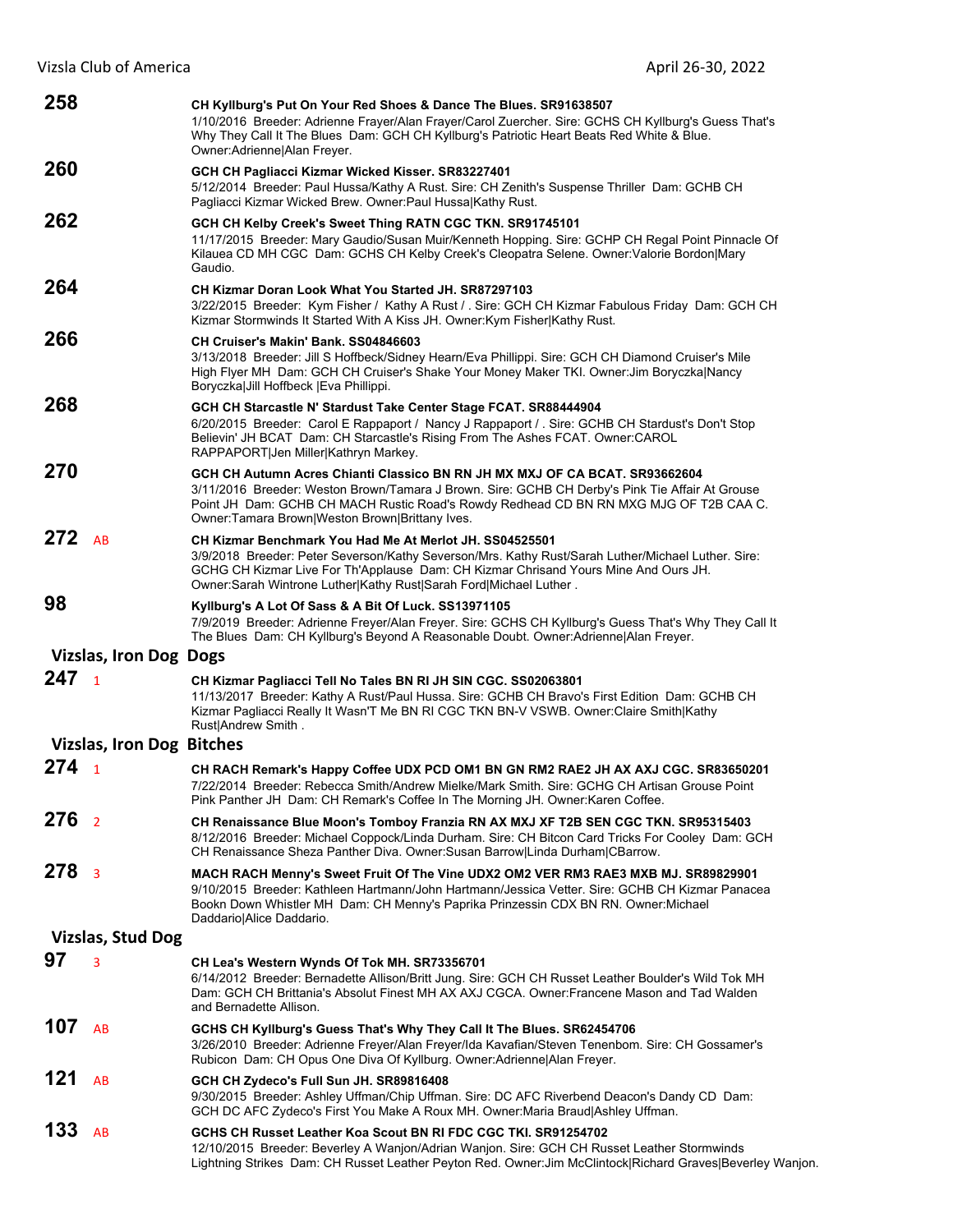| 141              | $\overline{2}$              | GCH CH Boulder's Sentryfier Pre Lives MH. SR85400702<br>5/17/2014 Breeder: Lori Vickerman/Judy Hetkowski/Edward Hetkowski. Sire: GCHB CH Tivoliz CC Joint<br>Venture JH Dam: CH Boulder's Starpower Of Sentryfier. Owner: Judy/Edj Hetkowski Lori Vickerman Erica<br>Sparrow Edward Hetkowski.                             |
|------------------|-----------------------------|----------------------------------------------------------------------------------------------------------------------------------------------------------------------------------------------------------------------------------------------------------------------------------------------------------------------------|
| 175 <sub>4</sub> |                             | GCHB CH Solaris Risky Business CGC TKN. SR92231802<br>3/15/2016 Breeder: Beth T Kirven/Rachael Murphy/Abbie Hanson/Kacie L Davis. Sire: GCH CH Plaza's<br>Cut To The Jace Dam: GCH CH Solaris Sweet Tart. Owner:Anna V Adams Paul Adams Beth Kirven.                                                                       |
| 179              | $\overline{1}$              | GCHG CH Pagliacci Kizmar Wicked Suspense At Zenith JH RATN CGC TKN. SR83227403<br>5/12/2014 Breeder: Paul Hussa/Mrs. Kathy A Rust. Sire: CH Zenith's Suspense Thriller Dam: GCHB CH<br>Pagliacci Kizmar Wicked Brew. Owner:Steve Karen Carnahan Steve Carnahan.Agent: Gerry Thornton                                       |
| 249              |                             | GCH CH Kelby Creek's And Eastwind's Over The Moon SH. SR92537401<br>2/26/2016 Breeder: Ms. Mary Louise Gaudio/Susan Muir. Sire: GCHS CH Renaissance Kiss's Casanova<br>JH Dam: GCH CH Kelby Creek's Rosetta Almondine. Owner: Gale Shay Jordan Shay Mary Gaudio.                                                           |
| 251              |                             | GCH CH Jaybren's Walking In Memphis BCAT CGCA TKN. SR93678001<br>5/18/2016 Breeder: Jill Brennan/James F Brennan. Sire: GCH CH Tierah-N-Sokoldalu's Gone In Sixty<br>Seconds BN RN TKN Dam: CH Jaybren's Shes Got It All At Tierah. Owner: Sean Lewis Misty Lewis Jill<br>Brennan.                                         |
|                  | <b>Vizslas, Brood Bitch</b> |                                                                                                                                                                                                                                                                                                                            |
| 132              |                             | GCHB CH Jaseni Le Tierah's Total Power Trip. SR82219903<br>3/3/2014 Breeder: Susan Muir/Mary Guadio. Sire: GCH CH Sokoldalu'N'Tierah's Total Power Package CD<br>BN RE JH OA AXJ CAA Dam: GCH CH Jaseni's Jasmine RN. Owner:Paula Craig Eleesa Markham Dan<br>Craig.                                                       |
| 140              |                             | GCH CH Kelby Creek's Spirit Of Kilauea RN SH. SR74284203<br>6/30/2012 Breeder: Ms. Mary Louise Gaudio/Susan Muir/Gayle Shay. Sire: GCHP CH Regal Point<br>Pinnacle Of Kilauea CD MH CGC Dam: GCH CH Kelby Creek's Rosetta Almondine. Owner:Gale<br>Shay Tom Shay.                                                          |
| 142              | AB                          | GCHS CH Kizmar Panacea Just Lean Into It JH. SR80591602<br>12/15/2013 Breeder: Mrs. Kathy A Rust/Nicole Rudie/Mr. Josh Rudie. Sire: CH Kizmar Justice For All<br>Dam: CH Kizmar Surfing Th'Halfpipe. Owner: Melissa Lembke Avery Lembke  Kathy Rust.                                                                       |
| 146              | AB                          | GCHG CH Bayview N Opus One's La Forza Del Destoni JH CGC. SR82112704<br>3/22/2014 Breeder: Lori Salb/Britt Jung/Lindsay Fetters/Ida Kavafian. Sire: CH Olde Ridge Soar'N<br>Pfalcon's Hudson JH Dam: GCH CH Brittania N Bayviews Ida One CGC. Owner: Ida Kavafian Steven<br>Tenenbom Loti Salb Britt Jung Lindsay Fetters. |
| 156              |                             | GCH DC AFC Zydeco's First You Make A Roux MH. SR60726801<br>2/9/2010 Breeder: Ashley Uffman/Chip Uffman. Sire: GCH DC AFC Grousebend's Dago Red MHA Dam:<br>DC Lagniappe Roux MH. Owner:Ashley Uffman Chip Uffman.                                                                                                         |
| 182              |                             | GCH CH Scout 'Em Out Ya Gotta Keep Her. SR99065107<br>4/13/2017 Breeder: Karen Potter/Valerie Potter. Sire: Mehagian's Keystone Brother David Dam: CH<br>Scout 'Em Out Takin' Your Breath Away. Owner: Valerie Potter Karen Potter DVM.                                                                                    |
| 198              |                             | GCHS CH Suzu&Shannon's Gldns Rust Rnr's A Tu Salud, SS03079902<br>12/27/2017 Breeder: Susan Nakamura/Patricia D Crowley. Sire: GCHB CH Stardust's Don't Stop Believin'<br>JH BCAT Dam: GCH CH Suzu & Shannon's Cha-Cha-Cha. Owner:Kathryn Markey Jack Markey Kimberly<br>Markey Ryan Markey.                               |
| 214              | AB                          | CH Cruiser's Ain'T My Shade Of Green JH. SS04450303<br>10/1/2017 Breeder: Jill Hoffbeck/Eva Phillippi. Sire: GCHB CH Cruiser's All The Right Moves CD BN RN<br>MH NA NAJ CA TKI Dam: Cruiser's Green With Envy Of A Star RN CA TKN. Owner: Matt Hartmann Kathy<br>Hartmann Jill Hoffbeck.                                  |
| 256              |                             | GCHB CH Rhapsody Pop N' Circumstance DS TKN. SR96399801<br>8/5/2016 Breeder: Leah DiFalco/David DiFalco/Michelle S Porfido. Sire: DC AFC Red Oak's Stormin<br>Norman MH Dam: GCH CH Rhapsody Feelin' Hot Hot Hot RN MH CGC TKN. Owner:Leah DiFalco Aaron<br>Davis Michelle Porfido DeLucia.                                |
| 258              |                             | CH Kyllburg's Put On Your Red Shoes & Dance The Blues. SR91638507<br>1/10/2016 Breeder: Adrienne Frayer/Alan Frayer/Carol Zuercher. Sire: GCHS CH Kyllburg's Guess That's<br>Why They Call It The Blues Dam: GCH CH Kyllburg's Patriotic Heart Beats Red White & Blue.<br>Owner: Adrienne   Alan Freyer.                   |
| 262              | $\mathbf{1}$                | GCH CH Kelby Creek's Sweet Thing RATN CGC TKN. SR91745101<br>11/17/2015 Breeder: Mary Gaudio/Susan Muir/Kenneth Hopping. Sire: GCHP CH Regal Point Pinnacle Of<br>Kilauea CD MH CGC Dam: GCHS CH Kelby Creek's Cleopatra Selene. Owner: Valorie Bordon Mary<br>Gaudio.                                                     |
| 264              |                             | CH Kizmar Doran Look What You Started JH, SR87297103<br>3/22/2015 Breeder: Kym Fisher / Kathy A Rust / . Sire: GCH CH Kizmar Fabulous Friday Dam: GCH CH<br>Kizmar Stormwinds It Started With A Kiss JH. Owner: Kym Fisher Kathy Rust.                                                                                     |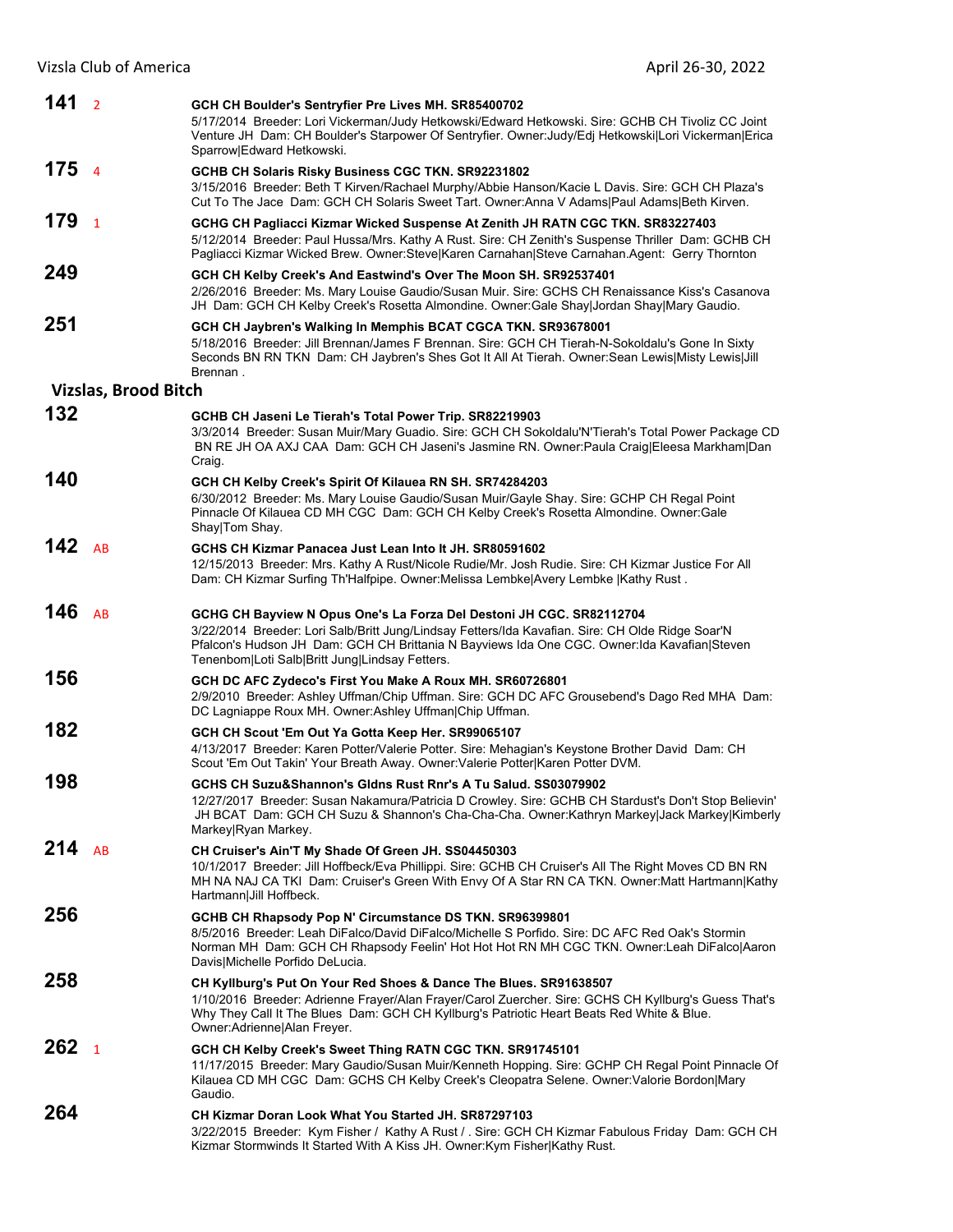| 270              | $\overline{4}$          | GCH CH Autumn Acres Chianti Classico BN RN JH MX MXJ OF CA BCAT. SR93662604<br>3/11/2016 Breeder: Weston Brown/Tamara J Brown. Sire: GCHB CH Derby's Pink Tie Affair At Grouse<br>Point JH Dam: GCHB CH MACH Rustic Road's Rowdy Redhead CD BN RN MXG MJG OF T2B CAA C.<br>Owner: Tamara Brown Weston Brown Brittany Ives.                        |
|------------------|-------------------------|---------------------------------------------------------------------------------------------------------------------------------------------------------------------------------------------------------------------------------------------------------------------------------------------------------------------------------------------------|
| 300              | AB                      | GCH CH Boulder's N Solterra's Born To Run At First Light MH. SR89175401<br>8/7/2015 Breeder: Spencer and Erica Sparrow/Judy and Edward Hetkowski. Sire: GCHP CH Regal Point<br>Pinnacle Of Kilauea CD MH CGC Dam: GCH CH Boulder's N Fusion's Soul De Mi Corazon MH.<br>Owner: Judy/Edj Hetkowski Erica Sparrow Spencer Sparrow Edward Hetkowski. |
| 302              |                         | GCH CH Gambol JH FDC CGCA TKN, SR92661503<br>4/17/2016 Breeder: Linda Busch. Sire: GCHS CH Just Spike JH Dam: Beezie JH. Owner:Tatum<br>Duvall Tanya Duvall James Duvall Xander Duvall.                                                                                                                                                           |
| 304              | $\overline{\mathbf{3}}$ | GCH CH Topwinn's Take A Chance On Me Of Zenith. SR93893002<br>5/5/2016 Breeder: Karen Carnahan/Donna Stein/Robert Stein/Gayle Taber. Sire: CH Hrq Ask The Expert<br>JH Dam: GCH CH Zenith's Back Atcha. Owner:Donna and Robert Stein Karen Carnahan Gayla Taber.                                                                                  |
| 306              | $\overline{2}$          | CH Gossamer's Giverny JH. SR85377901<br>11/15/2014 Breeder: Laurel C Zepp. Sire: CH Panacea N Gossamer's Shine On Harvest Moon RN JH<br>Dam: GCHS CH Kyllburg N Gossamer's Somelike It Hot. Owner: Laurel C. Zepp.                                                                                                                                |
|                  | <b>Vizslas, Brace</b>   |                                                                                                                                                                                                                                                                                                                                                   |
| <b>Brace I</b>   |                         |                                                                                                                                                                                                                                                                                                                                                   |
| 113 <sub>4</sub> |                         | GCHB CH Cruiser's All The Right Moves CD BN RN MH NA NAJ CA TKI. SR75625209<br>10/16/2012 Breeder: Jill Hoffbeck. Sire: GCH CH Kizmar Gentleman Dash On Ice JHA Dam: GCH CH<br>Cruiser's My Little Darlin' TKI. Owner: Keith Klawinskil Jill Hoffbeck.                                                                                            |
| 236              | $\overline{4}$          | CH Cruiser's Heart Of A Hero, SS21585907<br>9/14/2020 Breeder: Jill Hoffbeck/Sidney Hearn/Eva Phillippi/Kristi Johnson. Sire: Red River's Milo's<br>Moonshine Man CGC Dam: CH Cruiser's Hush Money. Owner: Jill Hoffbeck Sidney Hearn Eva<br>Phillippi Kristi Johnson.                                                                            |
| <b>Brace II</b>  |                         |                                                                                                                                                                                                                                                                                                                                                   |
| 29               | $\overline{2}$          | Doran Kizmar Shame On The Moon, SS25573501<br>3/17/2021 Breeder: Kym Fisher/Mrs. Kathy A Rust. Sire: CH Lake Pepin's Indy Moonstone RA AX AXJ<br>Dam: CH Kizmar Doran Look What You Started JH. Owner:Kym Fisher Kathy Rust.                                                                                                                      |
| $264 \t2$        |                         | CH Kizmar Doran Look What You Started JH, SR87297103<br>3/22/2015 Breeder: Kym Fisher / Kathy A Rust / . Sire: GCH CH Kizmar Fabulous Friday Dam: GCH CH<br>Kizmar Stormwinds It Started With A Kiss JH. Owner: Kym Fisher Kathy Rust.                                                                                                            |
| <b>Brace III</b> |                         |                                                                                                                                                                                                                                                                                                                                                   |
| 214 <sub>3</sub> |                         | CH Cruiser's Ain'T My Shade Of Green JH. SS04450303<br>10/1/2017 Breeder: Jill Hoffbeck/Eva Phillippi. Sire: GCHB CH Cruiser's All The Right Moves CD BN RN<br>MH NA NAJ CA TKI Dam: Cruiser's Green With Envy Of A Star RN CA TKN. Owner: Matt Hartmann Kathy<br>Hartmann Jill Hoffbeck.                                                         |
| 296              | $\overline{\mathbf{3}}$ | Cruiser's Green With Envy Of A Star RN CA TKN. SR55363508<br>2/20/2009 Breeder: Jill Hoffbeck / Eva Phillippi. Sire: Wca Major's Got Ringneck Radar JH Dam: GCH<br>CH Cruiser's Notjusta Prty Face BN RN JH TKI. Owner: Jill Hoffbeck Eva Phillippi.                                                                                              |
| <b>Brace IV</b>  |                         |                                                                                                                                                                                                                                                                                                                                                   |
| 94               | $\mathbf{1}$            | Cruiser's Packin' Heat. SS23582105<br>12/1/2020 Breeder: Nancy Boryczka/Eva Phillippi/Jim Boryczka/Jill Hoffbeck. Sire: GCHG CH Grouse<br>Point Rimfire Benchrest Dam: CH Cruiser's Makin' Bank. Owner: Jim Boryczka Nancy Boryczka Jill                                                                                                          |
| 266              | $\mathbf{1}$            | Hoffbeck   Eva Phillippi.<br>CH Cruiser's Makin' Bank. SS04846603<br>3/13/2018 Breeder: Jill S Hoffbeck/Sidney Hearn/Eva Phillippi. Sire: GCH CH Diamond Cruiser's Mile<br>High Flyer MH Dam: GCH CH Cruiser's Shake Your Money Maker TKI. Owner: Jim Boryczka Nancy<br>Boryczka Jill Hoffbeck   Eva Phillippi.                                   |
|                  |                         | Vizslas, Grandsire/Granddam Dogs                                                                                                                                                                                                                                                                                                                  |
| 105 <sub>2</sub> |                         | GCHG CH Dezertfyre's Captain's First Mate CDX RE JH OA AXJ NF SWN SCM. SR59675101<br>11/26/2009 Breeder: Michael Wald / Sheila Wald / . Sire: CH Jaybren's Grand Slam At Tierah RN JH<br>CGC TKN Dam: CH Jaybren's Bonfire Konyak CDX BN RE. Owner:Carla Slabaugh Ron Slabaugh.                                                                   |
| 107              | $\mathbf{1}$            | GCHS CH Kyllburg's Guess That's Why They Call It The Blues. SR62454706<br>3/26/2010 Breeder: Adrienne Freyer/Alan Freyer/Ida Kavafian/Steven Tenenbom. Sire: CH Gossamer's<br>Rubicon Dam: CH Opus One Diva Of Kyllburg. Owner: Adrienne   Alan Freyer.                                                                                           |
| 132              | $\mathbf{1}$            | GCHB CH Jaseni Le Tierah's Total Power Trip. SR82219903<br>3/3/2014 Breeder: Susan Muir/Mary Guadio. Sire: GCH CH Sokoldalu'N'Tierah's Total Power Package CD<br>BN RE JH OA AXJ CAA Dam: GCH CH Jaseni's Jasmine RN. Owner:Paula Craig Eleesa Markham Dan Craig.                                                                                 |